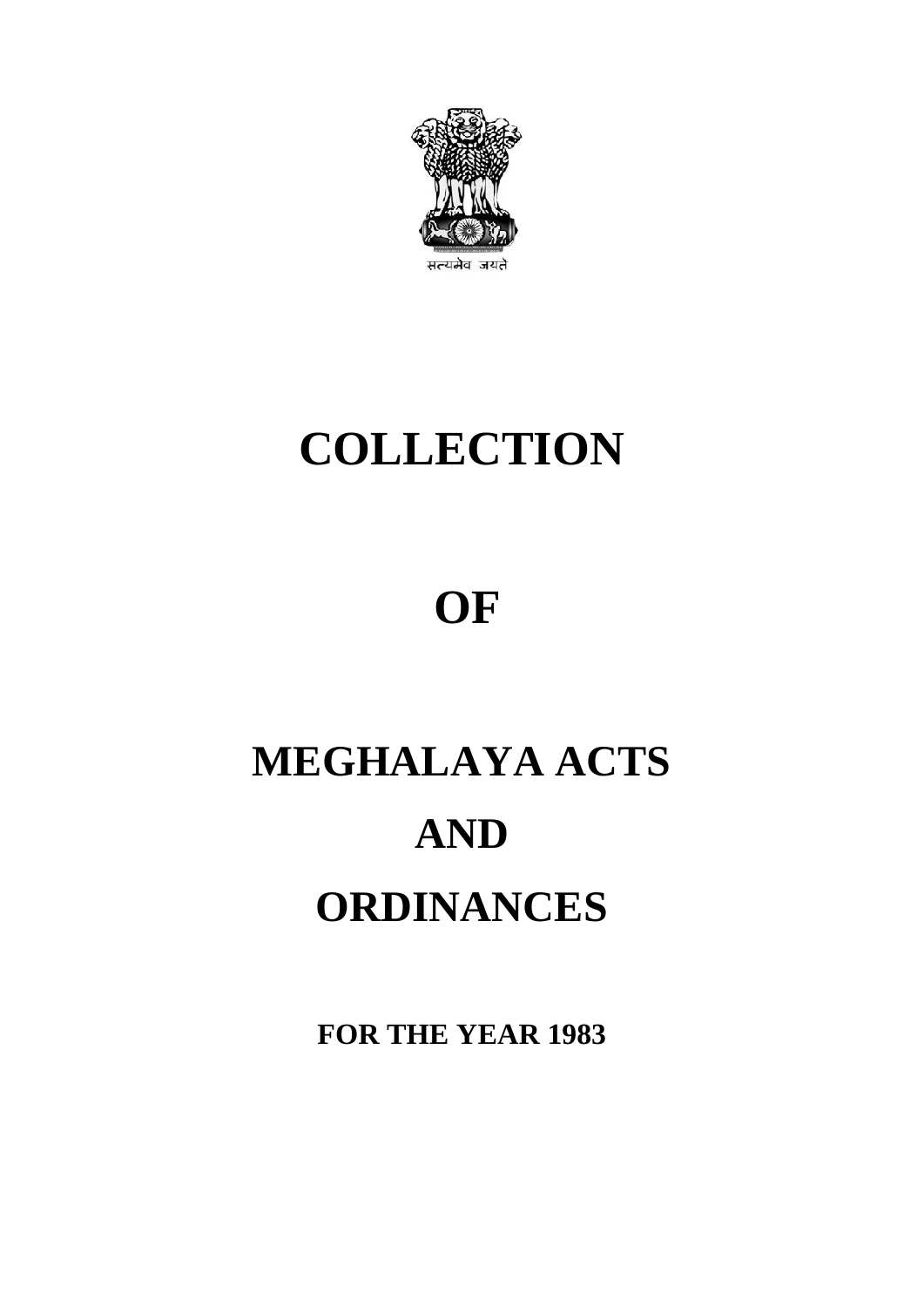# **CONTENTS**

# **LIST OF MEGHALAYA, ACTS AND ORDINANCE, 1983**

| Serial No.               | <b>Short title</b>                                                                                                            | Pages.    |
|--------------------------|-------------------------------------------------------------------------------------------------------------------------------|-----------|
|                          |                                                                                                                               |           |
| 1                        | The Meghalaya Appropriation (No. I) Act, 1983 (Act 1 of 1983).                                                                | $1 - 7$   |
| $\overline{2}$           | The Meghalaya Appropriation (Vote-on-Account) Act, 1983(Act 2 of<br>1983).                                                    | $8 - 18$  |
| 3                        | The Meghalaya Finance (Sale Tax) (Amendment) Act, 1983 (Act 3 of<br>1983).                                                    | 19        |
| $\overline{\mathcal{L}}$ | The Legislative Assembly of Meghalaya (Members' Pension)<br>(Amendment) Act 1983 (Act 4 of 1983).                             | 20        |
| 5                        | The Prevention of Disqualification (Members of the Legislative Assembly<br>of Meghalaya (Amendment) Act 1983 (Act 5 of 1983). | 21        |
| 6                        | The Meghalaya Legislative Assembly (Leader of the Opposition) (Salary<br>and Allowances) Act, 1983(Act 6 of 1983).            | 22-24     |
| 7                        | The Meghalaya Appropriation (No. II) Act, 1983 (Act 7 of 1983).                                                               | 25-34     |
| 8                        | The Indian Stamp (Meghalaya Amendment) Act, 1983 (Act 8 of 1983).                                                             | $35 - 36$ |
| 9                        | The Meghalaya Homeopathic Medicine (Amendment) Act, 1983 (Act 9 of<br>1983).                                                  | 37-38     |
| 10                       | The Bengal, Agra, Assam and Shillong Civil Courts (Meghalaya<br>Amendment) act, 1983 (Act 10 of 1983).                        | 39-40     |
| 11                       | The Meghalaya National Sport Club of Assam (Taking-Over of<br>Management) (Amendment) Act, 1983 (Act 11 of 1983).             | 41        |
| 12                       | The Meghalaya Societies Registration Act, 1983 (Act 12 of 1983).                                                              | $42 - 55$ |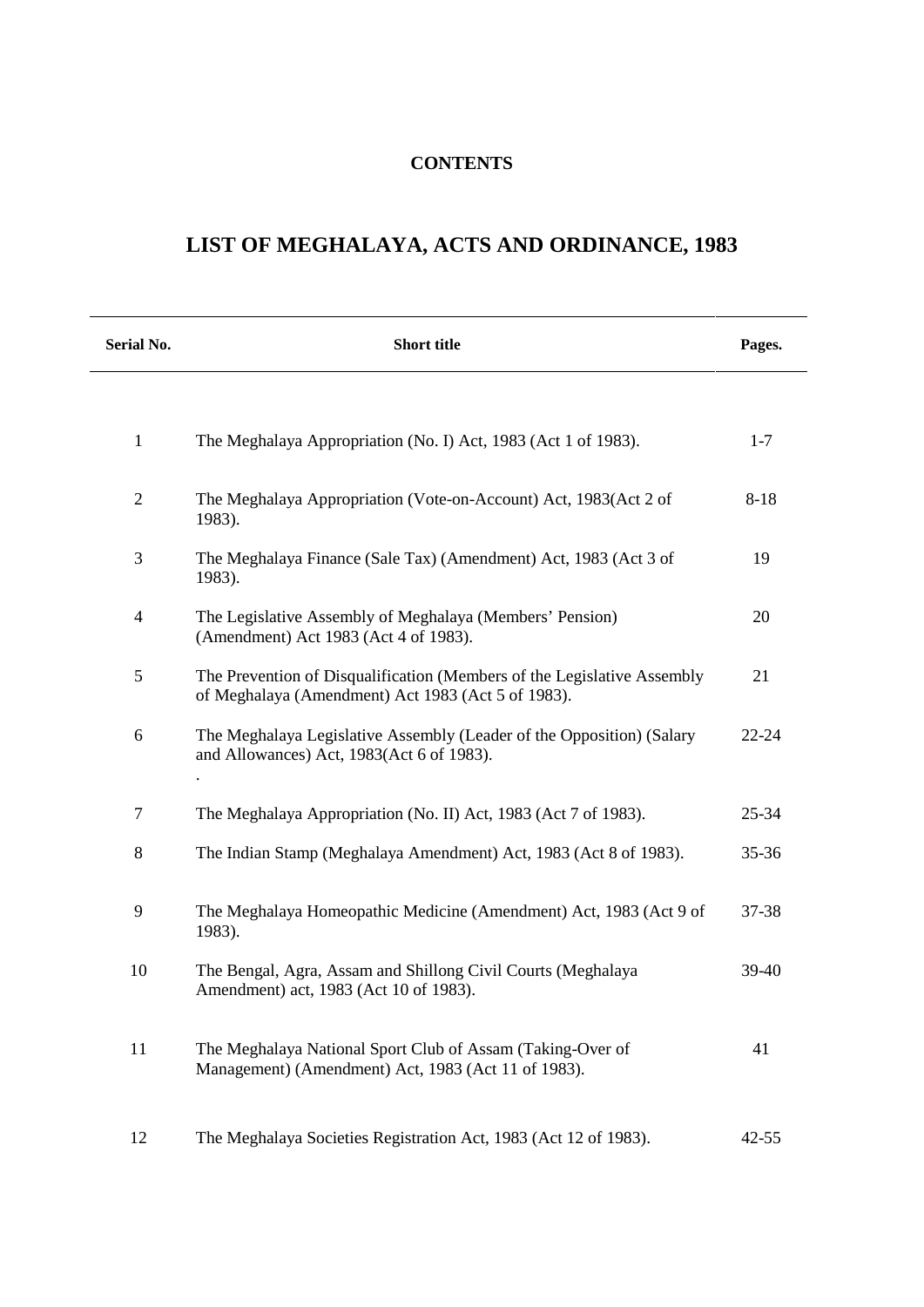# **ORDINANCES 1983**

| Serial No. | <b>Short title</b>                                                                                             | Pages |
|------------|----------------------------------------------------------------------------------------------------------------|-------|
| 1          | The National Sports of Assam (Taking-Over of Management)<br>(Amendment) Ordinance, 1983 (Ordinance 1 of 1983). | 56    |
| 2          | The Meghalaya Purchase Tax (Amendment) Ordinance, 1983 (Ordinance 2<br>of 1983).                               | 57    |
| 3          | The Meghalaya Sales Tax (Amendment) Ordinance, 1983 (Ordinance 3 of<br>1983).                                  | 58    |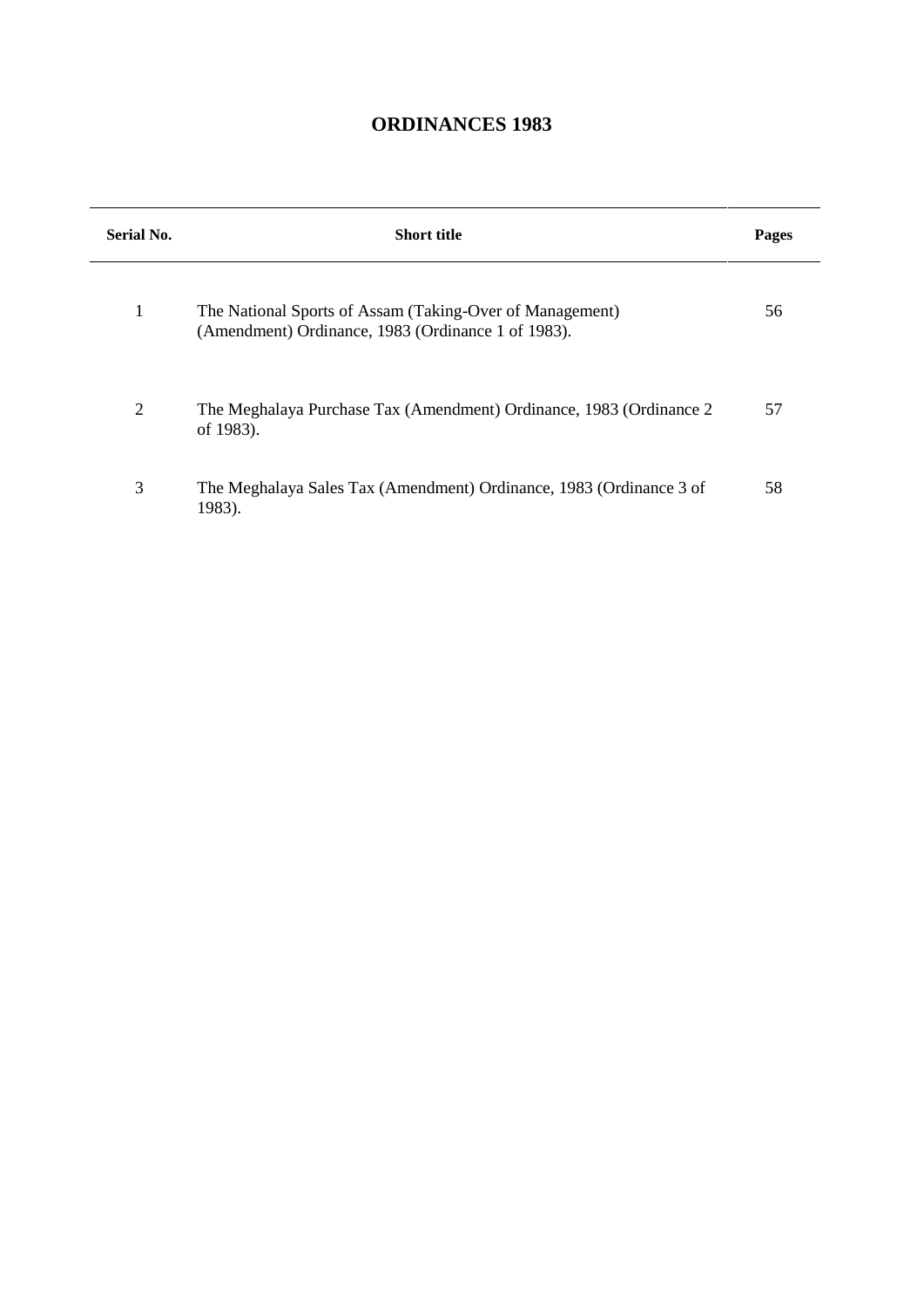#### **MEGHALAYA ACT 1 OF 1983**

#### **THE MEGHALAYA APPROPRIATION (No. I) ACT, 1983**

#### **(As passed by the Assembly)**

[Received the assent of the Governor on the 24<sup>th</sup> March, 1983]

(Published in the *Gazette of Meghalaya*, Extraordinary, dated 25<sup>th</sup> March, 1982)

**An**

**Act**

## **to authorise payment appropriation of certain further sums from and out of the Consolidated Fund of Meghalaya for the services of the financial year 1982-83.**

Be it enacted by the Legislature of Meghalaya in the Thirty-third Year of the Republic of India as follows:-

Withdrawal of Rs.3, 81, 97,019 from and out of the Consolidated Fund of Meghalaya for the Financial year 1982-83.

- Short title. 1. (1) This Act may be called the Meghalaya Appropriation (No. I) Act, 1983.
	- 2. From and out of the Consolidated Fund of Meghalaya there may be paid and applied sums not exceeding those specified in column (3) of the Schedule amounting in the aggregate to the sum of three crores, eighty-one lakhs, ninety-seven thousand, and nineteen rupees towards defraying the several charges which will come in course of payment during the financial year 1982-83 in respect of the services specified in column (2) of the Schedule.
- Appropriation. 3. The sum authorised to be paid and applied from and out of the Consolidated Fund of Meghalaya by this Act, shall be appropriated for the services and purposes expressed in the Schedule in relation to the said year.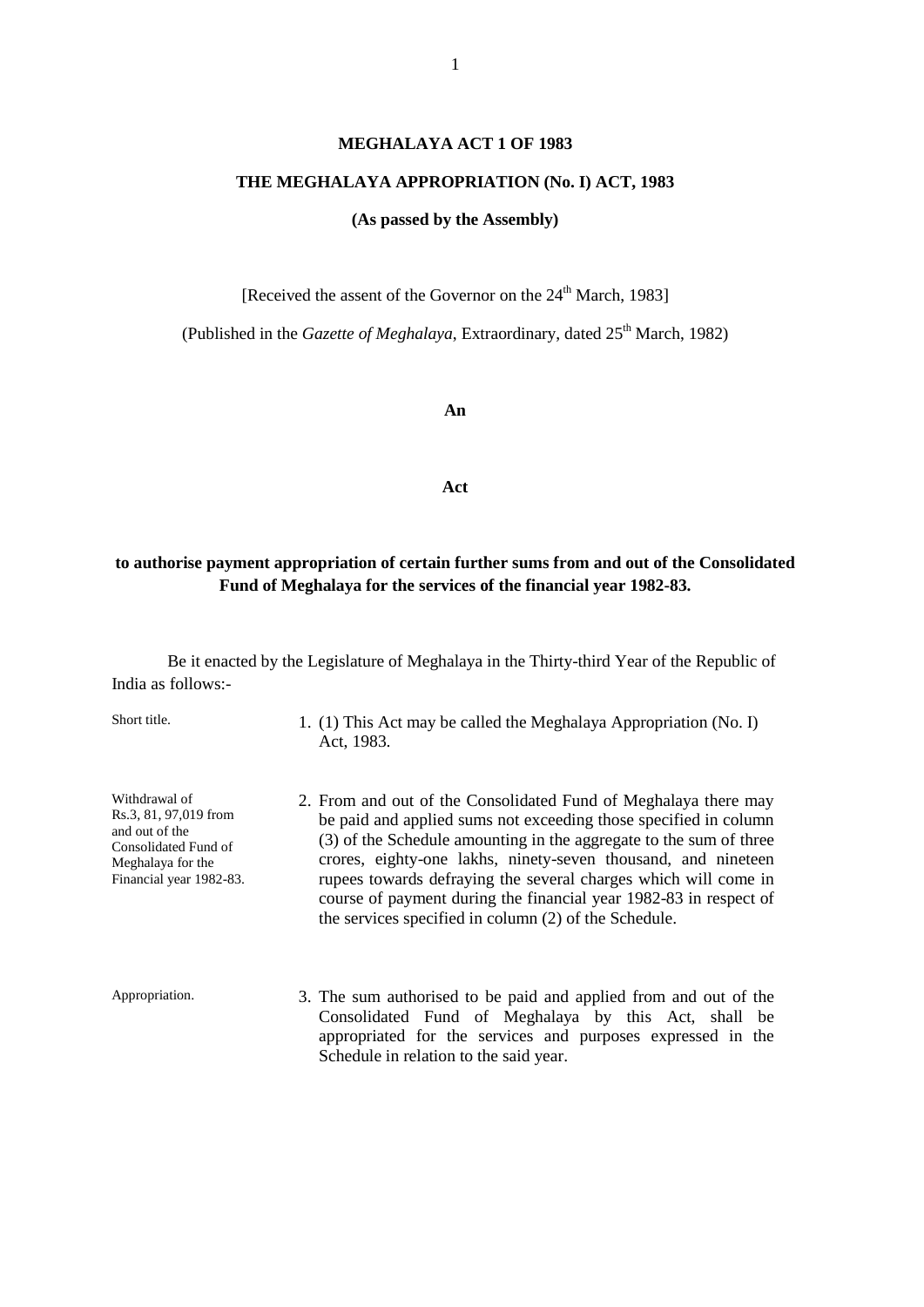## **SCHEDULE**

# **(***See* **Sections 2 and 3)**

| (1)            |     | (2)                                                                                                                             |         |                                 | (3)<br><b>Sums not exceeding</b> |              |  |
|----------------|-----|---------------------------------------------------------------------------------------------------------------------------------|---------|---------------------------------|----------------------------------|--------------|--|
| Grant<br>No.   |     | <b>Services and purposes</b><br>(Major Heads)                                                                                   |         | Voted by the<br><b>Assembly</b> | Charged on the<br>Consolidated   | <b>Total</b> |  |
|                |     |                                                                                                                                 |         | Rs.                             | Rs.                              | Rs.          |  |
| $\overline{c}$ | 212 | - Governor                                                                                                                      | Revenue | $\cdots$                        | 4,13,116                         | 4,13,116     |  |
| $\mathfrak{Z}$ | 213 | - Council of Ministers<br>.                                                                                                     | Revenue | 1,00,000                        |                                  | 1,00,000     |  |
|                | 229 | - Land Revenue                                                                                                                  |         |                                 |                                  |              |  |
|                | 288 | - Social Security and Welfare-B-II-<br>Relief and Rehabilitation of Displaced<br>Persons.                                       |         |                                 |                                  |              |  |
|                | 283 | - Relief on account of Natural<br>Calamities.                                                                                   | Revenue | 26,13,000                       | $\cdots$                         | 26,13,000    |  |
|                | 295 | - Other Social and Community Services.                                                                                          |         |                                 |                                  |              |  |
|                | 304 | - Other Social and Community Services.                                                                                          |         |                                 |                                  |              |  |
| 6              | 688 | - Loans for Social Security and Welfare-<br>III-Welfare of Scheduled Castes,<br>Scheduled Tribes and Other Backward<br>Classes. |         |                                 |                                  |              |  |
|                |     |                                                                                                                                 | Capital |                                 |                                  | $\cdots$     |  |
|                | 705 | - Loans for Agriculture.<br>$\cdots$                                                                                            |         |                                 |                                  |              |  |
| 9              | 240 | - Sales Tax and 245-I-Other Taxes and<br>Duties on Commodities and Services.                                                    | Revenue | 1,00,000                        |                                  | 10,00,000    |  |
|                | 241 | - Taxes on Vehicle                                                                                                              |         |                                 |                                  |              |  |
|                | 265 | - Other Administrative Services-II-<br>Motor Garages, etc.                                                                      | Revenue | 11,000                          | $\cdots$                         | 11,000       |  |
| 10             | 338 | - Roads and Water Transport Services.                                                                                           |         |                                 |                                  |              |  |
|                | 538 | Capital Outlay on Road and Water<br>Transport Services, etc.                                                                    | Capital | $\cdots$                        | $\ldots$                         | $\ldots$     |  |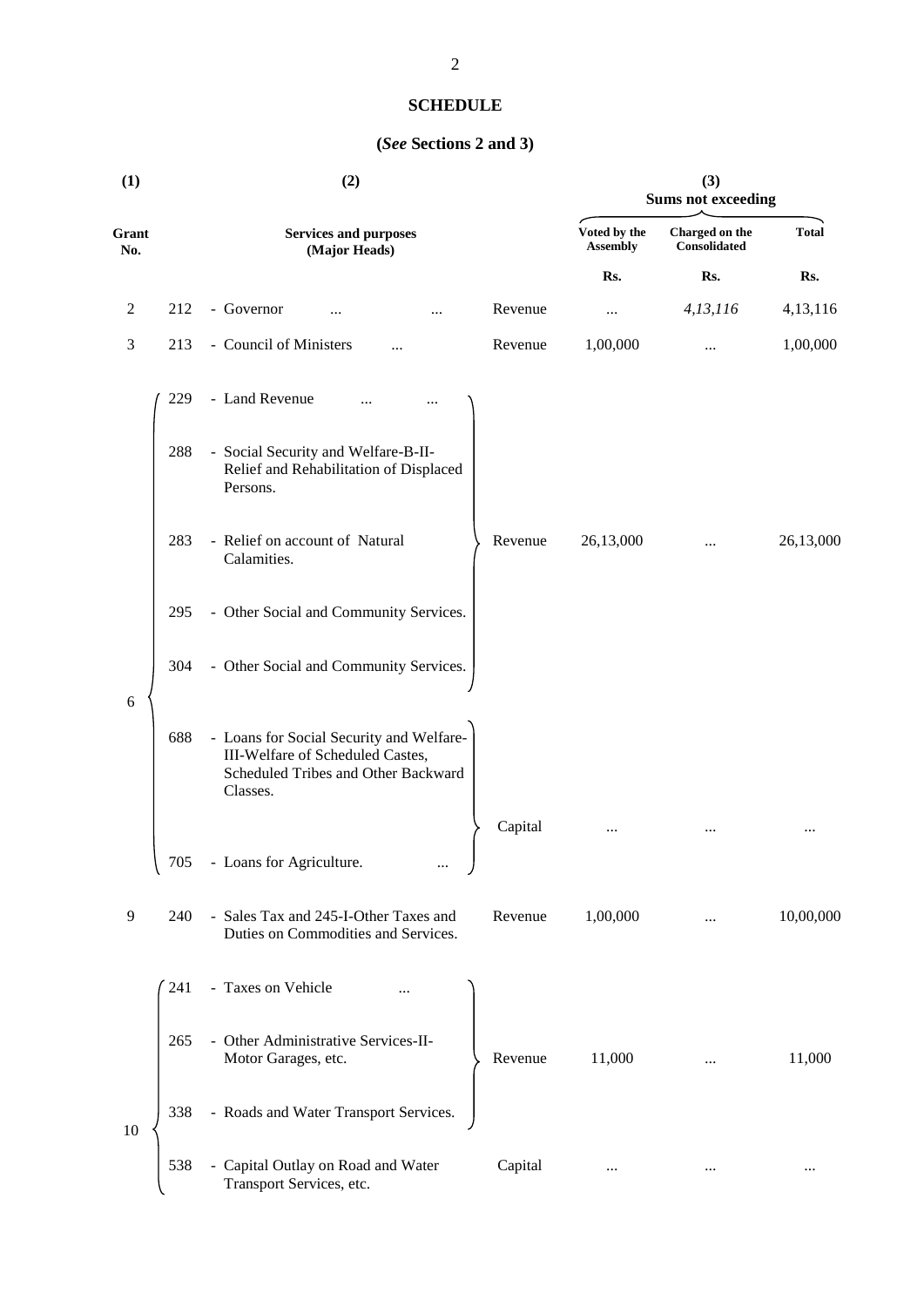| (1)          | (2) |                                                                                                      | (3)<br><b>Sums not exceeding</b> |                                 |                                |              |
|--------------|-----|------------------------------------------------------------------------------------------------------|----------------------------------|---------------------------------|--------------------------------|--------------|
| Grant<br>No. |     | <b>Services and purposes</b><br>(Major Heads)                                                        |                                  | Voted by the<br><b>Assembly</b> | Charged on the<br>Consolidated | <b>Total</b> |
|              |     |                                                                                                      |                                  | Rs.                             | Rs.                            | Rs.          |
|              | 245 | - Other Taxes and Duties on<br>Commodities and Services-II-<br>Inspectorate of Electricity.          | Revenue                          |                                 |                                |              |
| 11           | 331 | - Water and Power Development<br>Services-B-Power Development.                                       |                                  |                                 |                                |              |
|              | 734 | - Loans for Power Projects.                                                                          | Capital                          |                                 |                                | $\cdots$     |
|              | 251 | - Public Service Commission (Charged)                                                                | Revenue                          |                                 | 77,000                         | 77,000       |
|              | 252 | - Secretariat-General Services-I-Civil<br>Departments.                                               |                                  |                                 |                                |              |
| 13           | 276 | - Secretariat-Social and Community<br>Services-I-Civil Departments.                                  | Revenue                          | 14,92,600                       |                                | 14,92,600    |
|              | 296 | - Secretariat-Economic Services-I-Civil<br>Departments.                                              |                                  |                                 |                                |              |
|              | 255 | - Police, 260-Fire Protection and<br>Control and 283-Housing-C-<br>Government Residential Buildings. | Revenue                          | 2,71,527                        |                                | 2,71,527     |
| 16           | 459 | - Capital Outlay Public Works (Police)<br>on                                                         | Capital                          | 10,00,000                       |                                | 10,00,000    |
|              | 483 | - Capital Outlay on Housing (Police).                                                                |                                  |                                 |                                |              |
| 18           | 258 | - Stationery and Printing                                                                            | Revenue                          | 29,700                          |                                | 29,700       |
|              | 252 | - Secretariat General Services II Public<br>Works Departments Secretariat.                           |                                  |                                 |                                |              |
|              | 259 | - Public Works.                                                                                      | Revenue                          |                                 |                                |              |
|              | 277 | - Education.                                                                                         |                                  |                                 |                                |              |
|              | 283 | - Housing-II-C-Government Residential<br>Buildings (I/C P.W.D.).                                     |                                  |                                 |                                |              |
|              | 459 | - Capital Outlay on Public Works.                                                                    |                                  |                                 |                                |              |
|              | 477 | - Capital Outlay on Education, Arts and<br>Culture.                                                  |                                  |                                 |                                |              |
| 19           | 480 | - Capital Outlay on Medical.                                                                         |                                  |                                 |                                |              |
|              | 481 | - Capital Outlay on Family Welfare.                                                                  |                                  |                                 |                                |              |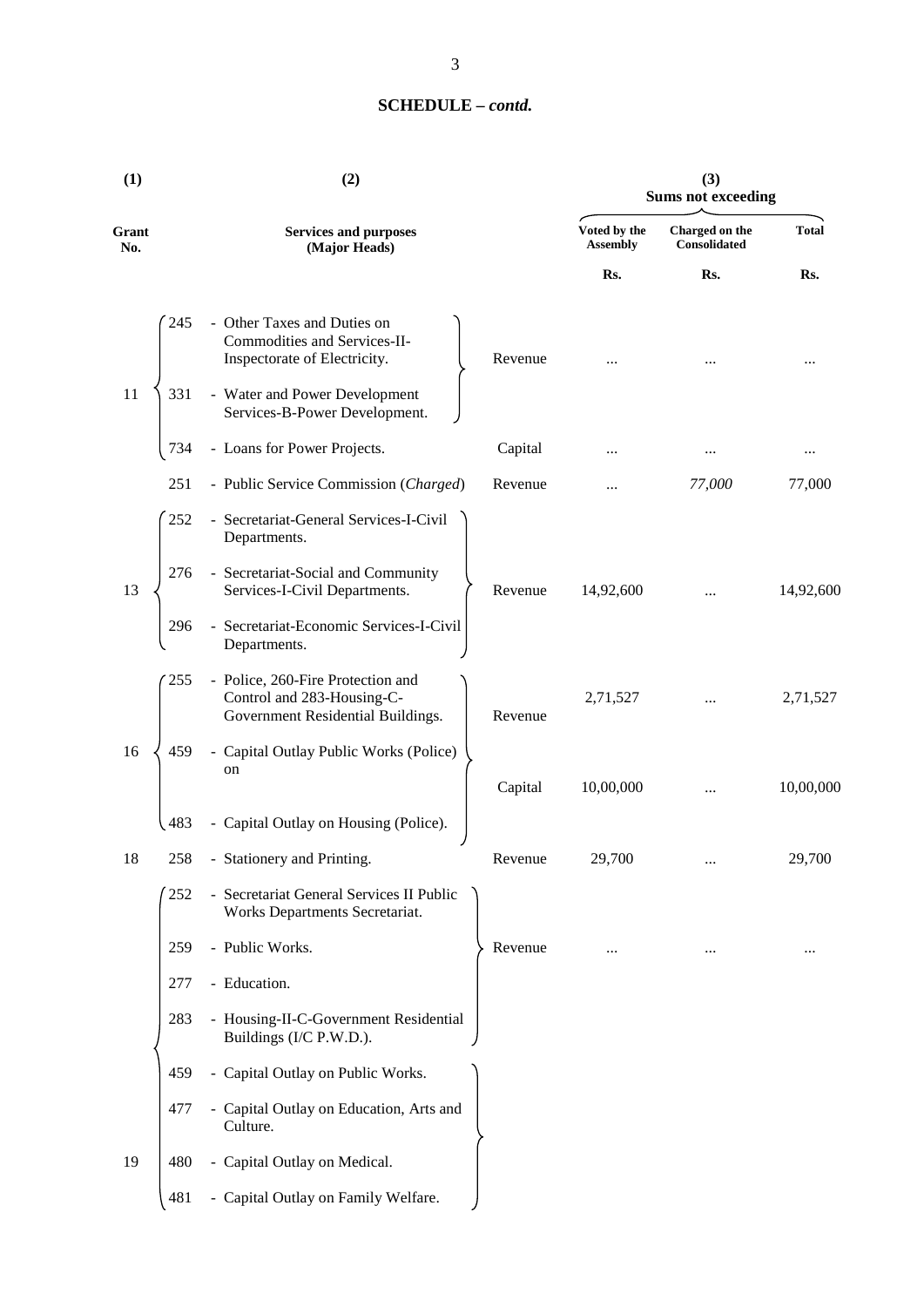| (1)          | (3)<br>(2)<br><b>Sums not exceeding</b> |                                                                                                                  |                                 |                                |              |
|--------------|-----------------------------------------|------------------------------------------------------------------------------------------------------------------|---------------------------------|--------------------------------|--------------|
| Grant<br>No. |                                         | <b>Services and purposes</b><br>(Major Heads)                                                                    | Voted by the<br><b>Assembly</b> | Charged on the<br>Consolidated | <b>Total</b> |
|              |                                         |                                                                                                                  | Rs.                             | Rs.                            | Rs.          |
|              | 482                                     | - Capital Outlay on Public Health,<br>Capital<br>Sanitation and Water Supply A Public<br>Health.                 | 15,00,000                       | $\cdots$                       | 15,00,000    |
|              | 483                                     | - Capital Outlay on Housing-A-<br>Government Residential Buildings (in-<br>charge, Public Works Department).     |                                 |                                |              |
|              | 510                                     | - Capital Outlay on Animal Husbandry.                                                                            |                                 |                                |              |
|              | 511                                     | - Capital Outlay on Dairy Development.                                                                           |                                 |                                |              |
|              | 530                                     | - Investment in Industrial Financial<br>Institutions.                                                            |                                 |                                |              |
|              | 265                                     | Other Administration Services III<br>$\equiv$<br>Gazetteers and Statistical Memoirs.                             |                                 |                                |              |
| 21           | 268                                     | - Miscellaneous General Services<br>Pension and Awards in Consideration<br>of distinguished Services.<br>Revenue | 52,19,000                       | $\cdots$                       | 52,19,000    |
|              | 277                                     | - Education                                                                                                      |                                 |                                |              |
|              | 278                                     | - Art and Culture<br>$\cdots$                                                                                    |                                 |                                |              |
|              | 279                                     | - Scientific Services and Research.                                                                              |                                 |                                |              |
|              | 677                                     | - Loans for Education, Art and Culture.<br>Capital                                                               | $\cdots$                        |                                |              |
| 24           | 266                                     | - Pension and Other Retirement<br>Revenue<br>Benefits.                                                           | 3,00,000                        | .                              | 3,00,000     |
| 26           | 265                                     | - Other Administrative Services VI State<br>Revenue<br>Lotteries and 268 Miscellaneous<br>General Services.      | 40,000                          | $\cdots$                       | 40,000       |
|              | 280                                     | - Medical<br>Revenue<br>                                                                                         | $\cdots$                        |                                |              |
|              | 281                                     | - Family Welfare<br>$\cdots$                                                                                     |                                 |                                |              |
| 27           | 282                                     | - Public Health, Sanitation and Water<br>Supply-A-Public Health and<br>Sanitation.                               |                                 |                                |              |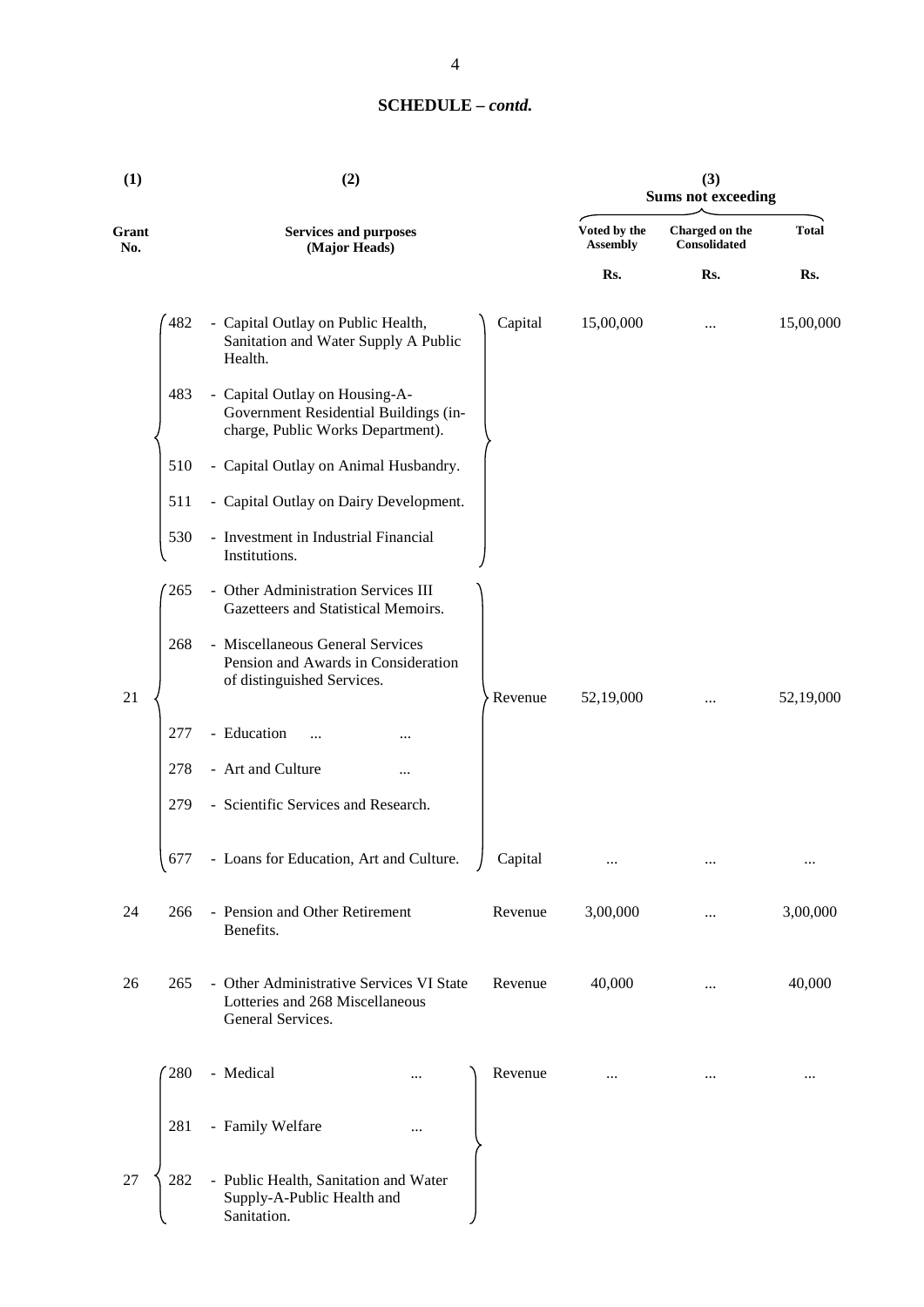| (1)          |            | (2)                                                                                                                               | (3)<br><b>Sums not exceeding</b> |                                 |                                       |              |  |
|--------------|------------|-----------------------------------------------------------------------------------------------------------------------------------|----------------------------------|---------------------------------|---------------------------------------|--------------|--|
| Grant<br>No. |            | <b>Services and purposes</b><br>(Major Heads)                                                                                     |                                  | Voted by the<br><b>Assembly</b> | Charged on the<br><b>Consolidated</b> | <b>Total</b> |  |
|              |            |                                                                                                                                   |                                  | Rs.                             | Rs.                                   | Rs.          |  |
|              | 480        | - Capital Outlay on Medical.                                                                                                      | Capital                          | 30,00,000                       | $\cdots$                              | 30,00,000    |  |
|              | 481<br>482 | - Capital Outlay on Family Welfare.<br>- Capital Outlay on Public Health,<br>Sanitation and Water Supply.                         |                                  |                                 |                                       |              |  |
|              | 282        | - Public Health, Sanitation and Water<br>Supply-B-Sewerage and Water Supply.                                                      |                                  |                                 |                                       |              |  |
| 28           | 283        | - Housing-C-Government Residential<br>Buildings.                                                                                  | Revenue                          | 2,04,000                        | $\cdots$                              | 2,04,000     |  |
|              | 482        | - Capital Outlay on Public Health,<br>Sanitation and Water Supply.                                                                |                                  |                                 |                                       |              |  |
|              | 682        | - Loans for Public Health, Sanitation<br>and Water Supply.                                                                        | Capital                          | 3,69,000                        |                                       | 3,69,000     |  |
| 29           | 283        | - Housing I-A-General and B-Housing<br>Schemes.                                                                                   | Revenue                          | 20,643                          |                                       | 20,643       |  |
|              | 683        | - Loans for Housing.                                                                                                              | Capital                          | 10,00,000                       |                                       | 10,00,000    |  |
| 31           | 284        | - Urban Development-A-General-II-<br>Town and Regional Planning.                                                                  | Revenue                          | 15,00,000                       |                                       | 15,00,000    |  |
|              | 484        | - Capital Outlay on Urban<br>Development-A-General.                                                                               | Capital                          |                                 |                                       |              |  |
| 32           | 285        | - Information and Publicity.                                                                                                      | Revenue                          | 5,85,023                        |                                       | 5,85,023     |  |
|              | 288        | - Social Security and Welfare-A-I-Civil<br>Supplies.                                                                              | Revenue                          | 77,000                          |                                       | 77,000       |  |
|              | 309        | - Food                                                                                                                            |                                  |                                 |                                       |              |  |
| 34           | 488        | - Capital Outlay on Social Security and<br>Welfare-E-Other Social Security and<br>Welfare Programmes-I-Civil Supplies<br>Schemes. | Capital                          |                                 | 3,650                                 | 3,650        |  |
|              | 509        | Capital Outlay on Food.                                                                                                           |                                  |                                 |                                       |              |  |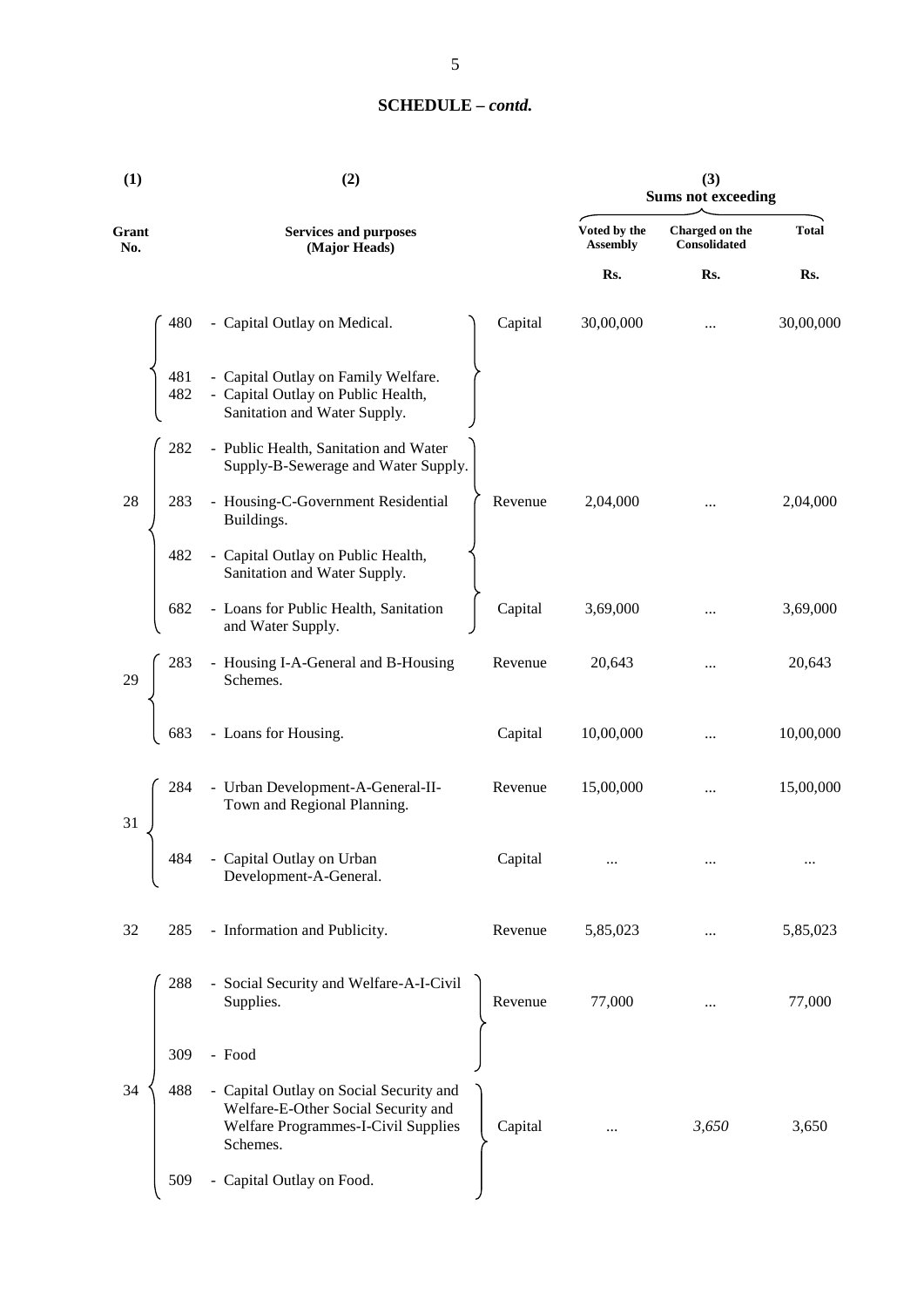| (1)          | (2)<br>(3)                                                                                                                             |         | <b>Sums not exceeding</b>       |                                       |              |
|--------------|----------------------------------------------------------------------------------------------------------------------------------------|---------|---------------------------------|---------------------------------------|--------------|
| Grant<br>No. | <b>Services and purposes</b><br>(Major Heads)                                                                                          |         | Voted by the<br><b>Assembly</b> | Charged on the<br><b>Consolidated</b> | <b>Total</b> |
|              |                                                                                                                                        |         | Rs.                             | Rs.                                   | Rs.          |
| 288          | - Social Security and Welfare-E-Other<br>Social Security and Welfare<br>Programmes-IV-Soldier's Sailors' and<br>Airmen's Board.        | Revenue | 16,260                          |                                       | 16,260       |
| 37<br>688    | - Loans for Social Security and Welfare-<br>II-Loans to Ex-Service Personnels.                                                         | Capital |                                 |                                       | $\cdots$     |
| 298          | - Co-operation                                                                                                                         | Revenue | 60,000                          |                                       | 60,000       |
| 498          | - Capital Outlay on Co-operation.                                                                                                      |         |                                 |                                       |              |
| 41<br>505    | - Capital Outlay on Agriculture.                                                                                                       |         |                                 |                                       |              |
| 698          | - Loans to Co-operative Societies.                                                                                                     | Capital |                                 |                                       | $\cdots$     |
| 305<br>45    | - Agriculture/306-I-Minor<br>Irrigation/295-Other Social and<br>Community Services/283-Housing-C-<br>Government Residential Buildings. | Revenue | 24,00,000                       |                                       | 24,00,000    |
| 515          | - Investments in Agriculture Financial<br>Institutions.                                                                                | Capital | 37,00,000                       |                                       | 37,00,000    |
| 705          | - Loans for Agriculture.                                                                                                               |         |                                 |                                       |              |
| 313<br>52    | - Forest                                                                                                                               | Revenue | 18,68,310                       |                                       | 18,68,310    |
| 513          | - Capital Outlay on Forests.                                                                                                           | Capital |                                 |                                       |              |
| 314          | - Community Development-283-<br>Housing-C-Government Residential<br>Buildings and 288-Social Security and<br>Welfare.                  | Revenue | 18,50,000                       |                                       | 18,50,000    |
| 53<br>314    | - Community Development-II-C-Rural<br>Works Programme.                                                                                 |         |                                 |                                       |              |
| 714          | - Loans for Community Development.                                                                                                     | Capital | $\cdots$                        |                                       |              |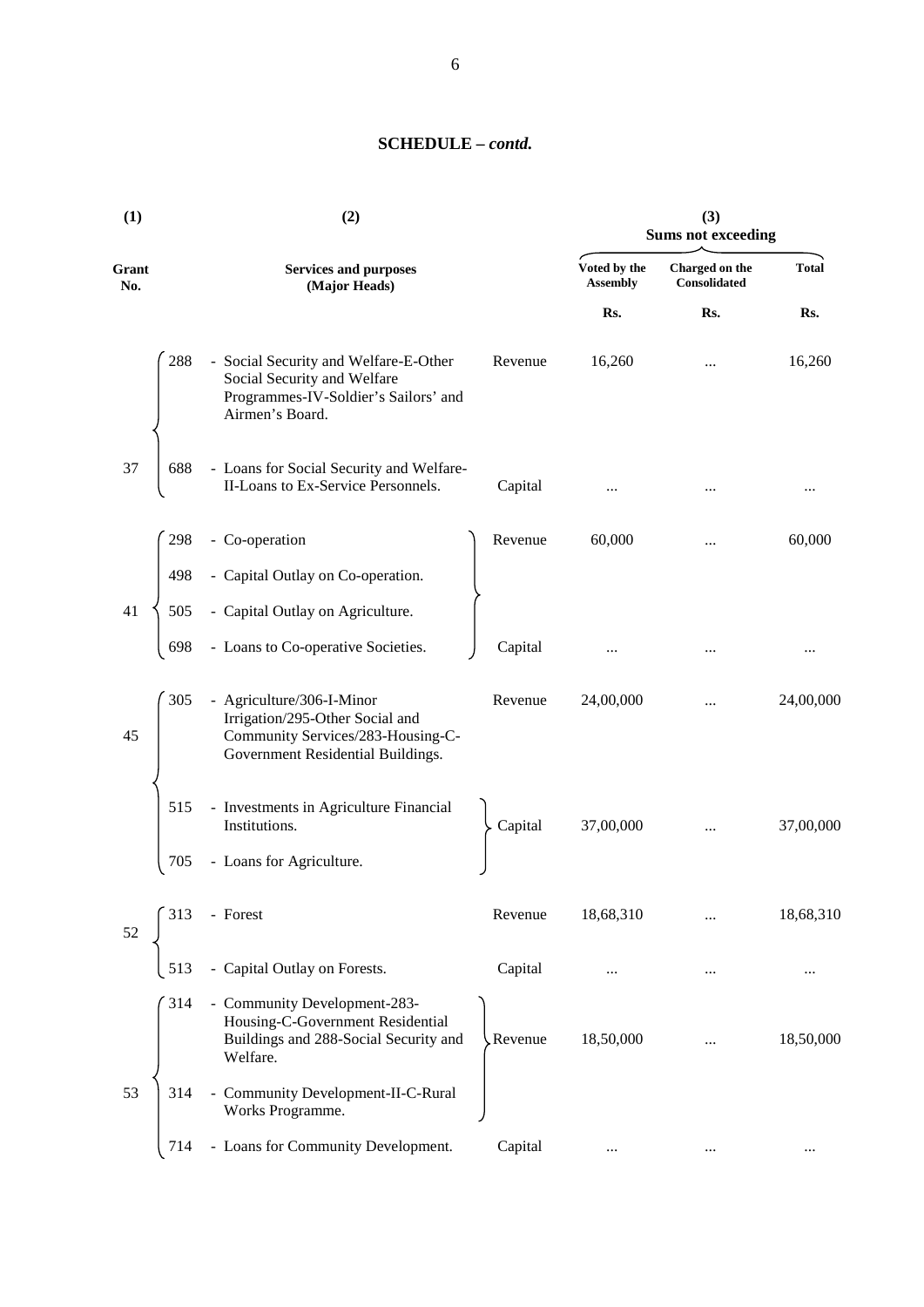| (1)          | (2)                                                                                                           |          | (3)<br><b>Sums not exceeding</b> |                                       |              |
|--------------|---------------------------------------------------------------------------------------------------------------|----------|----------------------------------|---------------------------------------|--------------|
| Grant<br>No. | <b>Services and purposes</b><br>(Major Heads)                                                                 |          | Voted by the<br><b>Assembly</b>  | Charged on the<br><b>Consolidated</b> | <b>Total</b> |
|              |                                                                                                               |          | Rs.                              | Rs.                                   | Rs.          |
| 321          | - Village and Small Industries-II-Small<br>Industries and 283-Housing-C-<br>Government Residential Buildings. | Revenue  |                                  |                                       |              |
| 56<br>521    | - Capital Outlay on Village and Small<br>Industries II Small Industries.                                      | Capital  | $\cdots$                         | 33,783                                | 33,783       |
| 721          | - Loans for Village and Small Industries<br>II Small Industries.                                              |          |                                  |                                       |              |
| 337          | - Roads and Bridges                                                                                           | Revenue  | 59,50,000                        |                                       | 59,50,000    |
| 58<br>537    | - Capital Outlay on Roads and Bridges.                                                                        | Capital  |                                  |                                       |              |
| 61<br>766    | - Loans to Government Servants.                                                                               | Capital  | 23,92,407                        |                                       | 23,92,407    |
|              | <b>Total</b>                                                                                                  | $\cdots$ | 3,76,69,470                      | 5,27,549                              | 3,81,97,019  |

 $\overline{ }$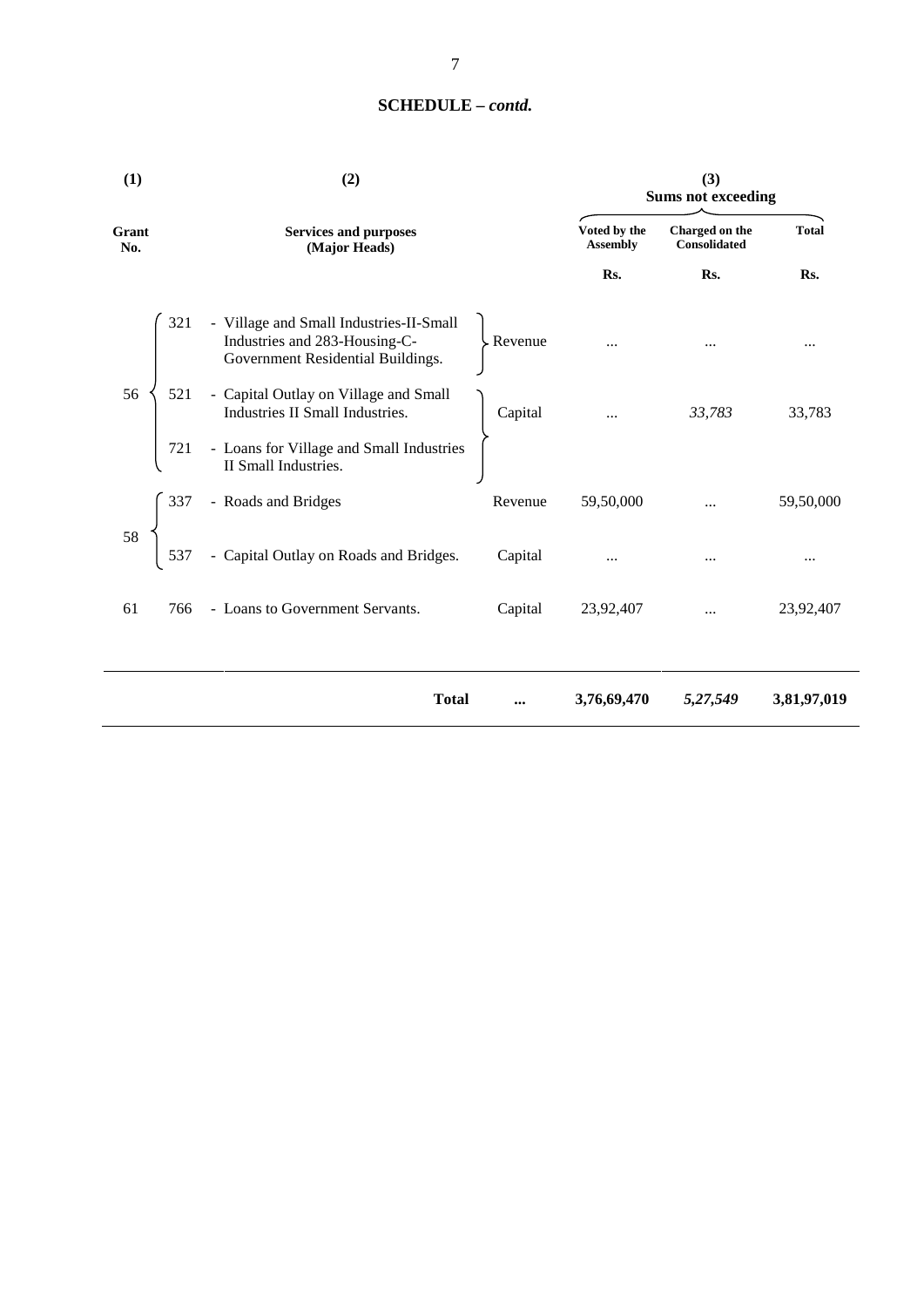## **MEGHALAYA ACT 2 OF 1983**

## **THE MEGHALAYA APPROPRIATION (VOTE-ON-ACCOUNT) ACT, 1983**

## **(As passed by the Assembly)**

[Received the assent of the Governor on the  $30<sup>th</sup>$  March, 1983]

(Published in the *Gazette of Meghalaya*, Extraordinary, dated 30<sup>th</sup> March, 1983)

**An**

**Act**

# **to provide for the withdrawal of certain sums from and out of the Consolidated Fund of Meghalaya for the services of a part of financial year 1983-84.**

| Short title and<br>commencement.                                                                                                   | 1. (1) This Act may be called the Meghalaya Appropriation (Vote-<br>On-Account) Act, 1983.                                                                                                                                                                                                                                                                                                                                                                                                    |
|------------------------------------------------------------------------------------------------------------------------------------|-----------------------------------------------------------------------------------------------------------------------------------------------------------------------------------------------------------------------------------------------------------------------------------------------------------------------------------------------------------------------------------------------------------------------------------------------------------------------------------------------|
|                                                                                                                                    | (2) It shall come into force on the first day of April, 1983.                                                                                                                                                                                                                                                                                                                                                                                                                                 |
| Withdrawal of<br>Rs.40, 65, 75, 600<br>from and out of the<br>Consolidated Fund of<br>Meghalaya for the<br>Financial year 1983-84. | 2. From and out of the Consolidated Fund of Meghalaya there may<br>be withdrawal sums not exceeding those specified in column (3)<br>of the Schedule amounting in the aggregate to the sum of forty-<br>crores sixty-five lakhs, seventy-five thousand and six hundred<br>rupees towards defraying the several charges which will come in<br>course of payment during the beginning on the first day of April,<br>1983 in respect of the services specified in column (2) of the<br>Schedule. |
| Appropriation.                                                                                                                     | 3. The sum authorised to withdrawn from and out of the<br>Consolidated Fund of Meghalaya by this Act, shall be<br>appropriated for the services and purposes expressed in the<br>Schedule in relation to the financial year 1983-84.                                                                                                                                                                                                                                                          |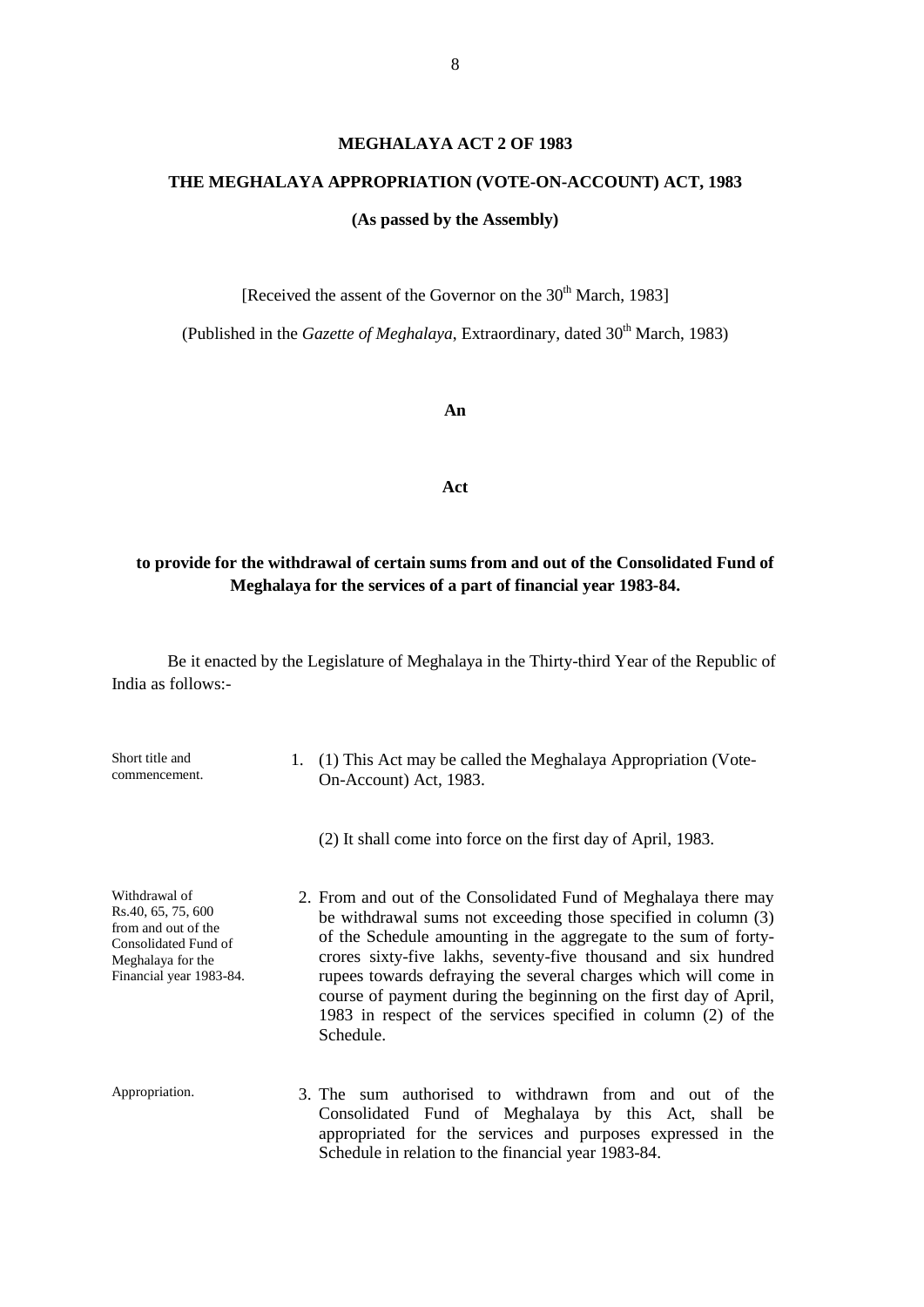# SCHEDULE

# (*See* Sections 2 and 3)

| (1)            |     | (2)                                                                                                                            |         |                                 | (3)<br><b>Sums not exceeding</b> |              |  |
|----------------|-----|--------------------------------------------------------------------------------------------------------------------------------|---------|---------------------------------|----------------------------------|--------------|--|
| Grant<br>No.   |     | <b>Services and purposes</b><br>(Major Heads)                                                                                  |         | Voted by the<br><b>Assembly</b> | Charged on the<br>Consolidated   | <b>Total</b> |  |
|                |     |                                                                                                                                |         | Rs.                             | Rs.                              | Rs.          |  |
| $\mathbf{1}$   | 211 | - Parliament/State/Union Territory<br>Legislatures-B-State Legislatures.                                                       | Revenue | 12,90,500                       | 58,700                           | 13,49,200    |  |
| $\overline{2}$ | 212 | - Governor<br>                                                                                                                 | Revenue | 2,500                           | 4,07,500                         | 4,10,000     |  |
| 3              | 233 | - Council of Ministers                                                                                                         | Revenue | 7,81,300                        | $\cdots$                         | 7,81,300     |  |
| 4              | 214 | - Administration of Justice                                                                                                    | Revenue | 7,43,200                        | 1,41,800                         | 8,25,000     |  |
| 5              | 115 | - Elections                                                                                                                    | Revenue | 16,61,800                       | $\cdots$                         | 16,61,800    |  |
|                | 229 | - Land Revenue                                                                                                                 |         |                                 |                                  |              |  |
|                | 388 | - Social Security and Welfare-B-II-<br>Relief and Rehabilitation of Displaced<br>Persons.                                      |         |                                 |                                  |              |  |
|                | 289 | - Relief on account of Natural<br>Calamities.                                                                                  | Revenue | 19,77,500                       | $\cdots$                         | 19,77,500    |  |
|                | 295 | - Other Social and Community Services.                                                                                         |         |                                 |                                  |              |  |
|                | 304 | - Other General Economic Services.-III-<br>Land Ceiling.                                                                       |         |                                 |                                  |              |  |
| 6              | 618 | - Loans for Social Security and Welfare-<br>III-Welfare of Scheduled Castes<br>Scheduled Tribes and Other Backward<br>Classes. | Capital | 5,000                           | $\ldots$                         | 5,000        |  |
|                | 695 | - Loans for other Social and Community<br>Services.                                                                            |         |                                 |                                  |              |  |
|                | 605 | - Loans for Agriculture.                                                                                                       |         |                                 |                                  |              |  |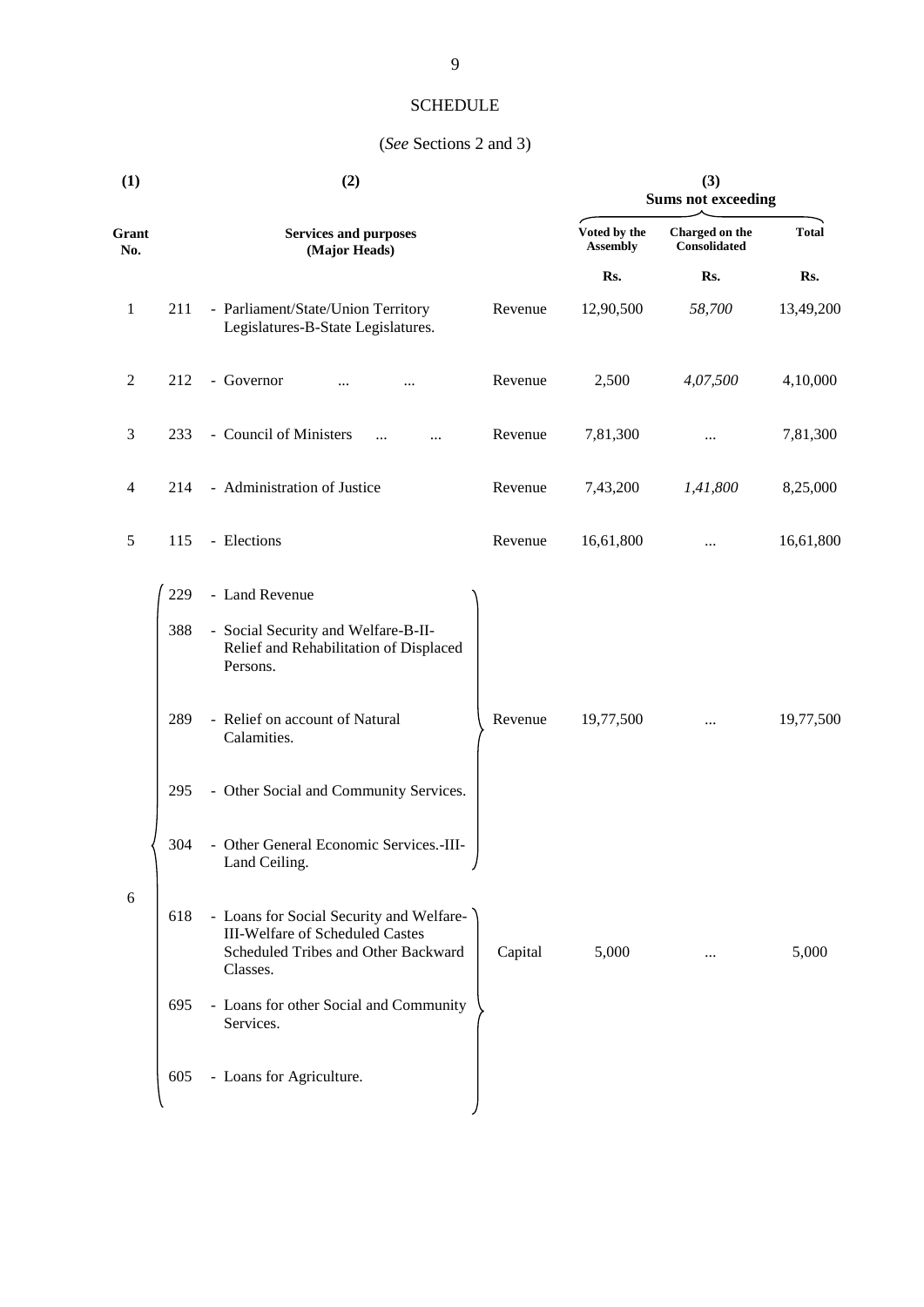| (1)          |                                               | (2)                                                                                       |         |                                 | (3)<br><b>Sums not exceeding</b> |              |  |  |
|--------------|-----------------------------------------------|-------------------------------------------------------------------------------------------|---------|---------------------------------|----------------------------------|--------------|--|--|
| Grant<br>No. | <b>Services and purposes</b><br>(Major Heads) |                                                                                           |         | Voted by the<br><b>Assembly</b> | Charged on the<br>Consolidated   | <b>Total</b> |  |  |
|              |                                               |                                                                                           |         | Rs.                             | Rs.                              | Rs.          |  |  |
| 7            | 230                                           | - Stamps and Registration                                                                 | Revenue | 86,700                          |                                  | 86,700       |  |  |
| 8            | 239                                           | - State Excise                                                                            | Revenue | 7,80,700                        |                                  | 7,80,700     |  |  |
| 9            | 240                                           | - Sales Tax and 245-I-Other Taxes and<br>Duties on Commodities and Services.              | Revenue | 5,27,500                        |                                  | 5,27,500     |  |  |
|              | 241                                           | - Taxes on Vehicles.                                                                      | Revenue | 11,23,300                       |                                  | 11,23,300    |  |  |
|              | 265                                           | - Other Administrative Services-II-<br>Motor Garages, etc.                                |         |                                 |                                  |              |  |  |
| 10           | 338                                           | - Roads and water Transport Services.                                                     |         |                                 |                                  |              |  |  |
|              | 538                                           | - Capital Outlay on Road and Water<br><b>Transport Services.</b>                          | Capital | 26,25,000                       |                                  | 26,25,000    |  |  |
|              | 245                                           | Other Taxes and Duties on<br>Commodities and Services-II-<br>Inspectorate of Electricity. | Revenue | 95,500                          |                                  | 95,500       |  |  |
| 11           | 331                                           | - Water and Power Development<br>Services-B-Power Development.                            |         |                                 |                                  |              |  |  |
|              | 734                                           | - Loans for Power Projects.                                                               | Capital | $\cdots$                        |                                  | $\cdots$     |  |  |
| 12           | 247                                           | - Other Fiscal Services- Promotion of<br>Small Savings.                                   | Revenue | 25,800                          |                                  | 25,800       |  |  |
|              | 248                                           | Appropriation for Reduction or<br>$\blacksquare$<br>Avoidance of Debt (Charged).          | Revenue | $\cdots$                        |                                  |              |  |  |
|              | 249                                           | - Interest Payment (Charged).                                                             | Revenue |                                 | 1,04,61,000                      | 1,04,61,000  |  |  |
|              | 251                                           | - Public Service Commission (Charged).                                                    | Revenue |                                 | 2,12,800                         | 2,12,800     |  |  |
|              | 252                                           | - Secretariat-General Services-I-Civil<br>Departments.                                    |         |                                 |                                  |              |  |  |
| 13           | 276                                           | - Secretariat-Social and Community<br>Services-I-Civil Departments.                       | Revenue | 53,84,700                       |                                  | 53,84,700    |  |  |
|              | 298                                           | - Secretariat-Economic Services-I-<br>Civil Departments.                                  |         |                                 |                                  |              |  |  |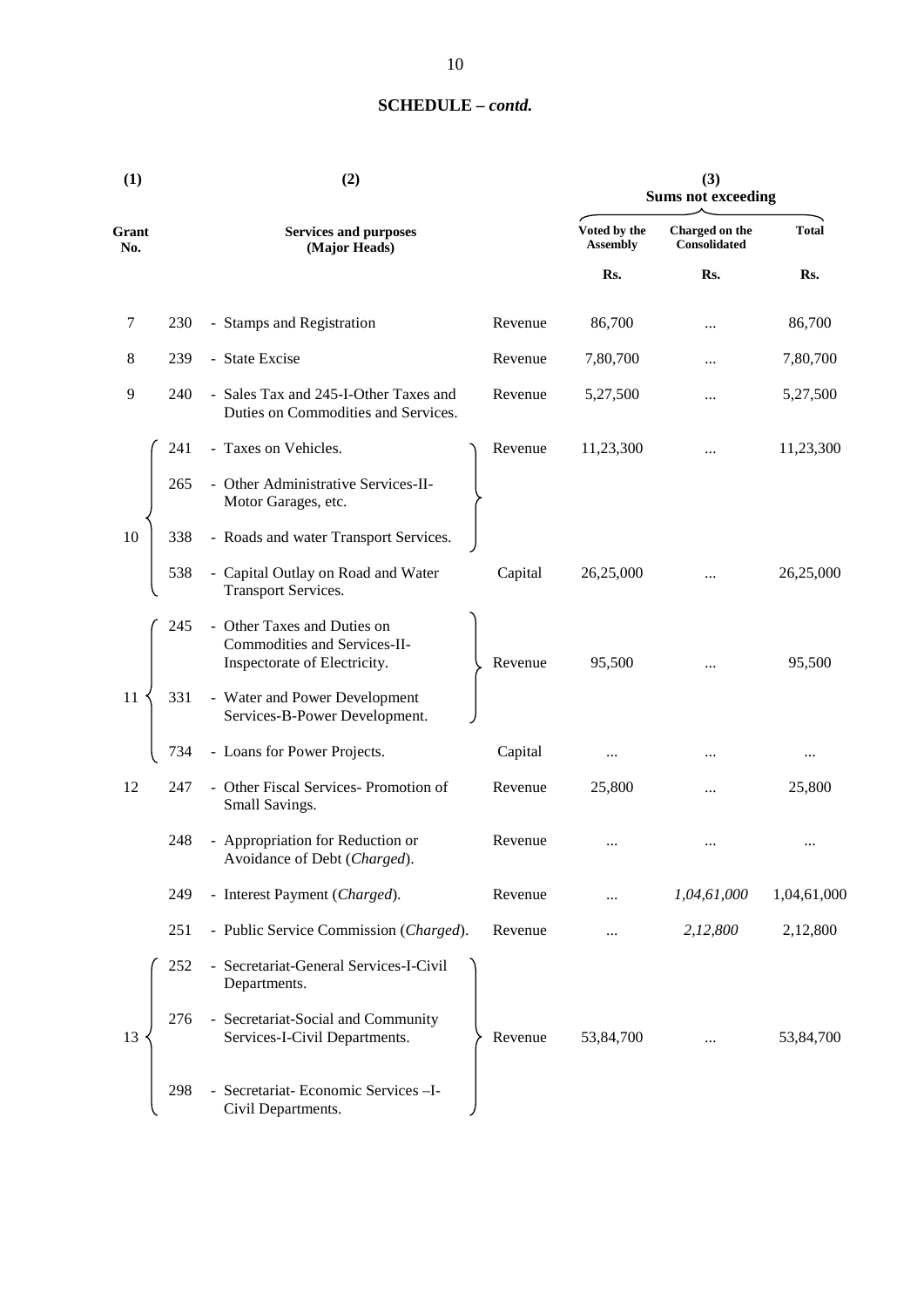| (1)          |            | (2)                                                                                                         |         |                                 | (3)<br><b>Sums not exceeding</b>      |              |
|--------------|------------|-------------------------------------------------------------------------------------------------------------|---------|---------------------------------|---------------------------------------|--------------|
| Grant<br>No. |            | <b>Services and purposes</b><br>(Major Heads)                                                               |         | Voted by the<br><b>Assembly</b> | Charged on the<br><b>Consolidated</b> | <b>Total</b> |
|              |            |                                                                                                             |         | Rs.                             | Rs.                                   | Rs.          |
| 14           | 230        | - District Administration                                                                                   | Revenue | 18,22,200                       |                                       | 18,22,200    |
| 15           | 254<br>255 | - Treasury and Accounts<br>Administration.<br>- Police                                                      | Revenue | 10,03,000                       |                                       | 10,03,000    |
|              | 260        | - Fire Protection and Control                                                                               | Revenue | 2,41,62,000                     | $\cdots$                              | 2,41,62,000  |
| 16           | 283        | - Housing-C-Government Residential<br>Buildings.                                                            |         |                                 |                                       |              |
|              | 459        | Capital Outlay on Public Works<br>$\blacksquare$<br>(Police).                                               | Capital | 59,02,000                       |                                       | 59,02,000    |
|              | 483        | - Capital Outlay on Housing (Police).                                                                       |         |                                 |                                       |              |
| 17           | 256        | - Jails                                                                                                     | Revenue | 6,85,000                        | $\ddotsc$                             | 6,85,000     |
| 18           | 258        | - Stationery and Printing:                                                                                  | Revenue | 21,40,000                       | $\cdots$                              | 21,40,000    |
|              | 252        | - Secretariat-General Services-II-Public<br>Works Department-Secretariat.                                   |         |                                 |                                       |              |
|              | 259        | - Public Works                                                                                              |         |                                 |                                       |              |
|              | 277        | - Education                                                                                                 | Revenue | 1,37,10,600                     | $\cdots$                              | 1,37,10,600  |
|              | 283        | - Housing-II-C-Government Residential<br>Buildings (I/C P.W.D.).                                            |         |                                 |                                       |              |
|              | 459        | - Capital Outlay on Public Works.                                                                           |         |                                 |                                       |              |
| 19           | 477        | - Capital Outlay on Education, Arts and<br>Culture.                                                         |         |                                 |                                       |              |
|              | 480        | - Capital Outlay on Medical.                                                                                |         |                                 |                                       |              |
|              | 481        | - Capital Outlay on Family Welfare.                                                                         |         |                                 |                                       |              |
|              | 482        | - Capital Outlay on Public Health,<br>Sanitation and Water Supply-A-Public<br>Health.                       | Capital | 1,13,91,200                     |                                       | 1,13,91,200  |
|              | 483        | - Capital Outlay on Housing-A-<br>Government Residential Buildings (in-<br>charge Public Works Department). |         |                                 |                                       |              |
|              | 510        | - Capital Outlay on Animal Husbandry.                                                                       |         |                                 |                                       |              |
|              | 511        | - Capital Outlay on Dairy Development.                                                                      |         |                                 |                                       |              |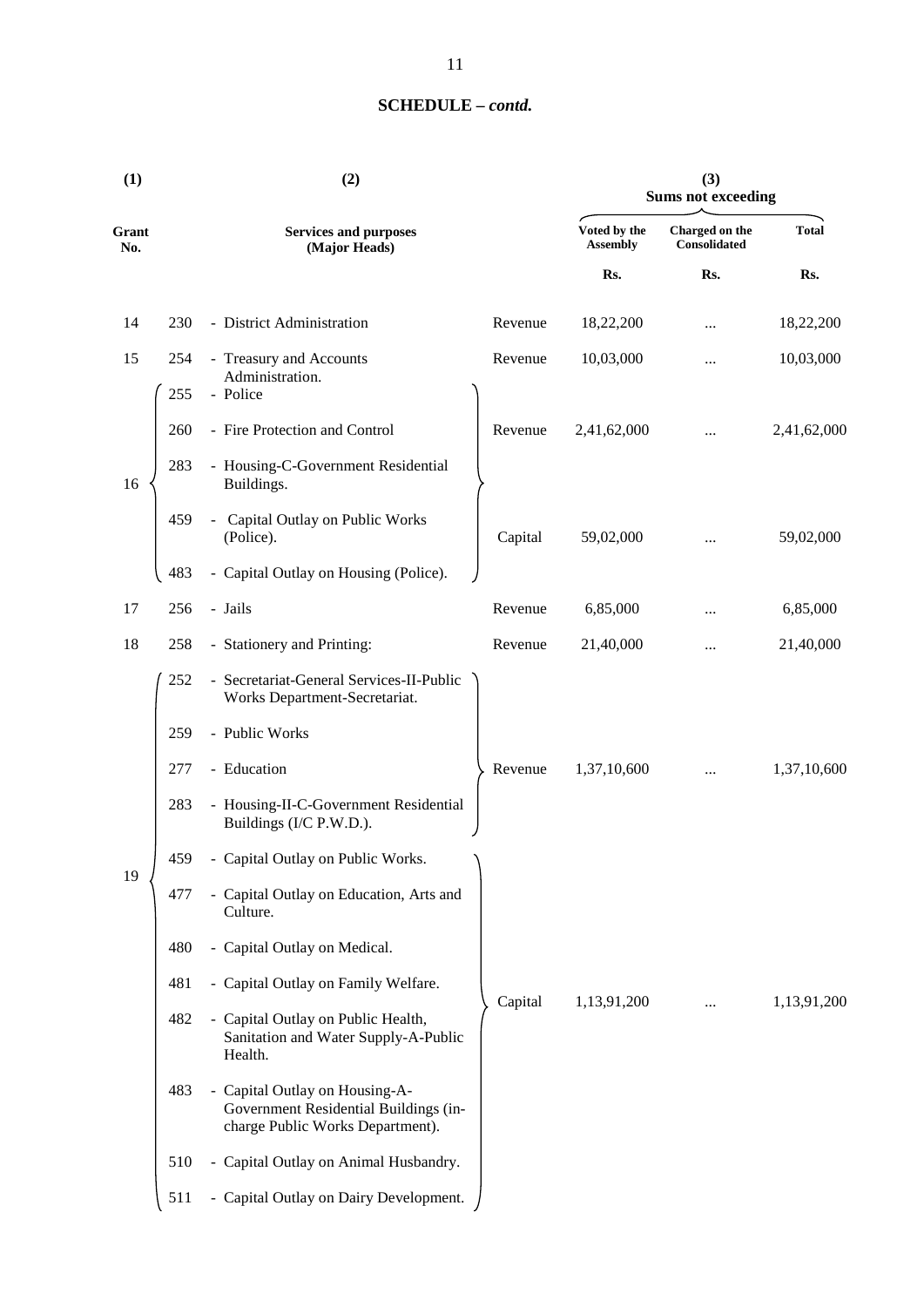| (1)          |     | (2)                                                                                                          |                                 | (3)<br><b>Sums not exceeding</b> |              |  |  |
|--------------|-----|--------------------------------------------------------------------------------------------------------------|---------------------------------|----------------------------------|--------------|--|--|
| Grant<br>No. |     | <b>Services and purposes</b><br>(Major Heads)                                                                | Voted by the<br><b>Assembly</b> | Charged on the<br>Consolidated   | <b>Total</b> |  |  |
|              |     |                                                                                                              | Rs.                             | Rs.                              | Rs.          |  |  |
| 20           | 230 | - Other Administration Services-Civil<br>Revenue<br>Defence and Home Guards.                                 | 31,66,000                       | $\cdots$                         | 31,66,000    |  |  |
|              | 265 | - Other Administrative Services-III-<br>Gazetteers and Statistical Memoirs.                                  |                                 |                                  |              |  |  |
| 21           | 268 | - Miscellaneous General Awards in<br>consideration of distinguished<br>Services.<br>Revenue                  | 3,37,92,900                     | $\cdots$                         | 3,37,92,900  |  |  |
|              | 277 | - Education                                                                                                  |                                 |                                  |              |  |  |
|              | 278 | - Art and Culture<br>$\cdots$                                                                                |                                 |                                  |              |  |  |
|              | 279 | - Scientific Services and Research.                                                                          |                                 |                                  |              |  |  |
|              | 677 | - Loans for Education, Art and Culture.<br>Capital                                                           | 5,000                           |                                  | 5,000        |  |  |
| 22           | 265 | - Other Administrative Service-IV-<br>Revenue<br>Census, Vital Statistics, Guest Houses,<br>etc.             | 6,54,700                        |                                  | 6,54,700     |  |  |
| 23           | 265 | - Other Administrative Services-V-<br>Revenue<br>Miscellaneous Administrative<br>Services.                   | 2,14,500                        | $\cdots$                         | 2,14,500     |  |  |
| 24           | 266 | - Pension and other Retirement Benefits.<br>Revenue                                                          | 12,05,500                       |                                  | 12,05,500    |  |  |
| 25           | 267 | - Aid Materials and equipments.<br>Revenue                                                                   | 10,06,200                       |                                  | 10,06,200    |  |  |
| 26           | 265 | - Other Administrative Services-IV-<br>Revenue<br>State Lotteries and 268-Miscellaneous<br>General Services. | 23,500                          |                                  | 23,500       |  |  |
|              | 280 | - Medical                                                                                                    |                                 |                                  |              |  |  |
|              | 261 | - Family Welfare<br>$\ddotsc$                                                                                |                                 |                                  |              |  |  |
|              | 282 | - Public Health, Sanitation and Water<br>Revenue<br>Supply-A-Public Health and<br>Sanitation.                | 1,99,88,500                     |                                  | 1,99,88,500  |  |  |
| 27           | 480 | - Capital Outlay on Medical (Health).                                                                        |                                 |                                  |              |  |  |
|              | 481 | - Capital Outlay on Family Welfare<br>Capital<br>(Health).                                                   | 13,83,700                       |                                  | 13,83,700    |  |  |
|              | 482 | - Capital Outlay on Public Health,<br>Sanitation and Water Supply (Health).                                  |                                 |                                  |              |  |  |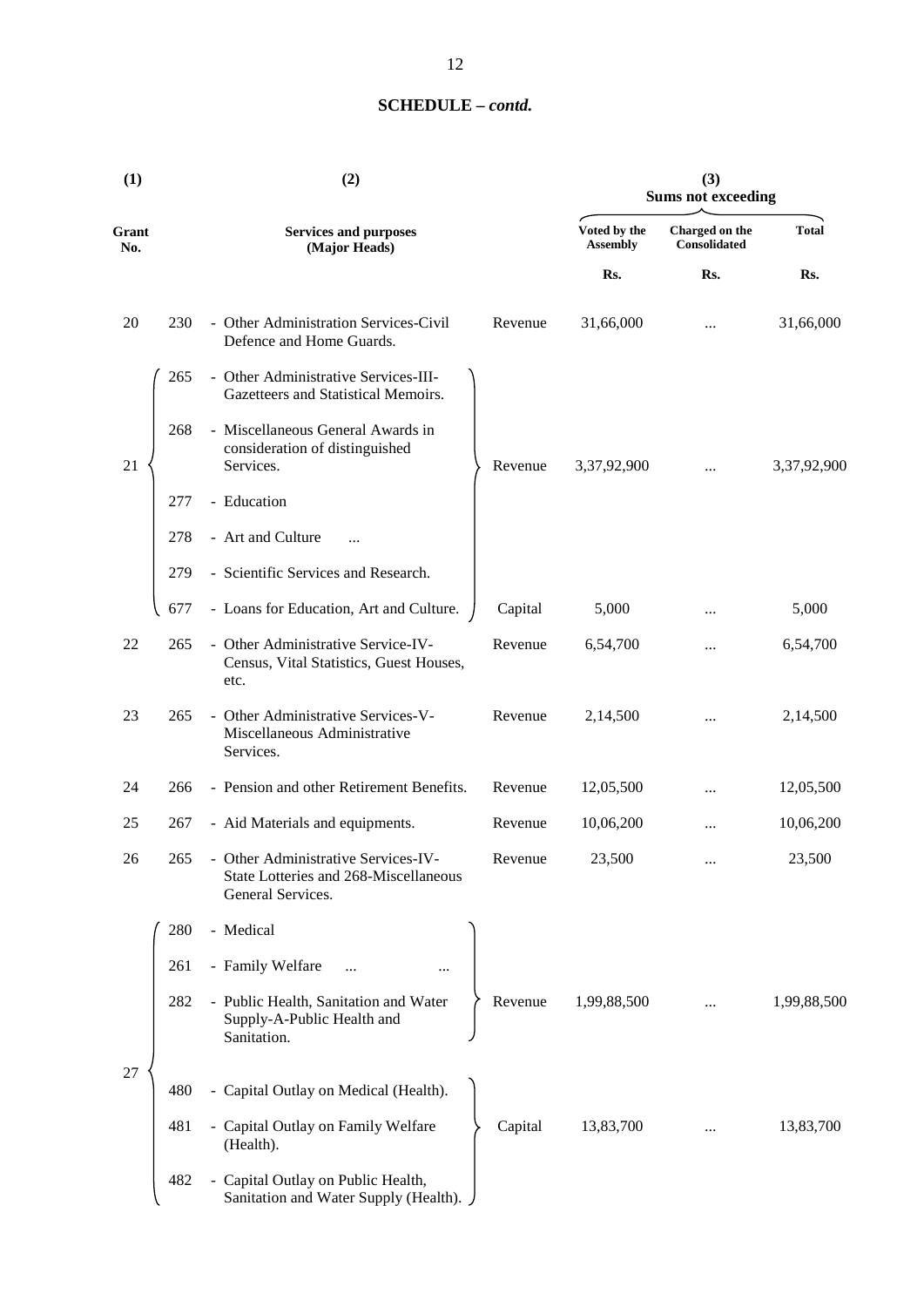| Voted by the<br><b>Total</b><br>Charged on the<br>Grant<br><b>Services and purposes</b><br><b>Assembly</b><br>Consolidated<br>(Major Heads)<br>No.<br>Rs.<br>Rs.<br>Rs.<br>282<br>64,83,700<br>- Public Health, Sanitation and Water<br>Revenue<br>64,83,700<br>$\cdots$<br>Supply-B-Sewerage and water Supply.<br>283<br>- Housing-C-Government Residential<br>Buildings.<br>28<br>482<br>- Capital Outlay on Public Health,<br>Sanitation and Water Supply.<br>2,45,80,500<br>Capital<br>$\cdots$<br>682<br>- Loans for Public Health, Sanitation<br>and Water Supply.<br>- Housing-I-A-General and B-Housing<br>283<br>Revenue<br>3,64,200<br>3,64,200<br>Schemes.<br>- Loans for Housing<br>29<br>683<br>Capital<br>5,65,000<br>5,65,000<br>- Urban development-A-General-I-<br>Revenue<br>4,67,200<br>4,67,200<br><br>Municipal Administration.<br>- Loans for Urban Development.<br>684<br>Capital<br>$\cdots$<br><br>$\cdots$<br>284<br>- Urban Development-A-General-II-<br>15,67,200<br>Revenue<br>15,67,200<br>$\cdots$<br>Municipal Administration.<br>31<br>- Capital Outlay on Urban<br>484<br>Capital<br>6,25,000<br>6,25,000<br>$\cdots$<br>Development-A-General.<br>- Information and Publicity<br>32<br>285<br>7,63,700<br>7,63,700<br>Revenue<br>- Labour and Employment-I-A-Labour.<br>287<br>287<br>- Labour and Employment-II-A-Labour-<br>Inspectorate of Factories and Steam<br>33<br>Boilers.<br>Revenue<br>15,27,200<br>15,27,200<br>$\cdots$<br>287<br>- Labour and Employment-III-B-<br>Employment and Training.<br>- Social Security and Welfare-A-I-Civil<br>288<br>Supplies.<br>Revenue<br>7,46,800<br>7,46,800<br><br>309<br>- Food. | (1) | (2) | (3)<br><b>Sums not exceeding</b> |  |  |             |
|----------------------------------------------------------------------------------------------------------------------------------------------------------------------------------------------------------------------------------------------------------------------------------------------------------------------------------------------------------------------------------------------------------------------------------------------------------------------------------------------------------------------------------------------------------------------------------------------------------------------------------------------------------------------------------------------------------------------------------------------------------------------------------------------------------------------------------------------------------------------------------------------------------------------------------------------------------------------------------------------------------------------------------------------------------------------------------------------------------------------------------------------------------------------------------------------------------------------------------------------------------------------------------------------------------------------------------------------------------------------------------------------------------------------------------------------------------------------------------------------------------------------------------------------------------------------------------------------------------------------------------------------------------------------|-----|-----|----------------------------------|--|--|-------------|
|                                                                                                                                                                                                                                                                                                                                                                                                                                                                                                                                                                                                                                                                                                                                                                                                                                                                                                                                                                                                                                                                                                                                                                                                                                                                                                                                                                                                                                                                                                                                                                                                                                                                      |     |     |                                  |  |  |             |
|                                                                                                                                                                                                                                                                                                                                                                                                                                                                                                                                                                                                                                                                                                                                                                                                                                                                                                                                                                                                                                                                                                                                                                                                                                                                                                                                                                                                                                                                                                                                                                                                                                                                      |     |     |                                  |  |  |             |
|                                                                                                                                                                                                                                                                                                                                                                                                                                                                                                                                                                                                                                                                                                                                                                                                                                                                                                                                                                                                                                                                                                                                                                                                                                                                                                                                                                                                                                                                                                                                                                                                                                                                      |     |     |                                  |  |  |             |
|                                                                                                                                                                                                                                                                                                                                                                                                                                                                                                                                                                                                                                                                                                                                                                                                                                                                                                                                                                                                                                                                                                                                                                                                                                                                                                                                                                                                                                                                                                                                                                                                                                                                      |     |     |                                  |  |  |             |
|                                                                                                                                                                                                                                                                                                                                                                                                                                                                                                                                                                                                                                                                                                                                                                                                                                                                                                                                                                                                                                                                                                                                                                                                                                                                                                                                                                                                                                                                                                                                                                                                                                                                      |     |     |                                  |  |  |             |
|                                                                                                                                                                                                                                                                                                                                                                                                                                                                                                                                                                                                                                                                                                                                                                                                                                                                                                                                                                                                                                                                                                                                                                                                                                                                                                                                                                                                                                                                                                                                                                                                                                                                      |     |     |                                  |  |  | 2,45,80,500 |
|                                                                                                                                                                                                                                                                                                                                                                                                                                                                                                                                                                                                                                                                                                                                                                                                                                                                                                                                                                                                                                                                                                                                                                                                                                                                                                                                                                                                                                                                                                                                                                                                                                                                      |     |     |                                  |  |  |             |
|                                                                                                                                                                                                                                                                                                                                                                                                                                                                                                                                                                                                                                                                                                                                                                                                                                                                                                                                                                                                                                                                                                                                                                                                                                                                                                                                                                                                                                                                                                                                                                                                                                                                      |     |     |                                  |  |  |             |
|                                                                                                                                                                                                                                                                                                                                                                                                                                                                                                                                                                                                                                                                                                                                                                                                                                                                                                                                                                                                                                                                                                                                                                                                                                                                                                                                                                                                                                                                                                                                                                                                                                                                      |     |     |                                  |  |  |             |
|                                                                                                                                                                                                                                                                                                                                                                                                                                                                                                                                                                                                                                                                                                                                                                                                                                                                                                                                                                                                                                                                                                                                                                                                                                                                                                                                                                                                                                                                                                                                                                                                                                                                      |     |     |                                  |  |  |             |
|                                                                                                                                                                                                                                                                                                                                                                                                                                                                                                                                                                                                                                                                                                                                                                                                                                                                                                                                                                                                                                                                                                                                                                                                                                                                                                                                                                                                                                                                                                                                                                                                                                                                      |     |     |                                  |  |  |             |
|                                                                                                                                                                                                                                                                                                                                                                                                                                                                                                                                                                                                                                                                                                                                                                                                                                                                                                                                                                                                                                                                                                                                                                                                                                                                                                                                                                                                                                                                                                                                                                                                                                                                      |     |     |                                  |  |  |             |
|                                                                                                                                                                                                                                                                                                                                                                                                                                                                                                                                                                                                                                                                                                                                                                                                                                                                                                                                                                                                                                                                                                                                                                                                                                                                                                                                                                                                                                                                                                                                                                                                                                                                      |     |     |                                  |  |  |             |
|                                                                                                                                                                                                                                                                                                                                                                                                                                                                                                                                                                                                                                                                                                                                                                                                                                                                                                                                                                                                                                                                                                                                                                                                                                                                                                                                                                                                                                                                                                                                                                                                                                                                      |     |     |                                  |  |  |             |
|                                                                                                                                                                                                                                                                                                                                                                                                                                                                                                                                                                                                                                                                                                                                                                                                                                                                                                                                                                                                                                                                                                                                                                                                                                                                                                                                                                                                                                                                                                                                                                                                                                                                      |     |     |                                  |  |  |             |
|                                                                                                                                                                                                                                                                                                                                                                                                                                                                                                                                                                                                                                                                                                                                                                                                                                                                                                                                                                                                                                                                                                                                                                                                                                                                                                                                                                                                                                                                                                                                                                                                                                                                      |     |     |                                  |  |  |             |
|                                                                                                                                                                                                                                                                                                                                                                                                                                                                                                                                                                                                                                                                                                                                                                                                                                                                                                                                                                                                                                                                                                                                                                                                                                                                                                                                                                                                                                                                                                                                                                                                                                                                      |     |     |                                  |  |  |             |
|                                                                                                                                                                                                                                                                                                                                                                                                                                                                                                                                                                                                                                                                                                                                                                                                                                                                                                                                                                                                                                                                                                                                                                                                                                                                                                                                                                                                                                                                                                                                                                                                                                                                      |     |     |                                  |  |  |             |
|                                                                                                                                                                                                                                                                                                                                                                                                                                                                                                                                                                                                                                                                                                                                                                                                                                                                                                                                                                                                                                                                                                                                                                                                                                                                                                                                                                                                                                                                                                                                                                                                                                                                      |     |     |                                  |  |  |             |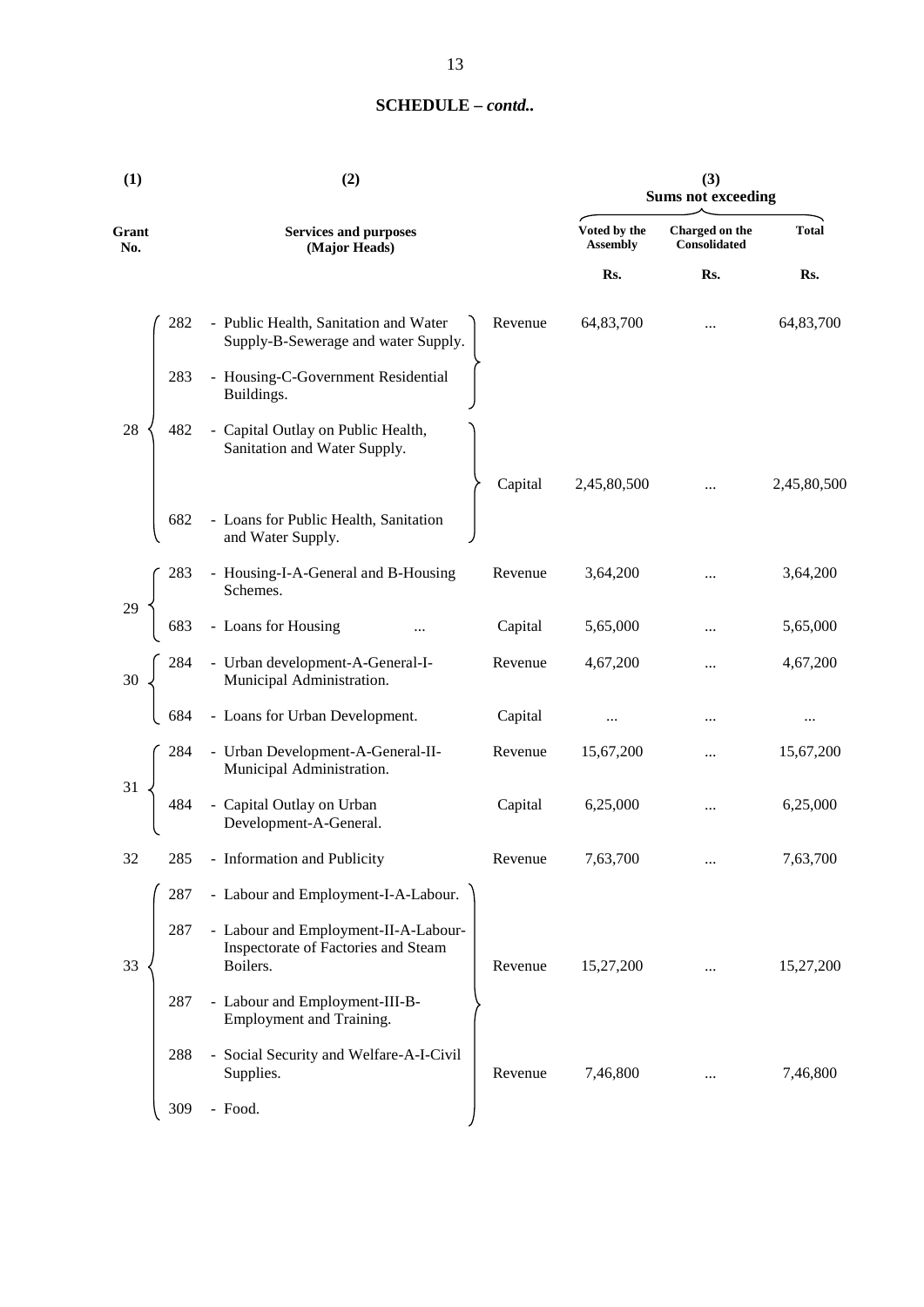| (1)          | (2)                                                                                                                                          | (3)<br><b>Sums not exceeding</b> |                                |              |           |
|--------------|----------------------------------------------------------------------------------------------------------------------------------------------|----------------------------------|--------------------------------|--------------|-----------|
| Grant<br>No. | <b>Services and purposes</b><br>(Major Heads)                                                                                                | Voted by the<br><b>Assembly</b>  | Charged on the<br>Consolidated | <b>Total</b> |           |
|              |                                                                                                                                              |                                  | Rs.                            | Rs.          | Rs.       |
| 488<br>34    | - Capital Outlay on Social Security and<br>Welfare-E-Other Social Security and<br>Welfare Programmes-I-Civil Supplies<br>Schemes.            | Capital                          | 5,000                          | $\cdots$     | 5,000     |
| 509          | - Capital Outlay on Food                                                                                                                     |                                  |                                |              |           |
| 288<br>35    | - Social Security and Welfare-B-I-Relief<br>and Rehabilitation of Displaced<br>Persons.                                                      | Revenue                          | 1,000                          | $\cdots$     | 1,000     |
| 688          | - Loans for Social Security and Welfare-<br>I-Relief Measures and Rehabilitation<br>Schemes.                                                 | Capital                          |                                |              |           |
| 288          | - Social Security and Welfare-C-III-<br>Welfare of Scheduled Castes,<br>Scheduled Tribes and Other Backward<br>Classes and D-Social Welfare. | Revenue                          | 41,48,200                      |              | 41,48,200 |
| 36<br>638    | - Loans for Social Security and Welfare-<br>C-III-Welfare of Scheduled Castes,<br>Scheduled Tribes and Other Backward<br>Classes.            | Capital                          |                                |              |           |
| 283          | - Social Security and Welfare-E-Other<br>Social Security and Welfare<br>Programmes-IV-Soldier's Sailors and<br>Airmen's Board.               | Revenue                          | 45,800                         |              | 45,800    |
| 37<br>688    | - Loans for Social Security and Welfare-<br>II-Loans to Ex-Service Personnel.                                                                | Capital                          |                                |              | $\cdots$  |
| 38<br>283    | - Social Security and Welfare -E-Other<br>Social Security and Welfare<br>Programmes-V-Other Programmes.                                      | Revenue                          | 32,500                         | $\cdots$     | 32,500    |
| 39<br>295    | - Other Social and Community Services.                                                                                                       | Revenue                          | 95,000                         | $\cdots$     | 95,000    |
| 40<br>295    | - Secretariat-Economic Services-II-<br>Planning Boards and attached Offices.                                                                 | Revenue                          | 6,18,800                       |              | 6,18,800  |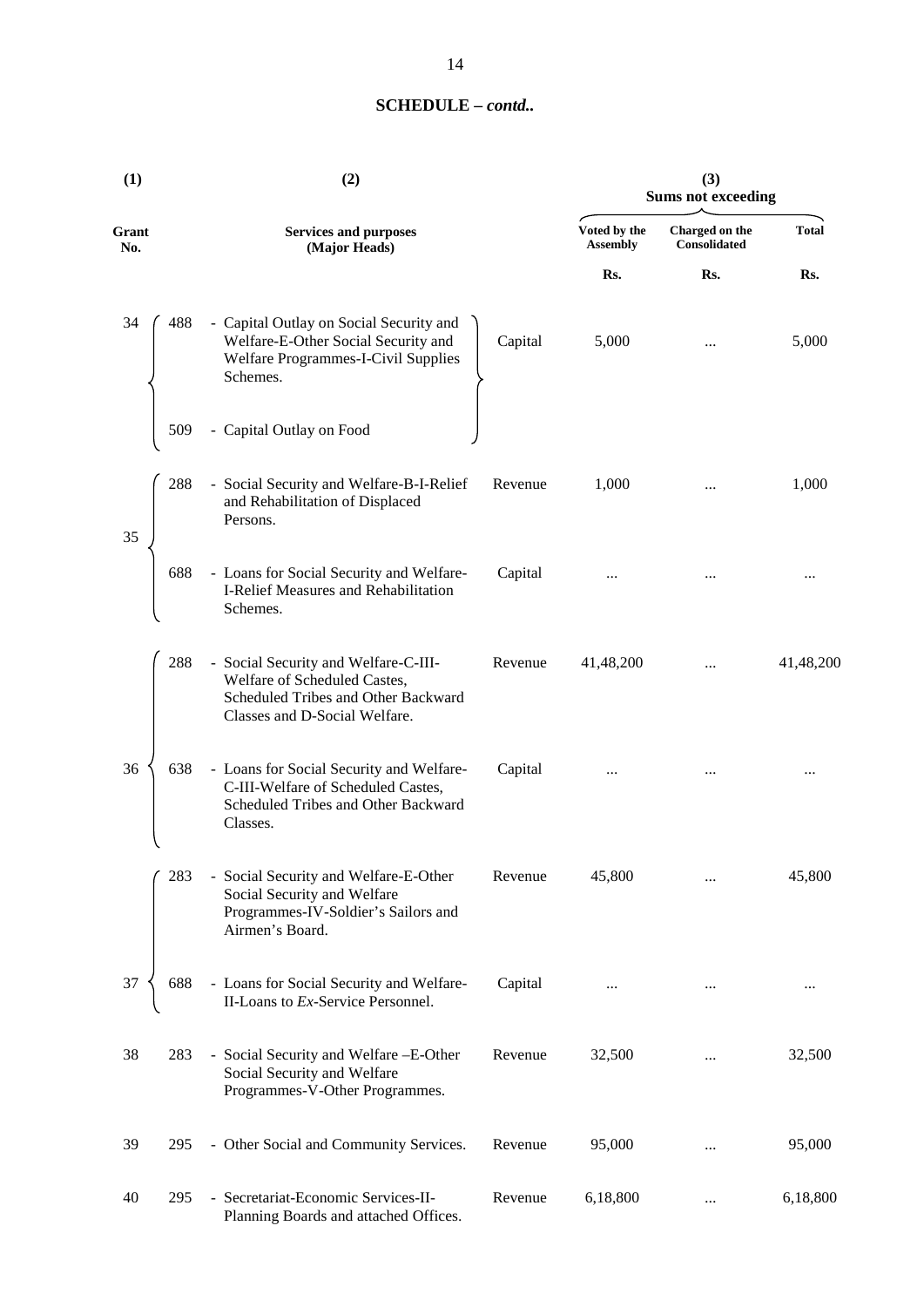| (1)          |     | (2)                                                                                                                                   | (3)<br><b>Sums not exceeding</b> |                                 |                                       |              |
|--------------|-----|---------------------------------------------------------------------------------------------------------------------------------------|----------------------------------|---------------------------------|---------------------------------------|--------------|
| Grant<br>No. |     | <b>Services and purposes</b><br>(Major Heads)                                                                                         |                                  | Voted by the<br><b>Assembly</b> | Charged on the<br><b>Consolidated</b> | <b>Total</b> |
|              |     |                                                                                                                                       |                                  | Rs.                             | Rs.                                   | Rs.          |
|              | 298 | - Co-operation                                                                                                                        | Revenue                          | 35,87,500                       |                                       | 35,87,500    |
|              | 498 | - Capital Outlay on Co-operation.                                                                                                     |                                  |                                 |                                       |              |
| 41           | 505 | - Capital Outlay on Agriculture.                                                                                                      | Capital                          | 19,51,200                       |                                       | 19,51,200    |
|              | 698 | - Loans to Co-operative Societies.                                                                                                    |                                  |                                 |                                       |              |
|              | 299 | - Special and Backward Areas-C-North<br>Eastern Areas.                                                                                | Revenue                          | 40,07,700                       | $\ddotsc$                             | 40,07,700    |
|              | 499 | - Capital Outlay on Special and<br>Backward Areas-C-North Eastern<br>Areas.                                                           |                                  |                                 |                                       |              |
| 42           | 699 | - Loans for Special and Backward<br>Areas-C-North Eastern Areas.                                                                      | Capital                          | 77,12,500                       |                                       | 77,12,500    |
| 43           | 304 | - Other General Economic Services-II-<br>Economic Advice and Statistics.                                                              | Revenue                          | 8,27,000                        |                                       | 8,27,000     |
| 44           | 304 | - Other General Economic Service-II-<br>Regulation of Weights and Measures.                                                           | Revenue                          | 3,73,500                        |                                       | 3,73,500     |
|              | 283 | - Housing -C-Government Residential<br>Buildings.                                                                                     |                                  |                                 |                                       |              |
|              | 305 | - Agriculture/305-I-Minor Irrigation295-<br>Other Social and Community<br>Services/283-Housing-C-Government<br>Residential Buildings. | Revenue                          | 1,34,90,500                     |                                       | 1,34,90,500  |
| 45           | 515 | - Investment in Agricultural Financial<br>Institution.                                                                                |                                  |                                 |                                       |              |
|              | 705 | - Loans for Agriculture                                                                                                               | Capital                          | 44,00,000                       |                                       | 44,00,000    |
| 46           | 306 | - Minor Irrigation-I-Works under<br>Embankment and Drainage Wing,<br>P.W.D. Minor Irrigation Projects.                                | Revenue                          | 1,97,500                        |                                       | 1,97,500     |
|              | 333 | - Irrigation Navigation, Drainage and<br>Food Control Projects.                                                                       |                                  |                                 |                                       |              |
|              | 506 | - Capital Outlay on Minor Irrigation,<br>Soil Conservation and Area<br>Development.                                                   |                                  |                                 |                                       |              |
|              | 533 | - Capital Outlay on Irrigation<br>Navigation, Drainage and Flood<br>Control Projects.                                                 | Capital                          | 12,50,000                       | $\ddotsc$                             | 12,50,000    |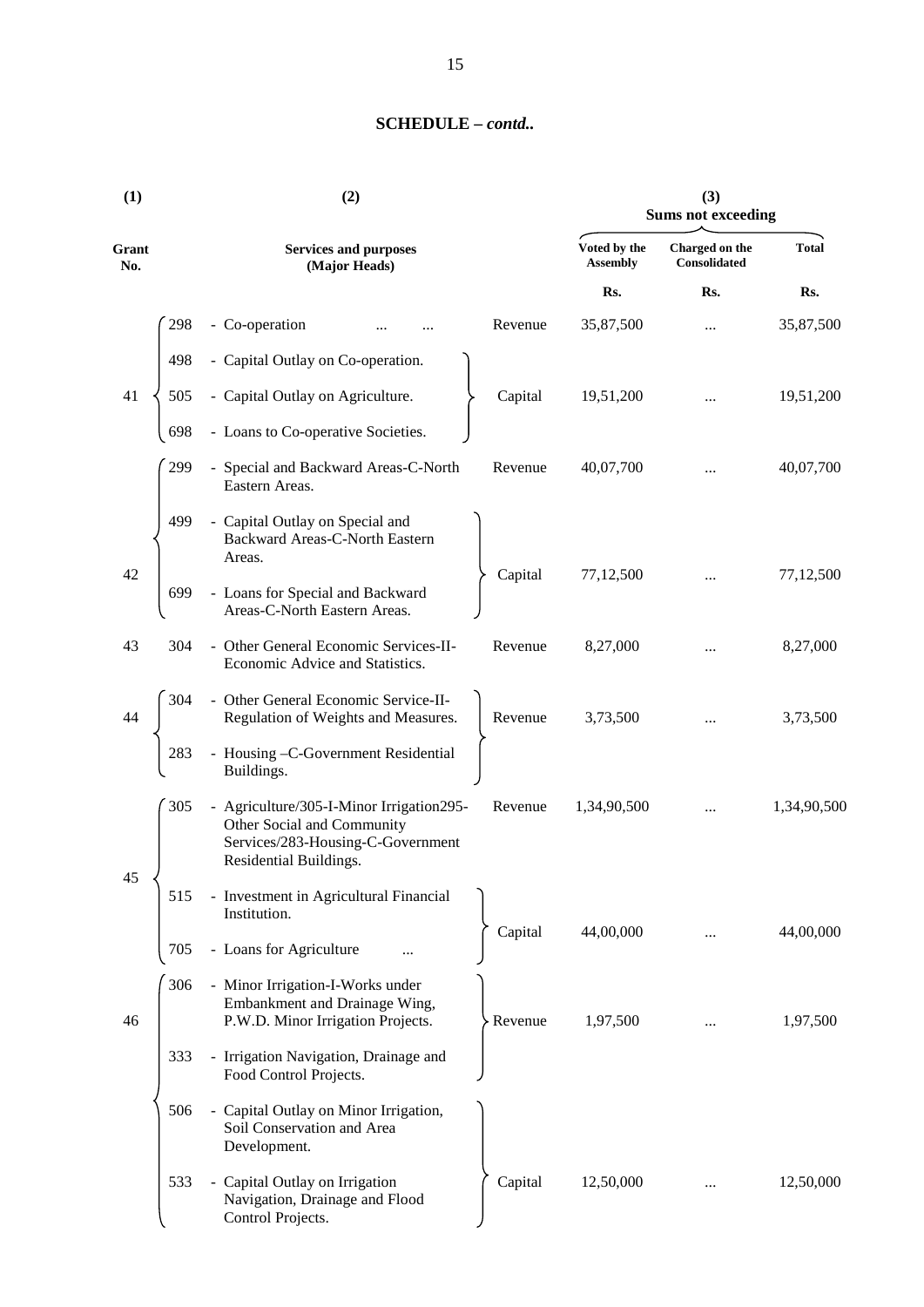| (1)          | (2)                                                                                                                                                                                                                        | (3)<br><b>Sums not exceeding</b> |                                |              |  |
|--------------|----------------------------------------------------------------------------------------------------------------------------------------------------------------------------------------------------------------------------|----------------------------------|--------------------------------|--------------|--|
| Grant<br>No. | <b>Services and purposes</b><br>(Major Heads)                                                                                                                                                                              | Voted by the<br><b>Assembly</b>  | Charged on the<br>Consolidated | <b>Total</b> |  |
|              |                                                                                                                                                                                                                            | Rs.                              | Rs.                            | Rs.          |  |
| 47           | - Soil and Conservation Water and 283-<br>Revenue<br>307<br>Housing-C-Government Residential<br>Buildings.                                                                                                                 | 91,23,800                        |                                | 91,23,800    |  |
|              | Revenue                                                                                                                                                                                                                    | 55,88,500                        | $\dddotsc$                     | 55,88,500    |  |
|              | $48 \begin{cases} 308 & - \text{ Area Development} & \dots \\ 705 & - \text{Loans for Minor Irrigation, Soil} \\ \text{Conservation dam Area Development.} \end{cases}$<br>Capital                                         |                                  | $\cdots$                       | $\cdots$     |  |
|              | 49 $\left\{\n\begin{array}{ccc}\n310 & - & \text{Animal Husbandry and } 283\text{-Housing-} \\ \text{C-Government Residental Buildings.} \\ 710 & - & \text{Loans for Animal Husbandry.}\n\end{array}\n\right.$<br>Revenue | 55,72,800                        | $\dddotsc$                     | 55,72,800    |  |
|              | Capital                                                                                                                                                                                                                    | $\cdots$                         | $\cdots$                       | $\cdots$     |  |
| 50           | 311<br>- Dairy Development and 283-Housing-<br>Revenue<br>C-Government Residential Buildings.                                                                                                                              | 19,21,500                        | $\cdots$                       | 19,21,500    |  |
| 51           | - Fisheries and 283-Housing-C-<br>Revenue<br>313<br>Government Residential Buildings.                                                                                                                                      | 12,94,300                        | $\cdots$                       | 12,94,300    |  |
|              | 3 - Forest<br>3 - Capital Outlay on Forests.<br>Revenue<br>313                                                                                                                                                             | 1,13,65,500                      | $\cdots$                       | 1,13,65,500  |  |
|              | Capital                                                                                                                                                                                                                    | 1,50,000                         | $\cdots$                       | 1,50,000     |  |
|              | - Community Development-383-<br>314<br>Housing-C-Government Residential<br>Buildings and 283-Social Security and<br>Revenue<br>Welfare.                                                                                    | 89,83,500                        |                                | 89,83,500    |  |
| 53           | - Community Development-II-C-Rural<br>314<br>Works Programme.                                                                                                                                                              |                                  |                                |              |  |
|              | - Loans for Community Development.<br>Capital<br>714                                                                                                                                                                       | $\cdots$                         | $\cdots$                       | $\cdots$     |  |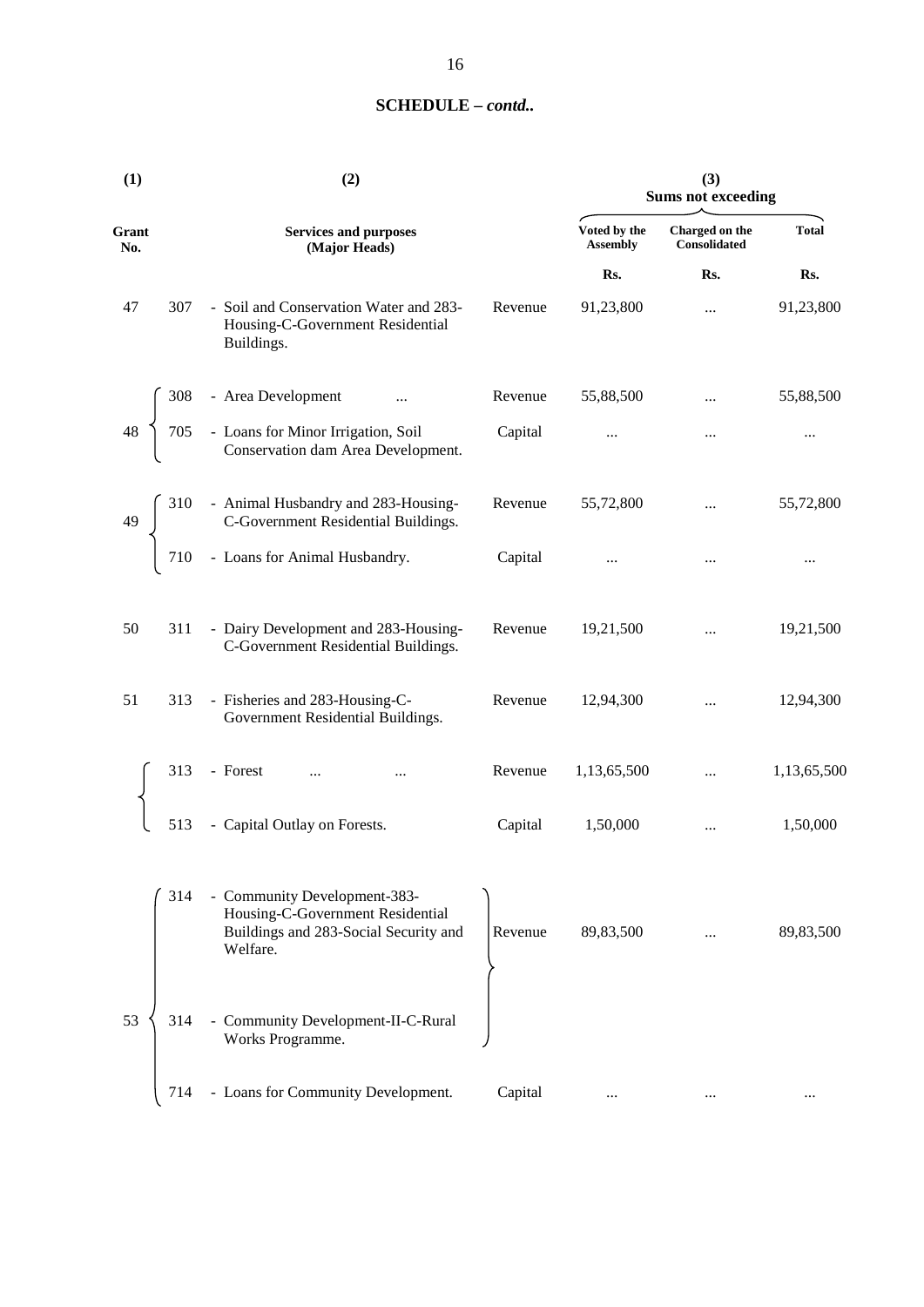| (1)          |     | (2)                                                                                                                      | (3)<br><b>Sums not exceeding</b> |                                 |                                |              |
|--------------|-----|--------------------------------------------------------------------------------------------------------------------------|----------------------------------|---------------------------------|--------------------------------|--------------|
| Grant<br>No. |     | <b>Services and purposes</b><br>(Major Heads)                                                                            |                                  | Voted by the<br><b>Assembly</b> | Charged on the<br>Consolidated | <b>Total</b> |
|              |     |                                                                                                                          |                                  | Rs.                             | Rs.                            | Rs.          |
|              | 320 | - Industries                                                                                                             | Revenue                          | 11,16,700                       |                                | 11,16,700    |
|              | 520 | - Capital Outlay on Industrial Research<br>and Development.                                                              |                                  |                                 |                                |              |
|              | 522 | - Capital Outlay on Machinery and<br>Engineering Industries.                                                             |                                  |                                 |                                |              |
| 54           |     |                                                                                                                          | Capital                          | 12,50,000                       |                                | 12,50,000    |
|              | 526 | - Capital Outlay on Consumer<br>Industries.                                                                              |                                  |                                 |                                |              |
|              | 720 | - Loans for Industrial Research and<br>Development.                                                                      |                                  |                                 |                                |              |
|              | 321 | - Village and Small Industries-I-<br>Handloom and Sericulture and 283-<br>Housing-C-Government Residential<br>Buildings. | Revenue                          | 25,67,000                       | $\cdots$                       | 25,67,000    |
| 55           | 698 | - Loans to Co-operative Societies.                                                                                       |                                  |                                 |                                |              |
|              |     |                                                                                                                          | Capital                          |                                 |                                | $\cdots$     |
|              | 721 | - Loans for Village and Small<br>Industries-I-Handloom and Sericulture.                                                  |                                  |                                 |                                |              |
|              | 321 | - Village and Small Industries-II-Small<br>Industries and 283-Housing-C-<br>Government Residential Buildings.            | Revenue                          | 40,11,300                       |                                | 40,11,300    |
| 56           | 521 | - Capital Outlay on Village and Small<br>Industries-II-Small Industries.                                                 |                                  |                                 |                                |              |
|              | 721 | - Loans for Village and Small Industries.                                                                                | Capital                          | 18,35,000                       |                                | 18,35,000    |
|              | 328 | - Mines and Minerals-B-Regulation and<br>Development of Mines.                                                           | Revenue                          | 9,79,000                        |                                | 9,79,000     |
| 57           |     |                                                                                                                          |                                  |                                 |                                |              |
|              | 528 | - Capital Outlay on Mining and<br>Metallurgical Industries.                                                              | Capital                          | 50,000                          |                                | 50,000       |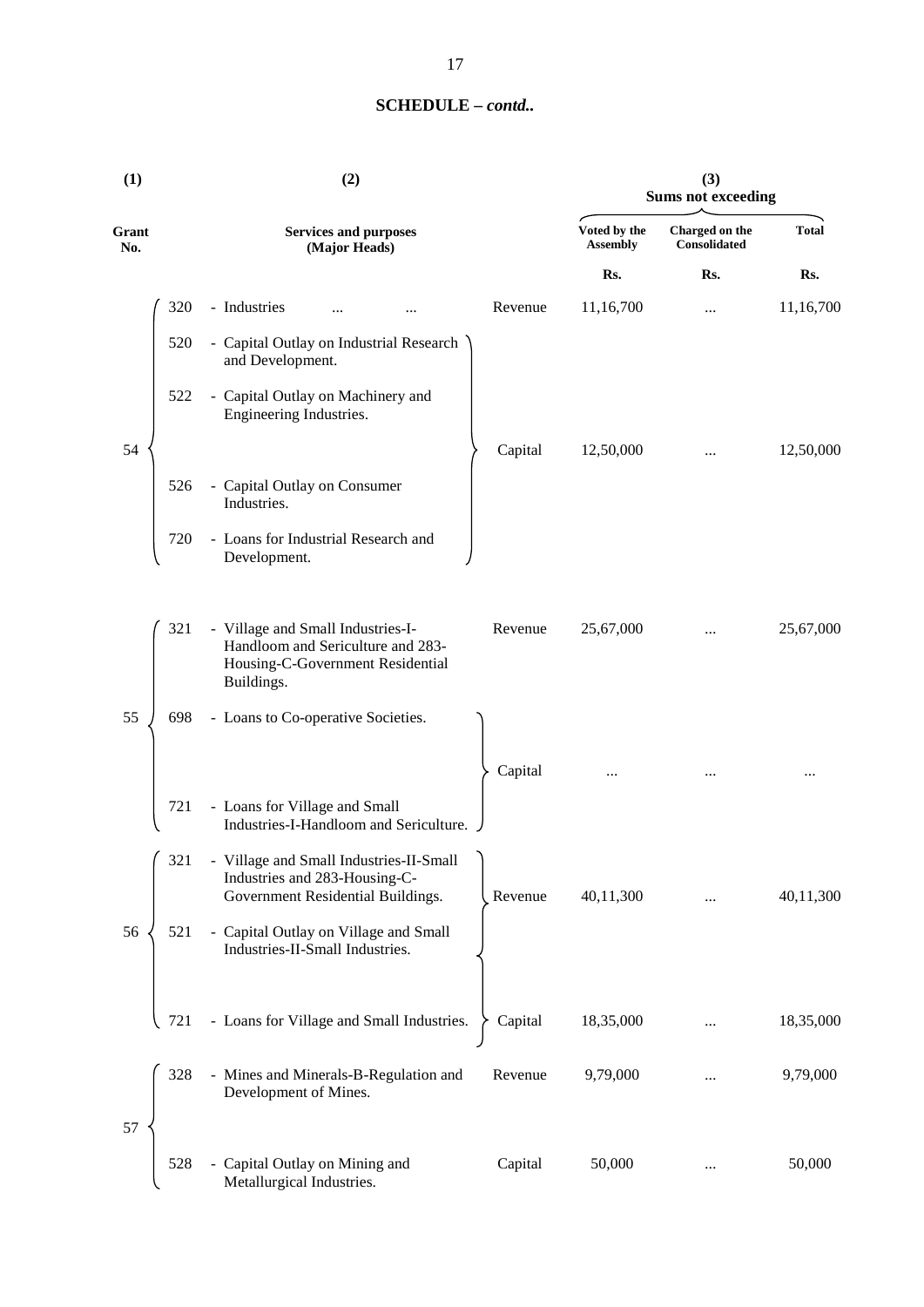| (1)             | (2)                                                                          | (3)<br><b>Sums not exceeding</b> |                                 |                                       |              |
|-----------------|------------------------------------------------------------------------------|----------------------------------|---------------------------------|---------------------------------------|--------------|
| Grant<br>No.    | <b>Services and purposes</b><br>(Major Heads)                                |                                  | Voted by the<br><b>Assembly</b> | Charged on the<br><b>Consolidated</b> | <b>Total</b> |
|                 |                                                                              |                                  | Rs.                             | Rs.                                   | Rs.          |
|                 |                                                                              | Revenue                          | 2,75,02,000                     |                                       | 2,75,02,000  |
| 58 <sup>7</sup> | 337 - Roads and Bridges<br>537 - Capital Outlay on Roads and Bridges.        | Capital                          | 2,18,15,500                     |                                       | 2,18,15,500  |
|                 | - Tourism<br>$\ddotsc$                                                       | Revenue                          | 13,03,500                       |                                       | 13,03,500    |
|                 | 59<br>544 - Capital Outlay on Other Transport and<br>Communication Services. | Capital                          | $\cdots$                        | $\cdots$                              | $\cdots$     |
| 60<br>500       | - Investment in General Financial and<br>Trading Institutions.               | Capital                          | $\cdots$                        |                                       |              |
| 603             | - Internal Debt of the State Capital<br>Government (Charged).                | Capital                          | $\dddotsc$                      | 5,12,68,200                           | 5,12,68,200  |
| 604             | - Loans and Advances from the Capital<br>Central Government (Charged).       | Capita                           | $\cdots$                        | 1,39,68,600                           | 1,39,68,600  |
| 61<br>766       | - Loans to Government Servants.                                              | Capital                          | 28,00,000                       | $\ddotsc$                             | 28,00,000    |
| 62<br>767       | - Miscellaneous Loans<br>$\cdots$                                            | Capital                          | $\ldots$                        |                                       | $\cdots$     |
| 63<br>768       | - Inter State Settlement<br>$\cdots$                                         | Capital                          | 14,32,100                       | $\cdots$                              | 14,32,100    |
| 64<br>769       | - Appropriation to Contingency Fund.                                         | Capital                          | $\cdots$                        | $\cdots$                              | $\cdots$     |

**Total 33,00,65,000** *7,65,10,600* **40,65,75,600**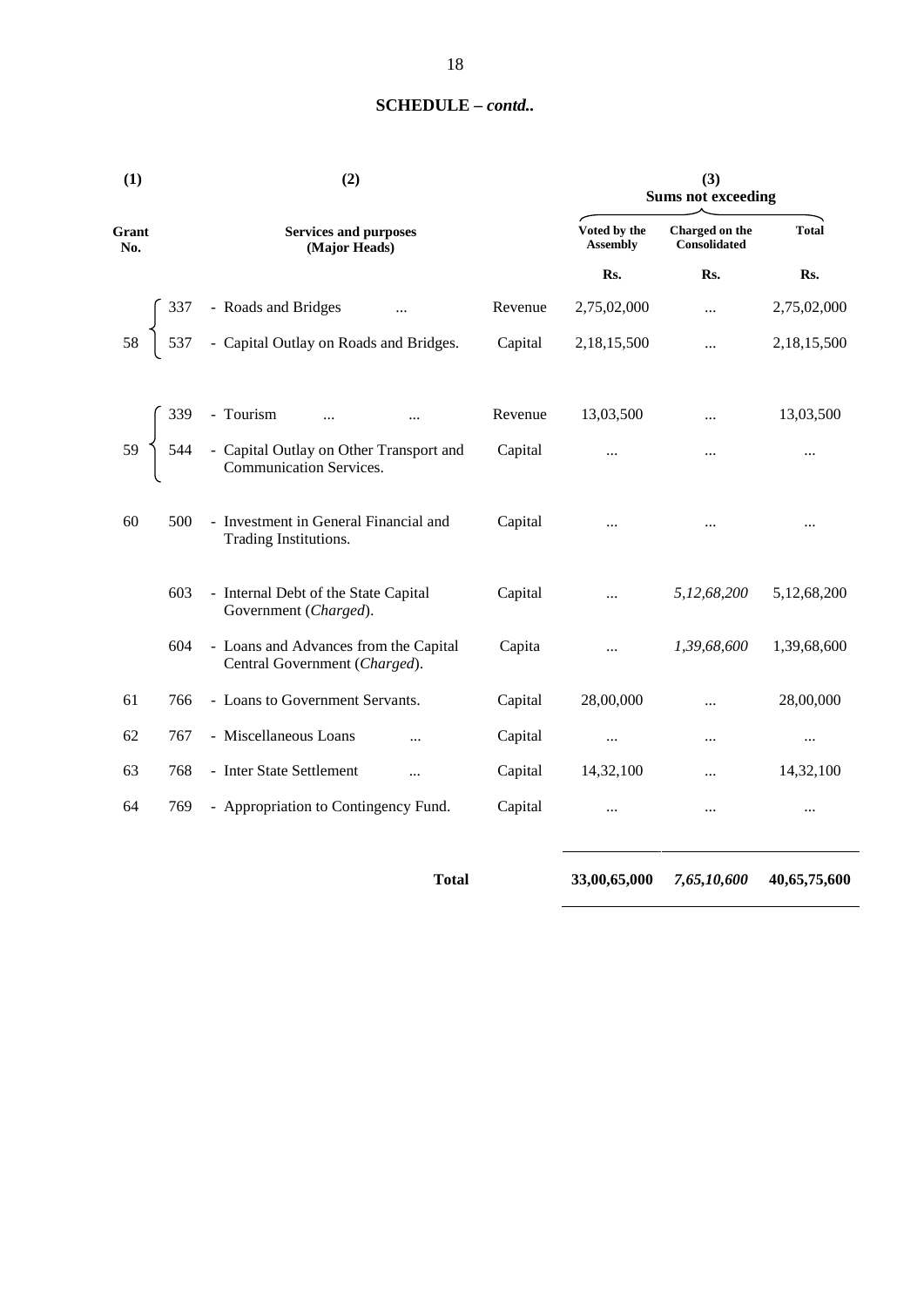#### **MEGHALAYA ACT 3 OF 1983**

#### **THE MEGHALAYA SALES TAX (AMENDMENT) ACT, 1983**

## **(As passed by the Assembly)**

[Received the assent of the Governor on the 18<sup>th</sup> April, 1983]

(Published in the *Gazette of Meghalaya*, Extraordinary, dated  $19<sup>th</sup>$  April, 1983)

**An**

**Act**

# **further to amend the Meghalaya Sales Tax Act (Assam Act XVII of 1947) as adapted and Modified by Meghalaya (hereinafter referred to as the principal Act).**

| Short title extent<br>and<br>commencement.            | 1. | (i) This Act may be called the Meghalaya Sales Tax (Amendment)<br>Act, 1983.                                                                                                                                                                           |                                                          |           |                                                                       |  |
|-------------------------------------------------------|----|--------------------------------------------------------------------------------------------------------------------------------------------------------------------------------------------------------------------------------------------------------|----------------------------------------------------------|-----------|-----------------------------------------------------------------------|--|
|                                                       |    |                                                                                                                                                                                                                                                        | (ii) It shall have the like extent as the principal Act. |           |                                                                       |  |
|                                                       |    | (iii) It shall come into force at once.                                                                                                                                                                                                                |                                                          |           |                                                                       |  |
| Amendment of<br>Schedule II to the<br>principal Act.  | 2. |                                                                                                                                                                                                                                                        | item shall be added, namely:-                            |           | In Schedule II to the principal Act, after item 3A, the following new |  |
|                                                       |    | Sl. No.                                                                                                                                                                                                                                                | Classes of goods                                         |           | Rate of tax                                                           |  |
|                                                       |    | 4.                                                                                                                                                                                                                                                     | Wheat and wheat<br>products.                             | $\ddotsc$ | 3 paise in the<br>rupee."                                             |  |
| Amendment of<br>Schedule III to the<br>principal Act. | 3. | In the Schedule III to the principal Act, after the words "all cereals"<br>and pulses including all forms of the rice" under column 2 in item<br>1, the words "but excluding wheat and wheat products" shall be<br>added and item 12 shall be deleted. |                                                          |           |                                                                       |  |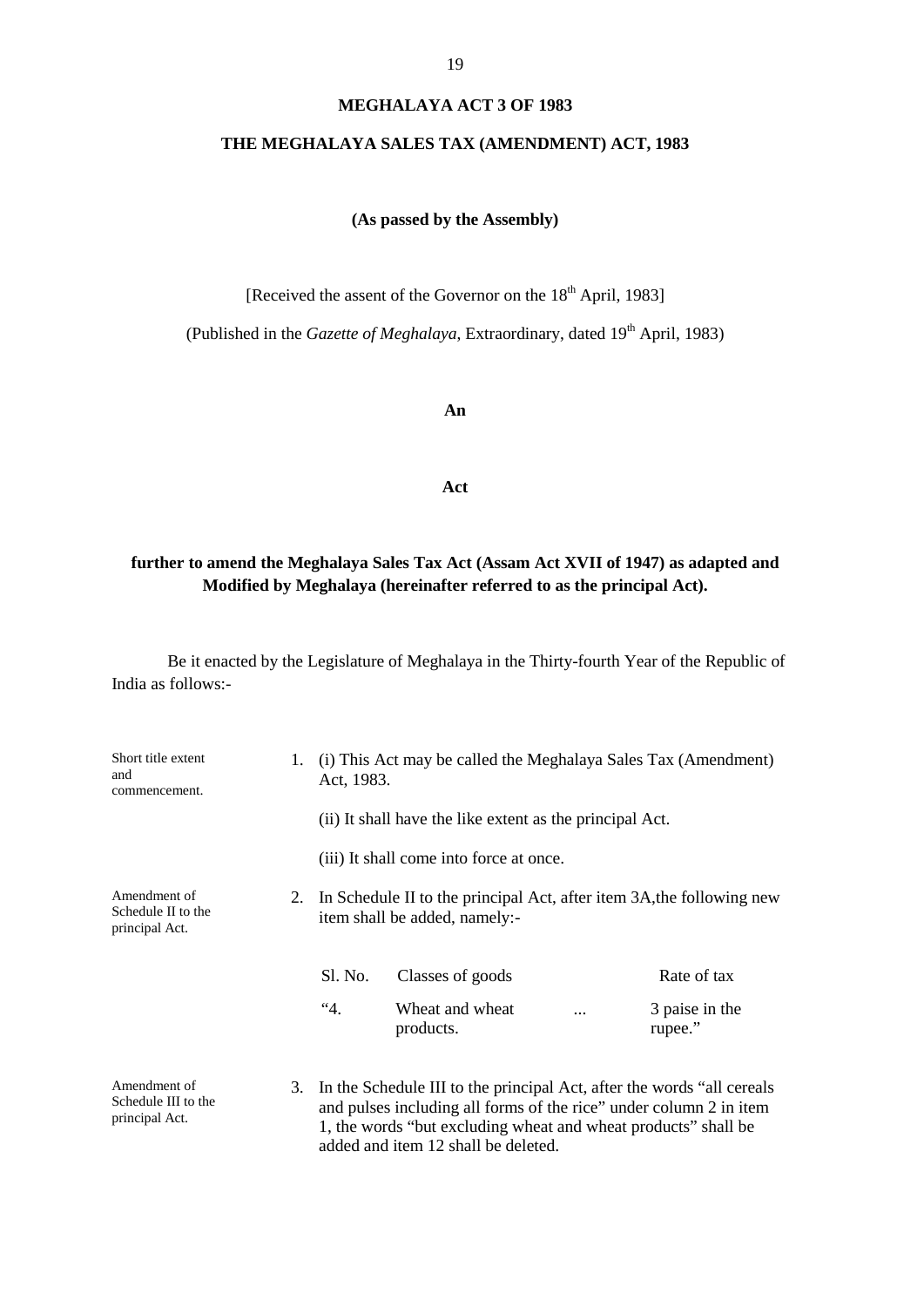#### **MEGHALAYA ACT 4 OF 1983**

# **THE LEGISLATIVE ASSEMBLY OF MEGHALAYA (MEMBERS' PENSION) (AMENDMENT) ACT, 1983**

#### **(As passed by the Assembly)**

[Received the assent of the Governor on the 19<sup>th</sup> April, 1983]

(Published in the *Gazette of Meghalaya*, Extraordinary, dated 20<sup>th</sup> April, 1983)

**An**

**Act**

#### **to amend the Legislative Assembly of Meghalaya (Members' Pension) Act,1977**

| Short title extent<br>and<br>commencement.         | 1. (1) This Act may be called the Legislative Assembly of Meghalaya<br>(Members' Pension) (Amendment) Act, 1983.                                                                                                                                                                                                                            |
|----------------------------------------------------|---------------------------------------------------------------------------------------------------------------------------------------------------------------------------------------------------------------------------------------------------------------------------------------------------------------------------------------------|
|                                                    | (2) It shall come into force at once but it shall also apply to persons<br>elected as members of the Legislative Assembly of Meghalaya in<br>the General Election, 1978.                                                                                                                                                                    |
| <b>Amendment of Section</b><br>3 of Act 6 of 1977. | 2. In Section 3 of the Legislative Assembly of Meghalaya (Members'<br>Pension) Act, 1977.                                                                                                                                                                                                                                                   |
|                                                    | The following shall be inserted as first proviso to sub-<br>(i)<br>section (i), namely:-                                                                                                                                                                                                                                                    |
|                                                    | "Provided that in the event of early holding of elections"<br>where any person has served as such member for a period<br>has served as such member for a period falling short of five<br>years he shall always be deemed to have served for a<br>complete period of five years if such period falls short by<br>not more than three months. |
|                                                    | (ii) In the existing proviso to sub-section (i) between the words<br>"Provided" and "that", the words "further" shall be<br>inserted.                                                                                                                                                                                                       |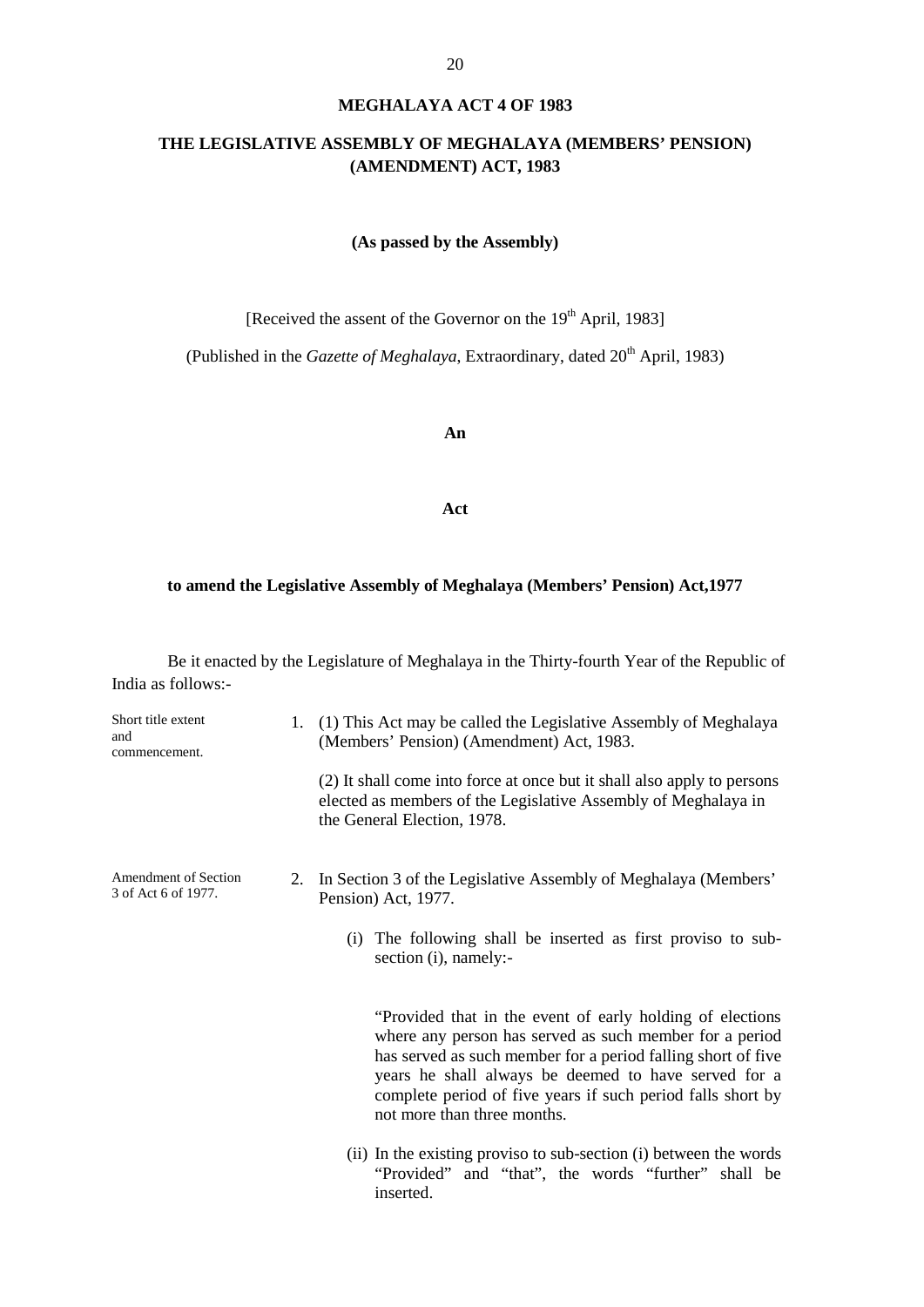#### **MEGHALAYA ACT 5 OF 1983**

# **THE PREVENTION OF DISQUALIFICATION (MEMBERS OF THE LEGISLATIVE ASSEMBLY OF MEGHALAYA) (AMENDMENT) ACT, 1983**

**(As passed by the Assembly)**

[Received the assent of the Governor on the 22<sup>nd</sup> April, 1983]

(Published in the *Gazette of Meghalaya*, Extraordinary, dated 22nd April, 1983)

**An**

**Act**

# **further to amend the Prevention of Disqualification (Members of the Legislative Assembly of Meghalaya) Act, 1972.**

| Short title extent<br>and<br>commencement.        | 1. (1) This Act may be called the Prevention of Disqualification<br>(Members of the Legislative Assembly of Meghalaya)<br>(Amendment) Act, 1983.                                                                                                            |                                                                   |
|---------------------------------------------------|-------------------------------------------------------------------------------------------------------------------------------------------------------------------------------------------------------------------------------------------------------------|-------------------------------------------------------------------|
|                                                   | (2) It shall come into force at once.                                                                                                                                                                                                                       |                                                                   |
| Amendment of the<br>Schedule to Act 3 of<br>1972. | In the Schedule to the Prevention of Disqualification (Members of<br>2.<br>the Legislative Assembly of Meghalaya) Act, 1972-                                                                                                                                |                                                                   |
|                                                   | (i) after the existing item 1, the following shall be inserted as<br>new item 1A, namely:-                                                                                                                                                                  |                                                                   |
|                                                   | "1A, The office of the Leader of Opposition."                                                                                                                                                                                                               |                                                                   |
|                                                   | (ii) in the existing item 4, the full-stop $\lq$ .)" occurring at the<br>end shall be omitted and the following shall be added,<br>namely.                                                                                                                  |                                                                   |
|                                                   | "which"<br>Pleader, Government<br>Advocate,<br>Prosecutor, Assistant Government Pleader, Assistant<br>Public Prosecutor and any other Advocate or Pleader<br>specially appointed by the Government to conduct State<br>cases before any Court of Tribunal," | terms shall include Additional Government<br>Additional<br>Public |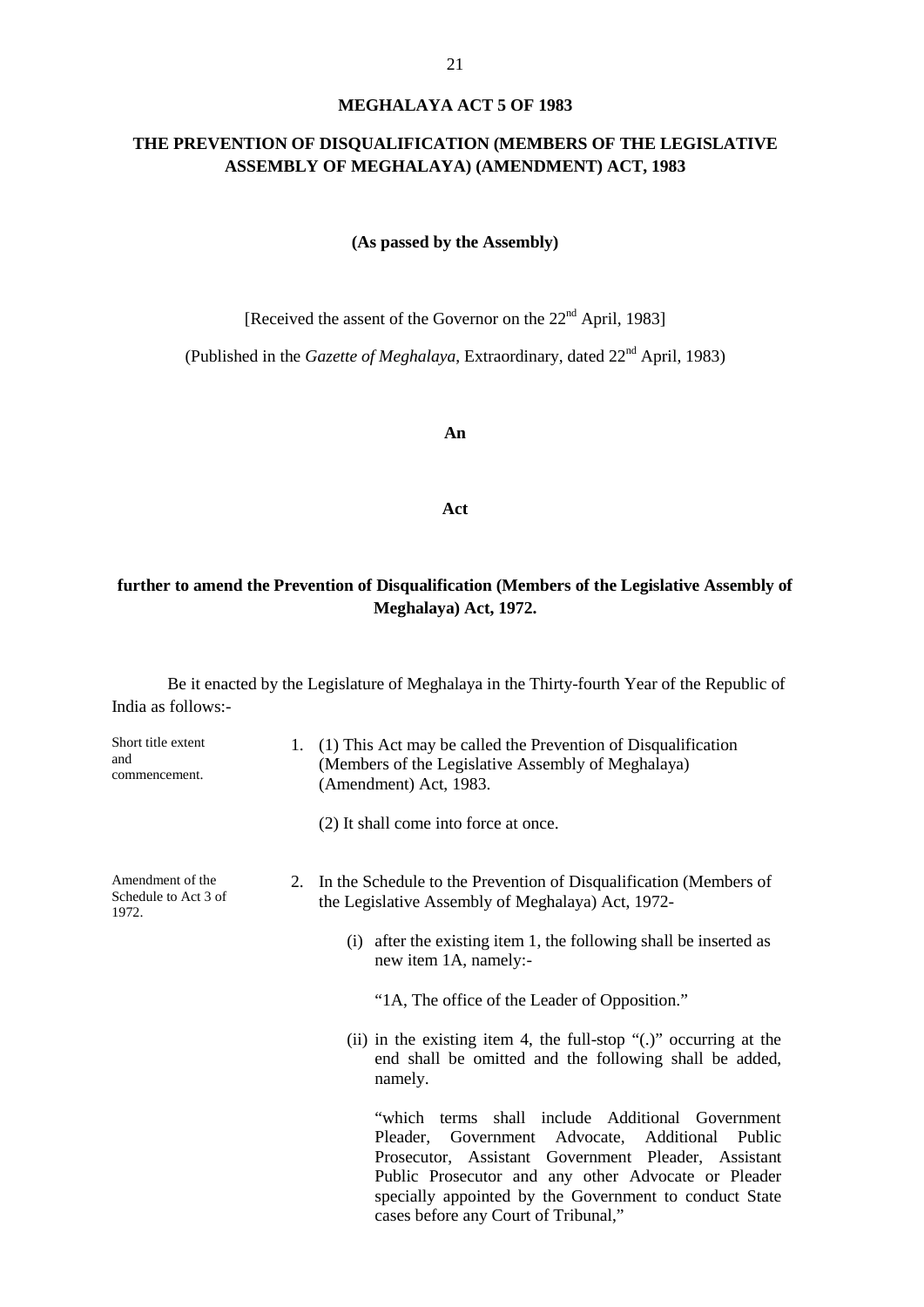# **THE MEGHALAYA LEGISLATIVE ASSEMBLY (LEADER OF THE OPPOSITION) (SALARY AND ALLOWANCE) ACT, 1983**

#### **(As passed by the Assembly)**

[Received the assent of the Governor on the 22<sup>nd</sup> April, 1983]

(Published in the *Gazette of Meghalaya*, Extraordinary, dated 22nd April, 1983)

#### **An**

**Act**

# **to provide for the payment of Salary and Allowances and certain other facilities to the Leader of the Opposition.**

| Short title<br>and<br>commencement.                                 |    | 1. (1) This Act may be called the Meghalaya Legislative Assembly<br>(Leader of the Opposition) (Salary and Allowances) Act, 1983.                                                                                                                                                                                                                     |
|---------------------------------------------------------------------|----|-------------------------------------------------------------------------------------------------------------------------------------------------------------------------------------------------------------------------------------------------------------------------------------------------------------------------------------------------------|
|                                                                     |    | (2) It shall come into force at once.                                                                                                                                                                                                                                                                                                                 |
| Definitions.                                                        |    | 2. In this Act, unless the context otherwise requires, "Leader of the<br>Opposition" means the member of the Legislative Assembly of<br>Meghalaya who is for the time being recognised as the Leader of<br>the Opposition by the Speaker.                                                                                                             |
| Salary of Leader of<br>Opposition.                                  | 3. | There shall be paid to the Leader of the Opposition a salary of<br>rupees one thousand two hundred and fifty per mensem.                                                                                                                                                                                                                              |
| Residential<br>accommodation of the<br>Leader of the<br>Opposition. |    | 4. (1) The Leader of the Opposition shall be entitled without payment<br>of rent to the use of a free-furnished residence in Shillong and also<br>at any other place which the Government may for the purpose of<br>this Act declare to be the headquarters of the Government for the<br>time being for so long as such declaration remains in force. |
|                                                                     |    | (2) The residence shall be maintained at the public expense<br>which shall not exceed the amount prescribed by rules.                                                                                                                                                                                                                                 |
|                                                                     |    | <b>Explanation:</b> For the purpose of this section "Maintenance" in<br>relation to a residence shall include the payment of local rates,<br>taxes, and the provision of electricity and water.                                                                                                                                                       |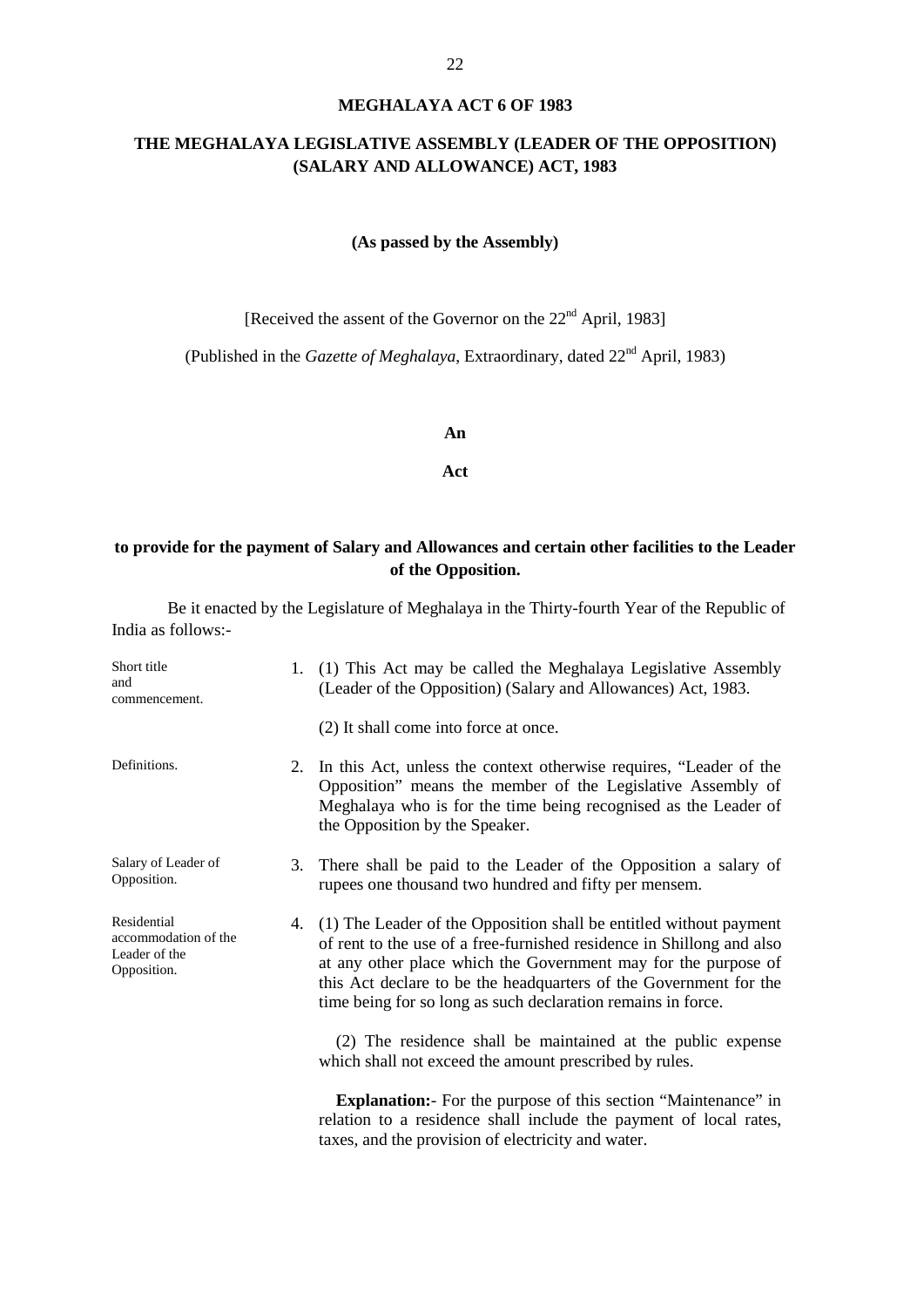Allowance in lieu of residential accommodation. 5. Where the leader of the Opposition does not occupy any such residence provided by the Government as is referred to in Section 4, a house-rent allowance at the rate of rupees five hundred per mensem and such service allowances prescribed by rule shall be paid in lieu of such residence. Conveyances for the Leader of the Opposition. 6. The Government may provide for the user of the Leader of the Opposition a suitable maintenance and repair shall be as prescribed by rules. Provided that if the Leader of the Opposition chooses to maintain his own car, he shall be entitled to a maintenance allowance of rupees three hundred per mensem. Prohibition against drawing salary and fixed T.A. as member during tenure of office as Leader of the Opposition, use of Residence and conveyance after relinquishing Office. 7. The Leader of the Opposition shall continue to be entitled to the privilege of the use of the free furnished residence and Government conveyance on his ceasing to hold office as such for a period not exceeding one month subject to condition prescribed by rules. 8. The Leader of the Opposition shall continue to be entitled to the privilege of the use of the free furnished residence and Government conveyance on his ceasing to hold office as such for a period not exceeding one month subject to condition prescribed by rules. Travelling and daily allowance. 9. (1) The Leader of the Opposition shall be entitled, which touring on public business, to travelling and daily allowance at such rates and subject to such conditions as prescribed by rules. (2) Without prejudice to the provision of sub-section (1), the State Government, may from time to time by order, revise the rates so prescribed and such order may also be made to have retrospective effect. Medical treatment and benefits. 10. The Leader of the Opposition and the members of his family shall be entitled to such medical treatment and benefits as laid down by rules. **Explanation: -** For the purpose of this section the expression "the members of his family" shall mean and include such members as prescribed by rules. Those who are entitled to free medical attendance and treatment may take the same from any registered physician of their choice-Ayurvedic, Unani or Homoeopathic and medical hills on

prescription of such physicians and re-imburseable.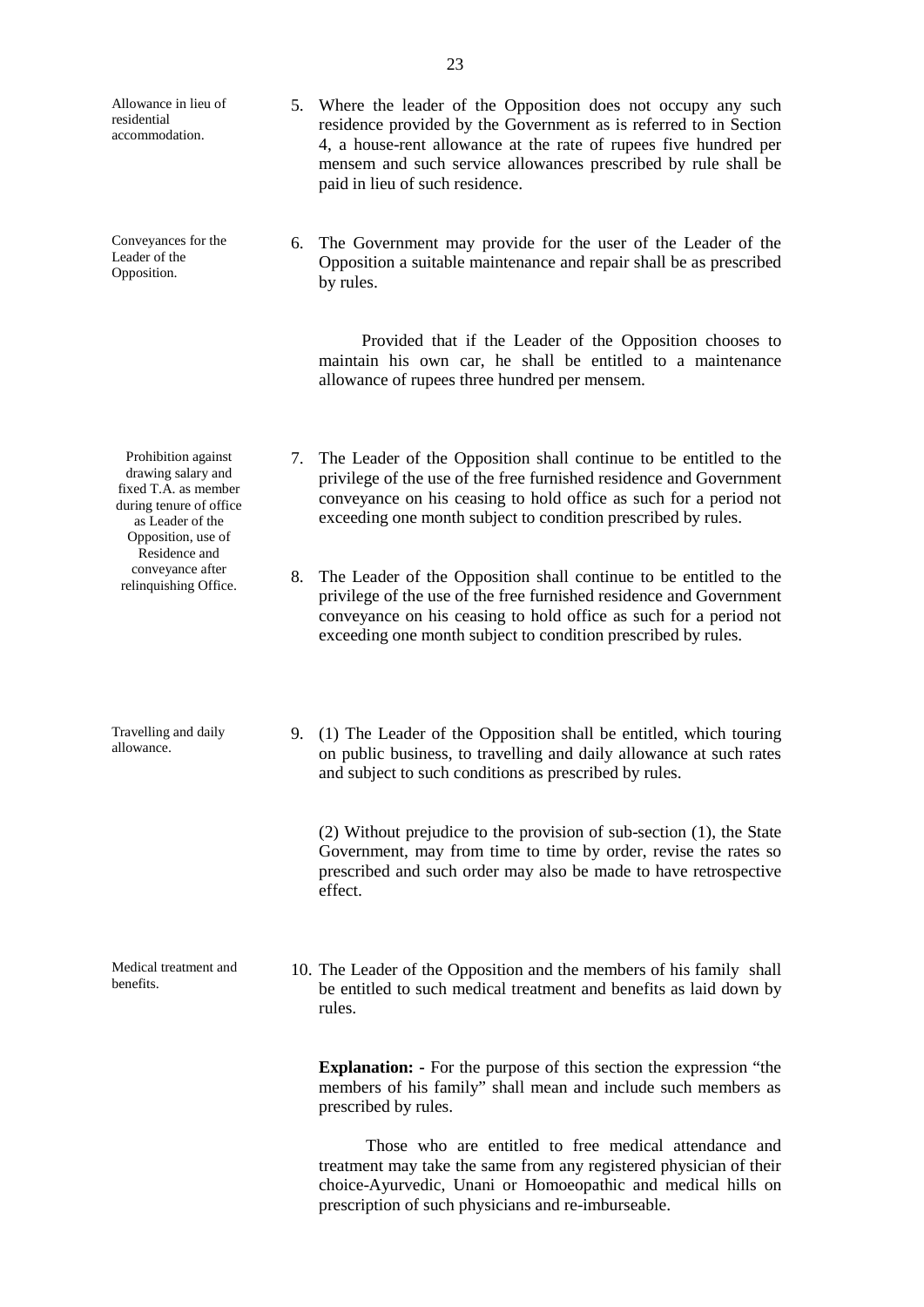| Office Staff.        | 11. The Leader of the Opposition shall be provided with such staff<br>as may be determined by Government.                                                                                          |
|----------------------|----------------------------------------------------------------------------------------------------------------------------------------------------------------------------------------------------|
| Power to make rules. | 12. (1) The Government may, by Notification make rules to carry<br>out the purposes of this Act and, in particulars, such rules may<br>prescribe:-                                                 |
|                      | (a) the conditions under which the Leader of the Opposition<br>on ceasing to hold office as such shall be entitled to the<br>use of the free-furnished residence and the Government<br>conveyance. |
|                      | (b) the period during which and the conditions under which<br>daily allowances may be drawn and the circumstances<br>under which such allowances may be withheld;                                  |
|                      | the conditions under which and the journeys for which<br>(c)<br>travelling allowance shall be admissible;                                                                                          |
|                      | (d) the facilities for Medical attendance and treatment which<br>may be provided for the Leader of the Opposition and<br>members of his family.                                                    |
|                      | (2) Such rules may also be made to have retrospective effect.                                                                                                                                      |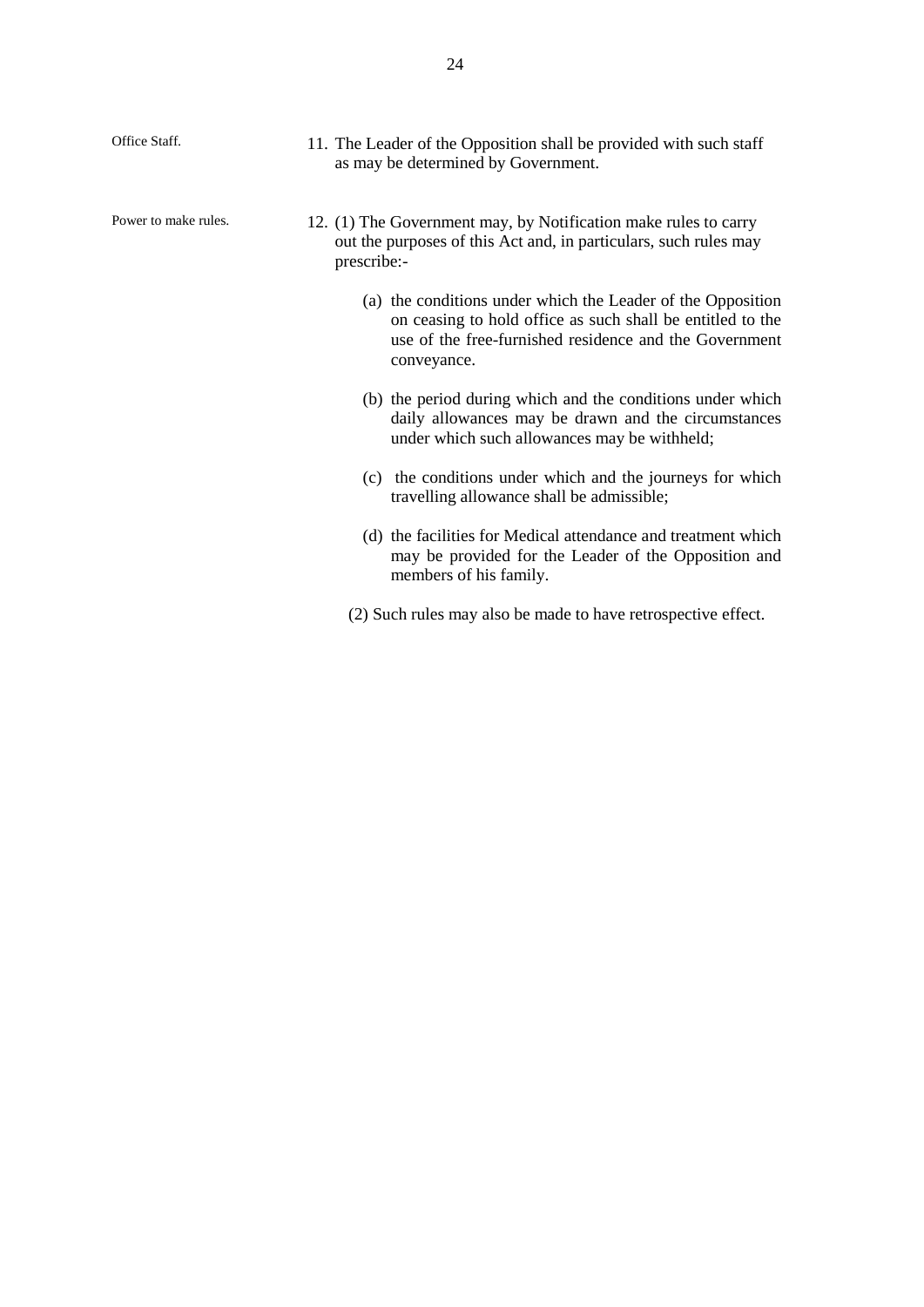#### **MEGHALAYA ACT 7 OF 1983**

#### **THE MEGHALAYA APPROPRIATION (No. II) ACT, 1983**

## **(As passed by the Assembly)**

[Received the assent of the Governor on the  $30<sup>th</sup>$  June, 1983]

(Published in the *Gazette of Meghalaya*, Extraordinary, dated 30<sup>th</sup> June, 1983)

**An**

**Act**

# **to authorised payment and appropriation of certain sums from and out of the Consolidated Fund of Meghalaya for the services of the financial year ending on the thirty-first day of March, 1984**

| Short title<br>and<br>commencement.                                                                                                  |    | 1. (1) This Act may be called the Meghalaya Appropriation (No. II)<br>Act, 1983.                                                                                                                                                                                                                                                                                                                                                                                                                                                                                                                                                               |
|--------------------------------------------------------------------------------------------------------------------------------------|----|------------------------------------------------------------------------------------------------------------------------------------------------------------------------------------------------------------------------------------------------------------------------------------------------------------------------------------------------------------------------------------------------------------------------------------------------------------------------------------------------------------------------------------------------------------------------------------------------------------------------------------------------|
|                                                                                                                                      |    | (2) It shall be deemed to have come into force on the first day of<br>April, 1983.                                                                                                                                                                                                                                                                                                                                                                                                                                                                                                                                                             |
| Withdrawal of<br>Rs.1, 62, 63, 03,000<br>from and out of the<br>Consolidated Fund of<br>Meghalaya for the<br>financial year 1983-84. |    | 2. From and out of the Consolidated Fund of Meghalaya there may be<br>paid and applied sums not exceeding those specified in column (3)<br>of the Schedule amounting in the aggregate [inclusive of the sum<br>specified in column (3) of the Schedule to the Meghalaya<br>Appropriation (Vote-on-Account) Act, 1983] to the sum of one<br>hundred sixty-two crores, sixty-three lakhs and three thousand<br>rupees towards defraying the several charges which will come in<br>course of payment during the financial ending on the thirty-first<br>day of March, 1984 in respect of the services specified in column<br>(2) of the Schedule. |
| Appropriation.                                                                                                                       | 3. | The sums authorised to be withdrawn from and out of the<br>Consolidated Fund of Meghalaya by this Act shall be appropriated<br>for the services and purposes expressed in the Schedule in relation<br>to the said year.                                                                                                                                                                                                                                                                                                                                                                                                                        |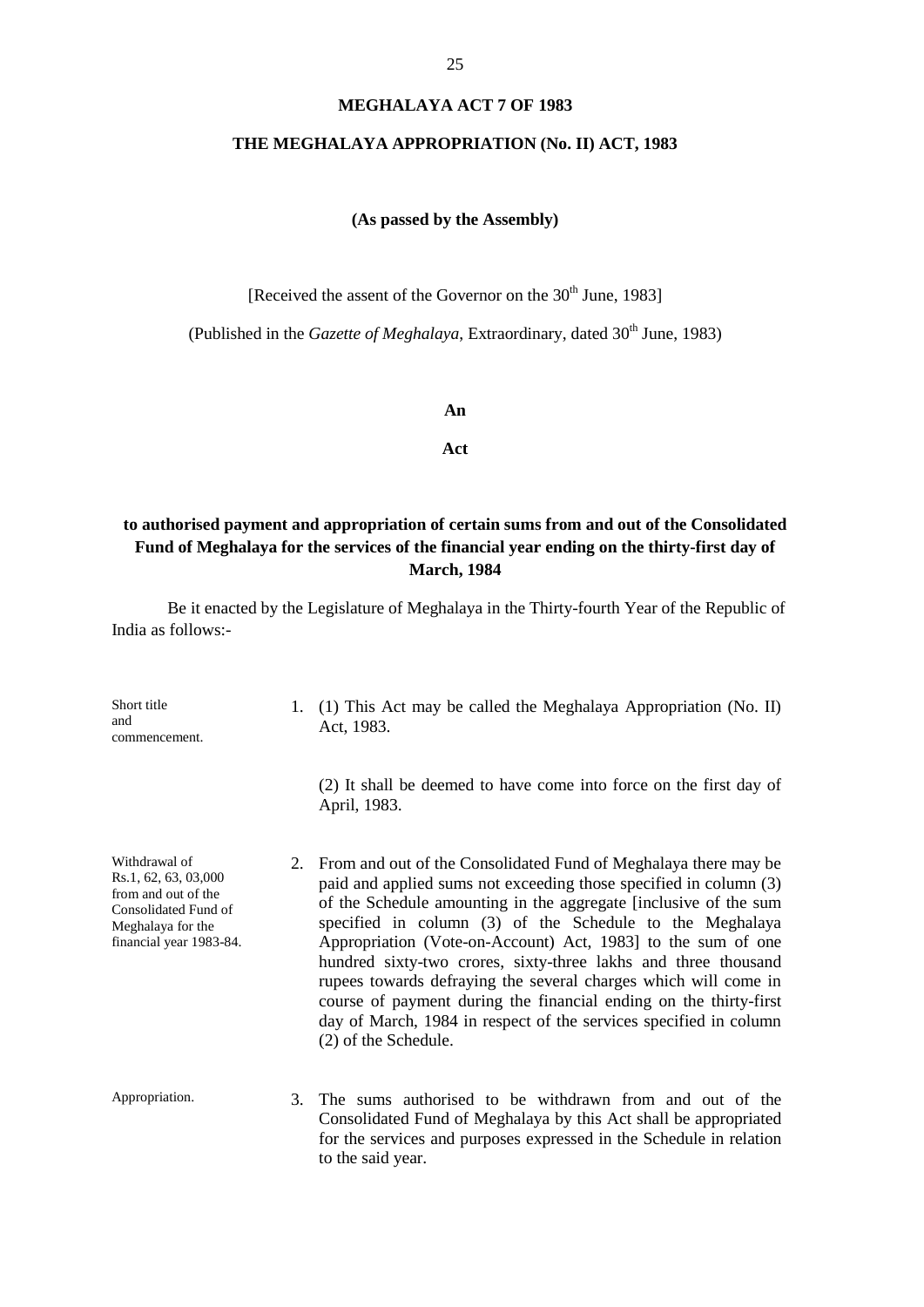# SCHEDULE

# (*See* Sections 2 and 3)

| (1)            |                                        | (2)                                                                                                                                                                                                                                                                                                                                                                                                                |                                 | (3)<br><b>Sums not exceeding</b> |              |                     |
|----------------|----------------------------------------|--------------------------------------------------------------------------------------------------------------------------------------------------------------------------------------------------------------------------------------------------------------------------------------------------------------------------------------------------------------------------------------------------------------------|---------------------------------|----------------------------------|--------------|---------------------|
| Grant<br>No.   |                                        | <b>Services and purposes</b><br>(Major Heads)                                                                                                                                                                                                                                                                                                                                                                      | Voted by the<br><b>Assembly</b> | Charged on the<br>Consolidated   | <b>Total</b> |                     |
|                |                                        |                                                                                                                                                                                                                                                                                                                                                                                                                    |                                 | Rs.                              | Rs.          | Rs.                 |
| $\mathbf{1}$   | 211                                    | - Parliament/State/Union Territory<br>Legislatures-B-State Legislatures.                                                                                                                                                                                                                                                                                                                                           | Revenue                         | 51,62,000                        | 2,35,000     | 53,97,000           |
| $\overline{c}$ | 212                                    | - Governor.<br>.                                                                                                                                                                                                                                                                                                                                                                                                   | Revenue                         | 10,000                           | 16,30,000    | 16,40,000           |
| 3              | 213                                    | - Council of Ministers<br>$\cdots$                                                                                                                                                                                                                                                                                                                                                                                 | Revenue                         | 31,25,000                        |              | 31,25,000           |
| 4              | 214                                    | - Administration of Justice<br>                                                                                                                                                                                                                                                                                                                                                                                    | Revenue                         | 29,73,000                        | 5,67,000     | 35,40,000           |
| $\mathfrak s$  | 215                                    | - Elections<br>                                                                                                                                                                                                                                                                                                                                                                                                    | Revenue                         | 65,47,000                        |              | 66,47,000           |
| 6              | 229<br>288<br>289<br>295<br>304<br>688 | - Land Revenue<br>$\cdots$<br>- Social Security and Welfare -B-II-<br>Relief and Rehabilitation of Displaced<br>Persons.<br>- Relief on account of Natural<br>Calamities.<br>- Other Social and Community Services.<br>- Other General Economic Services-III-<br>Land Ceilings.<br>- Loans for Social Security and Welfare-<br>III-Welfare of Scheduled Castes,<br>Scheduled Tribes and Other Backward<br>Classes. | Revenue<br>Capital              | 79,10,000<br>20,000              |              | 79,10,000<br>20,000 |
|                | 695                                    | - Loans of Other Social and Community<br>Services.                                                                                                                                                                                                                                                                                                                                                                 |                                 |                                  |              |                     |
|                | 705                                    | - Loans for Agriculture<br>                                                                                                                                                                                                                                                                                                                                                                                        |                                 |                                  |              |                     |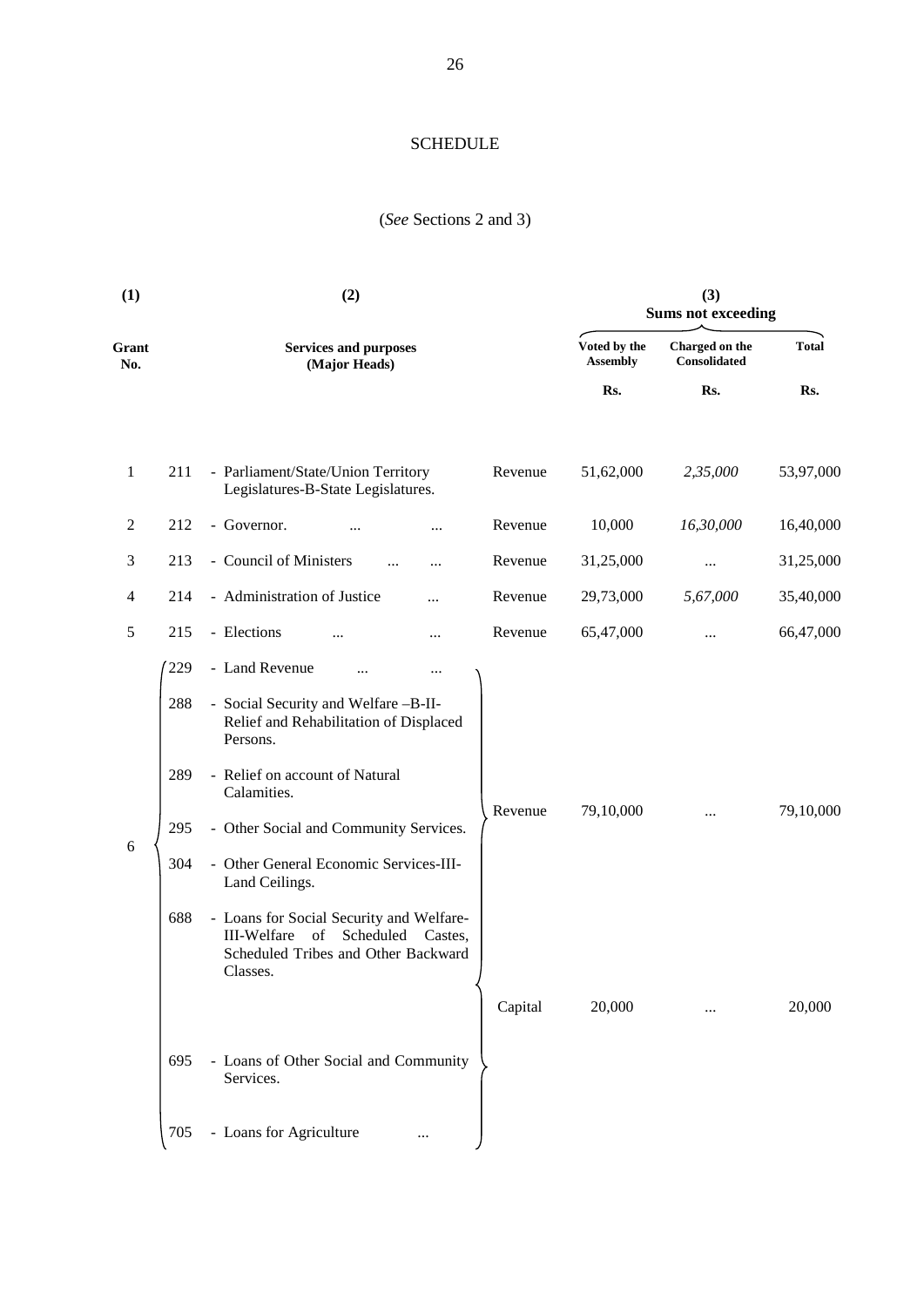| (1)          |     | (2)                                                                                         |          | (3)<br><b>Sums not exceeding</b> |                                |              |  |
|--------------|-----|---------------------------------------------------------------------------------------------|----------|----------------------------------|--------------------------------|--------------|--|
| Grant<br>No. |     | <b>Services and purposes</b><br>(Major Heads)                                               |          | Voted by the<br><b>Assembly</b>  | Charged on the<br>Consolidated | <b>Total</b> |  |
|              |     |                                                                                             |          | Rs.                              | Rs.                            | Rs.          |  |
| 7            | 230 | - Stamps and Registration                                                                   | Revenue  | 3,47,000                         |                                | 3,47,000     |  |
| 8            | 239 | - State Excise                                                                              | Revenue  | 31,23,000                        |                                | 31,23,000    |  |
| 9            | 240 | - Sales Tax and 245-I-Other Taxes and<br>Duties on Commodities and Services.                | Revenue  | 21,10,000                        | $\cdots$                       | 21,10,000    |  |
|              | 241 | - Taxes and Vehicles                                                                        |          |                                  |                                |              |  |
|              | 265 | - Other Administrative Services-II-<br>Motor Garages, etc.                                  | Revenue  | 44,93,000                        |                                | 44,93,000    |  |
| 10           | 338 | - Roads and Water Transport Services.                                                       |          |                                  |                                |              |  |
|              | 538 | - Capital Outlay on Road and Water<br>Transport Services, etc.                              | Capital  | 1,05,00,000                      |                                | 1,05,00,000  |  |
|              | 245 | - Other Taxes and Duties on<br>Commodities and Services-II-<br>Inspectorate of Electricity. | Revenue  | 3,82,000                         |                                | 3,82,000     |  |
| 11           | 331 | - Water and Power Development<br>Services-B-Power Development.                              |          |                                  |                                |              |  |
|              | 734 | - Loans for Power Projects.                                                                 | Capital  |                                  |                                |              |  |
| 12           | 247 | - Other Fiscal Services-Promotion of<br>Small Savings.                                      | Revenue  | 1,03,000                         |                                | 1,03,000     |  |
|              | 248 | - Appropriation of Reduction or<br>Avoidance of Debt (Charged).                             | Revenue  |                                  |                                |              |  |
|              | 249 | - Interest Payments (Charged).                                                              | Revenue  |                                  | 4,18,44,000                    | 4,18,44,000  |  |
|              | 251 | - Public Service Commission (Charged).                                                      | Revenue  |                                  | 8,51,000                       | 8,51,000     |  |
|              | 252 | - Secretariat-General Services-I-Civil<br>Departments.                                      |          |                                  |                                |              |  |
| 13           | 276 | - Secretariat-Social and Community<br>Services-I-Civil Departments.                         | Revenue  | 2,15,39,000                      |                                | 2,15,39,000  |  |
|              | 296 | - Secretariat - Economic Services-I-Civil<br>Departments.                                   |          |                                  |                                |              |  |
| 14           | 253 | - District Administration                                                                   | Revenue  | 72,89,000                        |                                | 72,89,000    |  |
| 15           | 254 | - Treasury and Accounts                                                                     | Revenue` | 40,12,000                        |                                | 40,12,000    |  |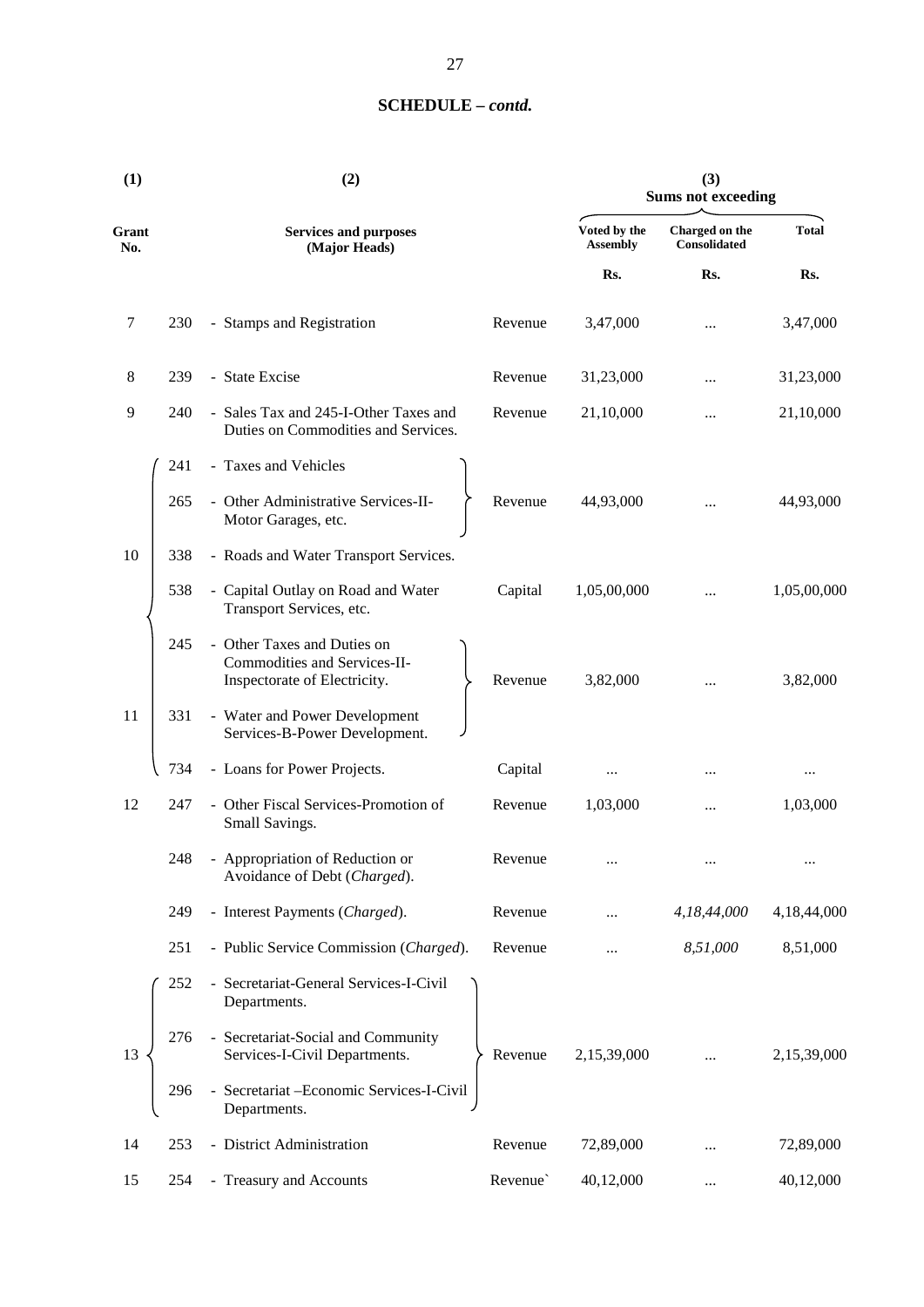| (1)          |     | (2)                                                                                                         |         |                                 | (3)<br><b>Sums not exceeding</b>      |              |  |  |
|--------------|-----|-------------------------------------------------------------------------------------------------------------|---------|---------------------------------|---------------------------------------|--------------|--|--|
| Grant<br>No. |     | <b>Services and purposes</b><br>(Major Heads)                                                               |         | Voted by the<br><b>Assembly</b> | Charged on the<br><b>Consolidated</b> | <b>Total</b> |  |  |
|              |     |                                                                                                             |         | Rs.                             | Rs.                                   | Rs.          |  |  |
|              | 255 | - Police                                                                                                    |         |                                 |                                       |              |  |  |
|              | 260 | - Fire Protection and Control                                                                               | Revenue | 9,66,48,000                     |                                       | 9,66,48,000  |  |  |
|              | 283 | - Housing-C-Government Residential<br>Buildings.                                                            |         |                                 |                                       |              |  |  |
| 16           | 459 | - Capital Outlay on Housing (Police).                                                                       | Capital | 2,36,09,000                     |                                       | 2,36,09,000  |  |  |
|              | 483 | - Capital Outlay on Housing (Police).                                                                       |         |                                 |                                       |              |  |  |
| 17           | 256 | - Jails                                                                                                     | Revenue | 27,40,000                       |                                       | 27,40,000    |  |  |
| 18           | 258 | - Stationary and Printing                                                                                   | Revenue | 85,60,000                       | $\ddotsc$                             | 85,60,000    |  |  |
|              | 252 | - Secretariat-General Services-II-Public<br>Works Department-Secretariat.                                   |         |                                 |                                       |              |  |  |
|              | 259 | - Public Works                                                                                              |         |                                 |                                       |              |  |  |
|              | 277 | - Education<br>                                                                                             | Revenue | 5,48,42,500                     |                                       | 5,48,42,500  |  |  |
|              | 283 | - Housing-II-C-Government Residential<br>Buildings (I/C P.W.D.).                                            |         |                                 |                                       |              |  |  |
|              | 459 | - Capital Outlay on Public Works.                                                                           |         |                                 |                                       |              |  |  |
|              | 477 | - Capital Outlay on Education, Arts and<br>Culture.                                                         |         |                                 |                                       |              |  |  |
|              | 480 | - Capital Outlay on Medical.                                                                                |         |                                 |                                       |              |  |  |
| 19           | 481 | - Capital Outlay on Family Welfare.                                                                         |         |                                 |                                       |              |  |  |
|              | 482 | - Capital Outlay on Public Health,<br>Sanitation and Water Supply-A-Public<br>Health.                       | Capital | 4,55,65,000                     | $\cdots$                              | 4,55,65,000  |  |  |
|              | 483 | - Capital Outlay on Housing-A-<br>Government Residential Buildings (in-<br>charge Public Works Department). |         |                                 |                                       |              |  |  |
|              | 510 | - Capital Outlay on Animal Husbandry.                                                                       |         |                                 |                                       |              |  |  |
|              | 511 | - Capital Outlay on Dairy Development.                                                                      |         |                                 |                                       |              |  |  |
| 20           | 265 | - Other Administration Services-I-Civil<br>Defence and Home Guards.                                         | Revenue | 1,26,64,000                     |                                       | 1,26,64,000  |  |  |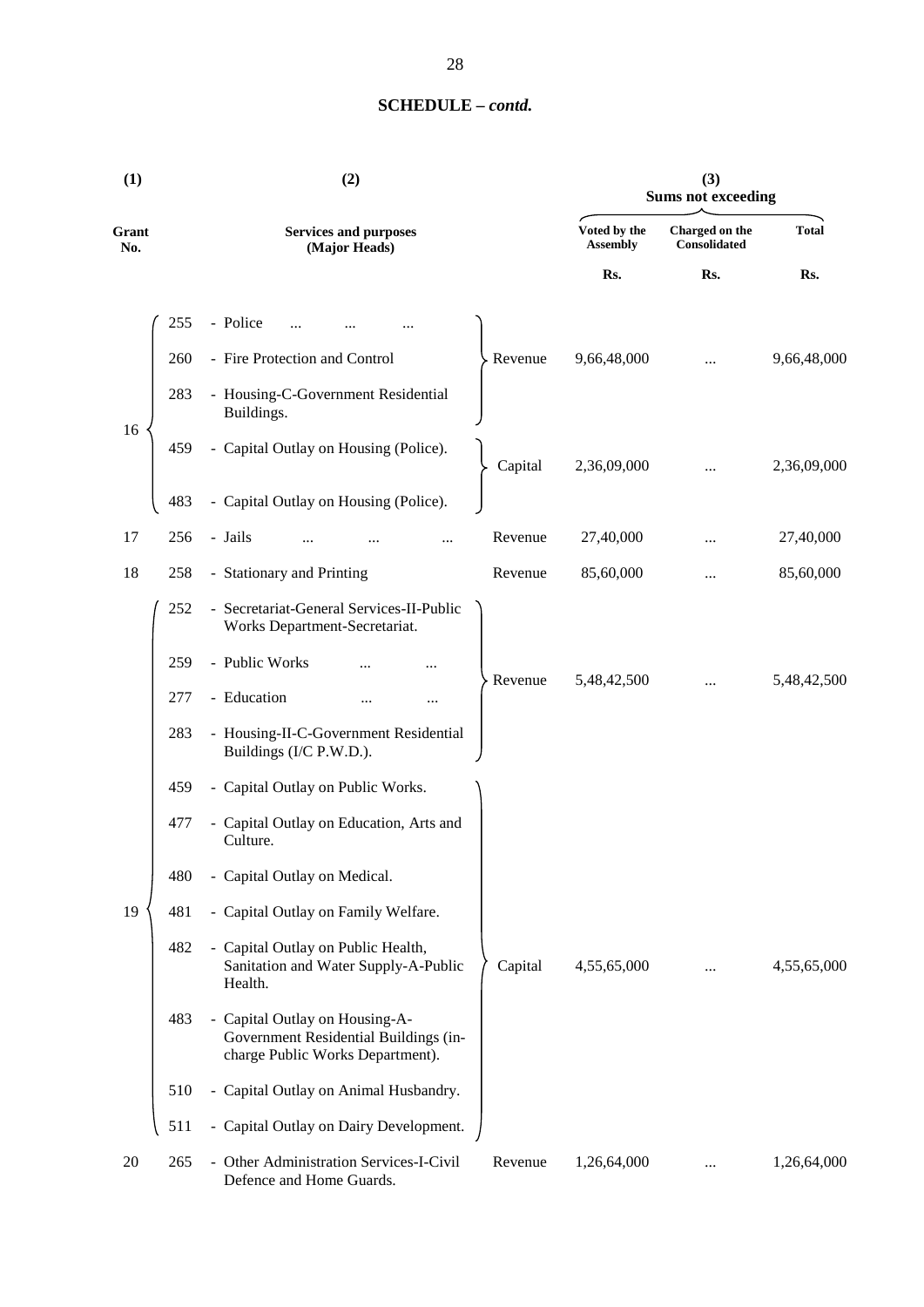|              |                                               |                                                                                                         |         |                                 | <b>Sums not exceeding</b>             |              |  |  |
|--------------|-----------------------------------------------|---------------------------------------------------------------------------------------------------------|---------|---------------------------------|---------------------------------------|--------------|--|--|
| Grant<br>No. | <b>Services and purposes</b><br>(Major Heads) |                                                                                                         |         | Voted by the<br><b>Assembly</b> | Charged on the<br><b>Consolidated</b> | <b>Total</b> |  |  |
|              |                                               |                                                                                                         |         | Rs.                             | Rs.                                   | Rs.          |  |  |
|              | 265                                           | - Other Administrative Services-III-<br>Gazetteers and Statistical Memoirs.                             |         |                                 |                                       |              |  |  |
| 21           | 268                                           | - Miscellaneous General Services-<br>Pensions and Awards in consideration<br>of distinguished Services. | Revenue | 13,51,70,000                    | $\cdots$                              | 13,51,70,000 |  |  |
|              | 277                                           | - Education<br>                                                                                         |         |                                 |                                       |              |  |  |
|              | 278                                           | - Art and Culture                                                                                       |         |                                 |                                       |              |  |  |
|              | 279                                           | - Scientific Services and Research.                                                                     |         |                                 |                                       |              |  |  |
|              | 677                                           | - Loans for Education, Art and Culture.                                                                 | Capital | 20,000                          | $\ddotsc$                             | 20,000       |  |  |
| 22           | 265                                           | - Other Administrative Services-IV-<br>Census, Vital Statistics, Guest Houses,<br>etc.                  | Revenue | 26,19,000                       |                                       | 26,19,000    |  |  |
| 23           | 265                                           | - Other Administrative Services-V-<br>Miscellaneous Administrative<br>Services.                         | Revenue | 8,58,000                        | $\cdots$                              | 8,58,000     |  |  |

**(1) (2) (3)**

**Grant No.**

|    |            | Miscellaneous Administrative<br>Services.                                                                |         |             |           |             |
|----|------------|----------------------------------------------------------------------------------------------------------|---------|-------------|-----------|-------------|
| 24 | 266        | - Pension and other Retirement Benefits.                                                                 | Revenue | 48,22,000   |           | 48,22,000   |
| 25 | 267        | - Aid Materials and equipments.                                                                          | Revenue | 40,25,000   |           | 40,25,000   |
| 26 | 265        | - Other Administrative Services-VI-<br>State Lotteries.                                                  | Revenue | 94,000      | $\ddotsc$ | 94,000      |
|    | 268        | - Miscellaneous General Services, etc.                                                                   |         |             |           |             |
|    | 280        | - Medical                                                                                                |         |             |           |             |
|    | 281        | - Family Welfare                                                                                         |         |             |           |             |
|    | 282        | - Public Health, Sanitation and Water<br>Supply-A-Public Health and<br>Sanitation.                       | Revenue | 7,99,54,000 |           | 7,99,54,000 |
| 27 | 480<br>481 | - Capital Outlay on Medical (Health).<br>- Capital Outlay on Family Welfare<br>(Health).                 | Capital | 55,35,000   |           | 55,35,000   |
|    | 482        | - Capital Outlay on Public Health,<br>Sanitation and water Supply (Health).                              |         |             |           |             |
|    | 282        | - Public Health, Sanitation and Water<br>Supply-B-Sewerage and Water Supply.                             | Revenue | 2,59,35,000 |           | 2,59,35,000 |
| 28 | 283<br>482 | - Housing-C-Residential Buildings.<br>- Capital Outlay on Public Health,<br>Sanitation and Water Supply. |         |             |           |             |
|    |            |                                                                                                          | Capital | 9,83,22,000 |           | 9,83,22,000 |
|    | 682        | - Loans for Public Health, Sanitation<br>and Water Supply.                                               |         |             |           |             |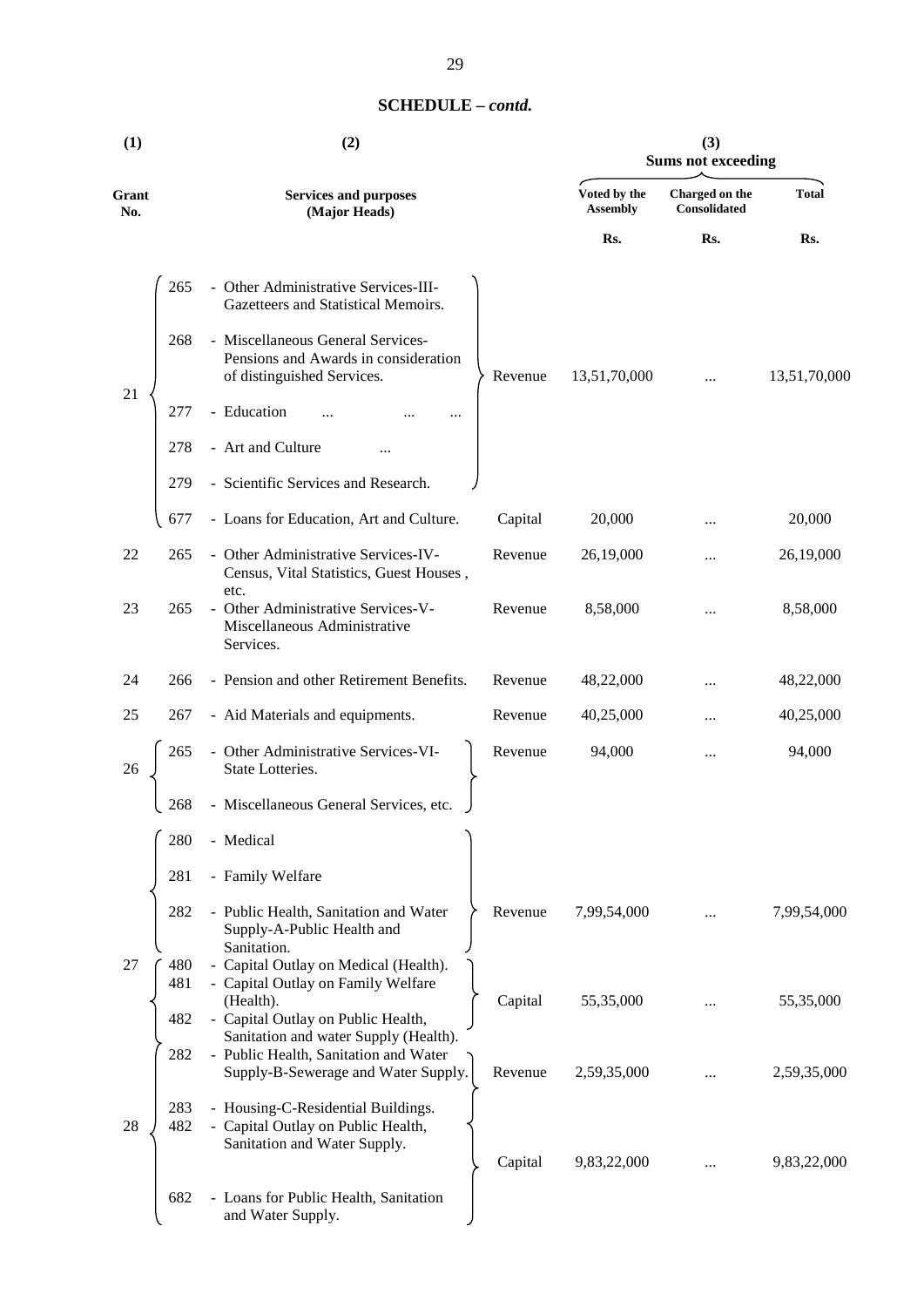| (1)          |     | (2)                                                                                                                               | (3)<br><b>Sums not exceeding</b> |                                 |                                       |              |
|--------------|-----|-----------------------------------------------------------------------------------------------------------------------------------|----------------------------------|---------------------------------|---------------------------------------|--------------|
| Grant<br>No. |     | <b>Services and purposes</b><br>(Major Heads)                                                                                     |                                  | Voted by the<br><b>Assembly</b> | Charged on the<br><b>Consolidated</b> | <b>Total</b> |
|              |     |                                                                                                                                   |                                  | Rs.                             | Rs.                                   | Rs.          |
|              | 283 | - Housing-I-A-General and B-Housing<br>Schemes.                                                                                   | Revenue                          | 14,57,000                       | $\cdots$                              | 14,57,000    |
| 29           | 683 | - Loans for Housing<br>$\cdots$                                                                                                   | Capital                          | 22,60,000                       | $\cdots$                              | 22,60,000    |
|              | 284 | - Urban Development-A-General-I-<br>Municipal Administration.                                                                     | Revenue                          | 18,69,000                       |                                       | 18,69,000    |
| 30           | 684 | - Loans for Urban Development.                                                                                                    | Capital                          |                                 |                                       |              |
| 31           | 284 | - Urban Development-A-General-II-<br>Town and Regional Planning.                                                                  | Revenue                          | 62,71,000                       | $\cdots$                              | 62,71,000    |
|              | 484 | - Capital Outlay on Urban<br>Development-A-General.                                                                               | Capital                          | 25,00,000                       |                                       | 25,00,000    |
| 32           | 285 | - Information and Publicity.                                                                                                      | Revenue                          | 30,55,000                       |                                       | 30,55,000    |
|              | 287 | - Labour and Employment-I-A-Labour.                                                                                               |                                  |                                 |                                       |              |
| 33           | 287 | - Labour and Employment-II-A-Labour<br>Inspectorate of Factories and Steam<br>Boilers.                                            | Revenue                          | 61,09,000                       | $\cdots$                              | 61,09,000    |
|              | 287 | - Labour and Employment-III-B-<br>Employment and Training.                                                                        |                                  |                                 |                                       |              |
|              | 288 | - Social Security and Welfare-A-I-Civil<br>Supplies.                                                                              | Revenue                          | 29,87,000                       |                                       | 29,87,000    |
|              | 309 | - Food                                                                                                                            |                                  |                                 |                                       |              |
| 34           | 488 | - Capital Outlay on Social Security and<br>Welfare-E-Other Social Security and<br>Welfare Programmes-I-Civil Supplies<br>Schemes. | Capital                          | 19,900                          | $\cdots$                              | 19,900       |
|              | 509 | - Capital Outlay on Food.                                                                                                         |                                  |                                 |                                       |              |
| 35           | 283 | - Social Security and Welfare-B-II-<br>Relief and Rehabilitation of Displaced<br>Persons.                                         | Revenue                          | 5,000                           |                                       | 5,000        |
|              | 688 | - Loans for Social Security and Welfare-<br>I-Relief Measures and Rehabilitation<br>Schemes.                                      | Capital                          | $\cdots$                        |                                       |              |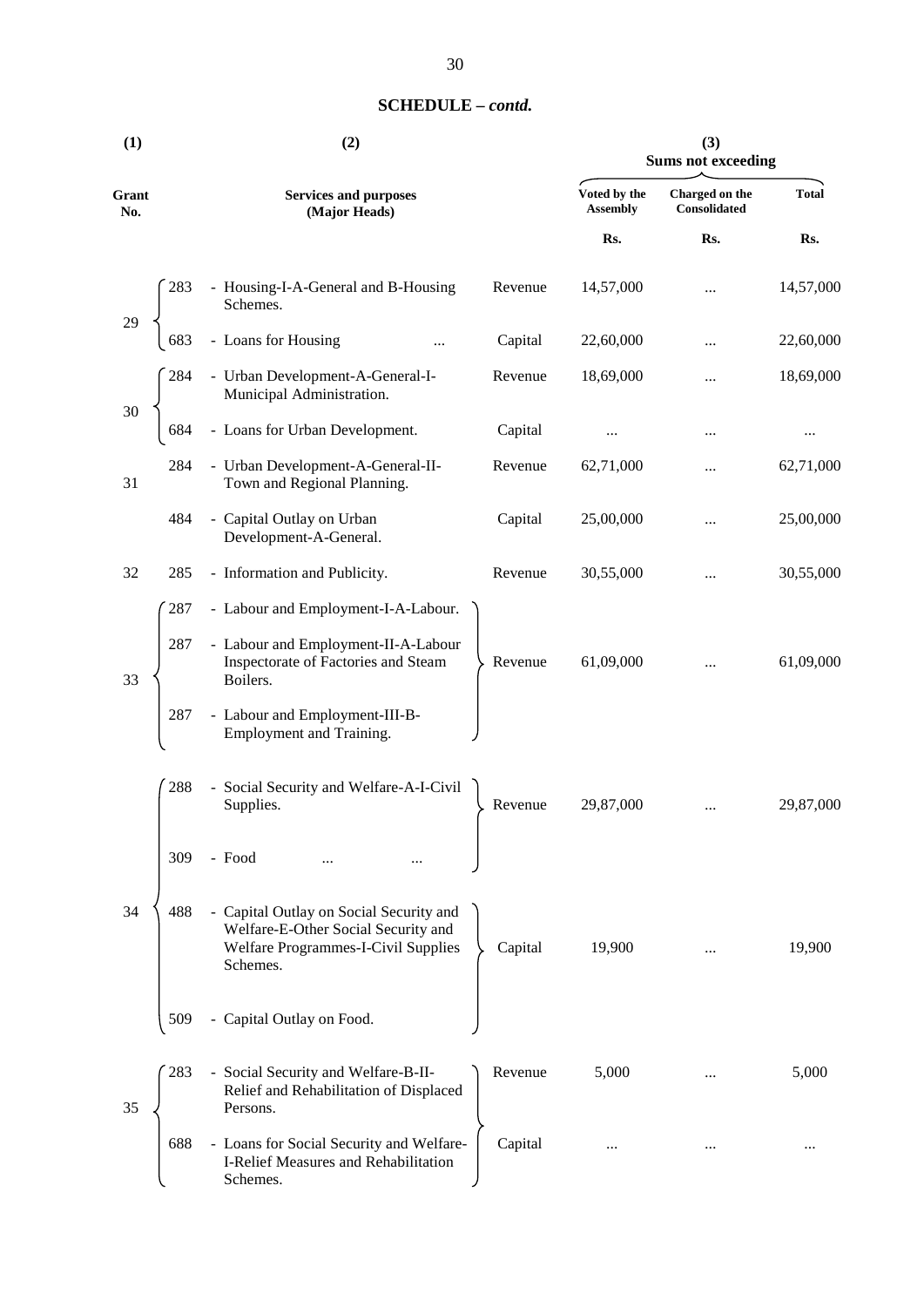| (1)          | (2)                                                                                                                                                        | (3)<br><b>Sums not exceeding</b> |                                |              |  |
|--------------|------------------------------------------------------------------------------------------------------------------------------------------------------------|----------------------------------|--------------------------------|--------------|--|
| Grant<br>No. | <b>Services and purposes</b><br>(Major Heads)                                                                                                              | Voted by the<br><b>Assembly</b>  | Charged on the<br>Consolidated | <b>Total</b> |  |
|              |                                                                                                                                                            | Rs.                              | Rs.                            | Rs.          |  |
|              | 288<br>- Social Security and Welfare-C-III-<br>Revenue<br>Welfare of Scheduled Castes,<br>Scheduled Tribes and Other Backward<br>Classes-D-Social Welfare. | 1,65,93,000                      |                                | 1,65,93,000  |  |
| 36           | 688<br>- Loans for Social Security and Welfare-<br>Capital<br>C-III-Welfare of Schedule Castes,<br>Scheduled Tribes and Other Backward<br>Classes.         |                                  |                                |              |  |
| 37           | 288<br>- Social Security and Welfare-E-Other<br>Revenue<br>Social Security and Welfare<br>Programmes-IV-Soldiers', Sailors and<br>Airmen's Board.          | 1.83,000                         |                                | 1.83,000     |  |
|              | 688<br>Capital<br>- Loans for Social Security and Welfare-<br>II-Loans to Ex-Service Personnels                                                            |                                  |                                |              |  |
| 38           | 288<br>Revenue<br>- Social Security and Welfare-E-Other<br>Social Security and Welfare<br>Programmes-V-Other Programmes.                                   | 1,30,000                         | $\ddotsc$                      | 1,30,000     |  |
| 39           | - Other Social and Community Services.<br>295<br>Revenue                                                                                                   | 3,80,000                         | $\cdots$                       | 3,80,000     |  |
| 40           | - Secretariat-Economic Services-II-<br>296<br>Revenue<br>Planning Boards and attached Offices.                                                             | 24,75,000                        |                                | 24,75,000    |  |
|              | 298<br>- Co-operation<br>Revenue                                                                                                                           | 1,43,50,000                      |                                | 1,43,50,000  |  |
|              | - Capital Outlay on Co-operation.<br>498                                                                                                                   |                                  |                                |              |  |
| 41           | - Capital Outlay on Agriculture.<br>505<br>Capital                                                                                                         | 78,05,000                        |                                | 78,05,000    |  |
|              | - Loans to Co-operative Societies.<br>698                                                                                                                  |                                  |                                |              |  |
|              | 299<br>- Special and Backward Areas-C-North<br>Revenue<br>Eastern Areas.                                                                                   | 1,60,31,000                      |                                | 1,60,31,000  |  |
| 42           | - Capital Outlay on Special and<br>499<br>Backward Areas-C-North Eastern<br>Areas.<br>Capital                                                              | 3,08,50,000                      |                                | 3,08,50,000  |  |
|              | - Loans for Special and Backward<br>699<br>Areas-C-North Eastern Areas.                                                                                    |                                  |                                |              |  |
| 43           | - Other General Economic Services-I-<br>304<br>Revenue<br>Economic Advice and Statistics.                                                                  | 33,10,000                        |                                | 33,10,000    |  |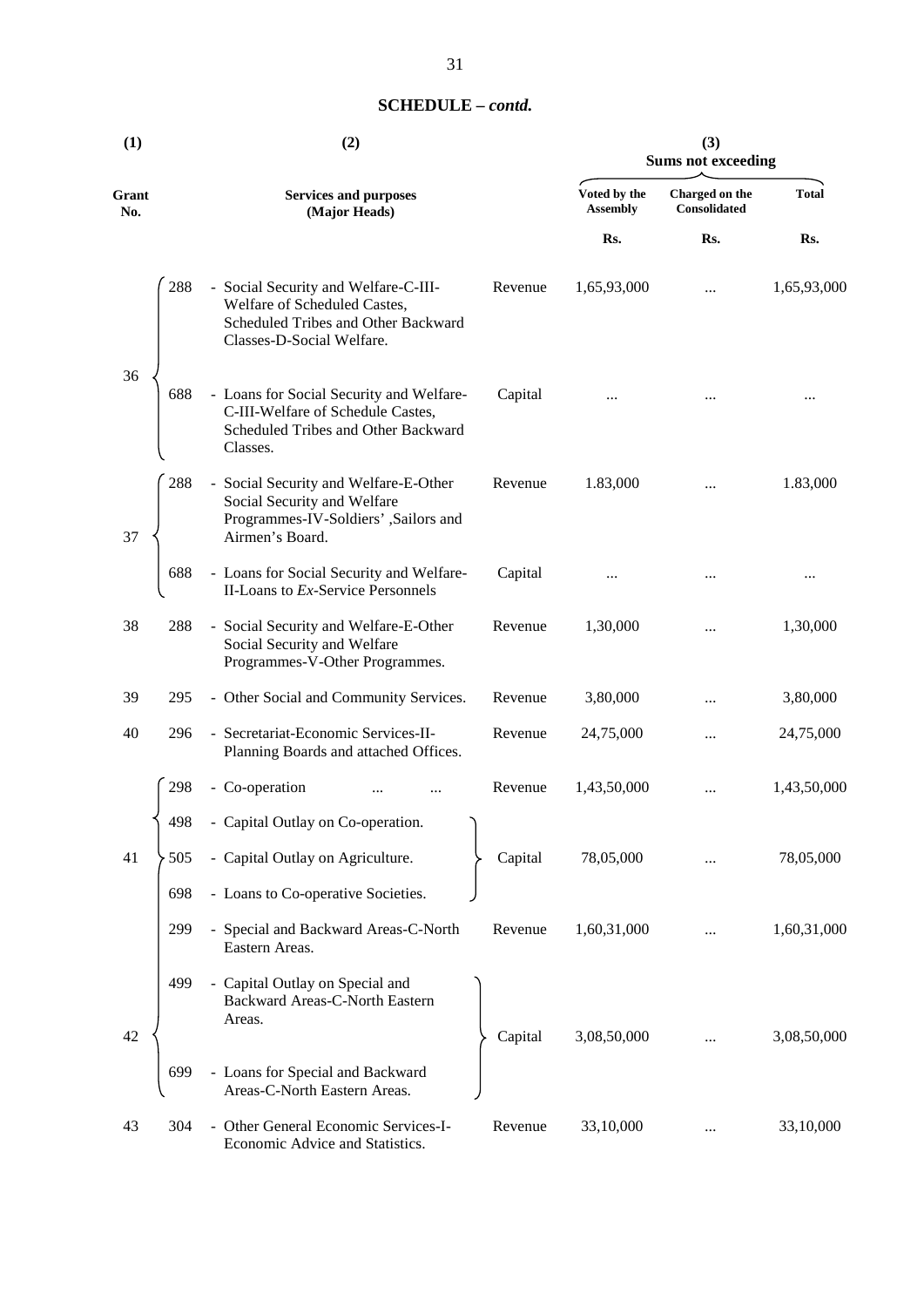| (1)          |            | (2)                                                                                                                                                           |         | (3)<br><b>Sums not exceeding</b> |                                       |              |  |
|--------------|------------|---------------------------------------------------------------------------------------------------------------------------------------------------------------|---------|----------------------------------|---------------------------------------|--------------|--|
| Grant<br>No. |            | <b>Services and purposes</b><br>(Major Heads)                                                                                                                 |         | Voted by the<br><b>Assembly</b>  | Charged on the<br><b>Consolidated</b> | <b>Total</b> |  |
|              |            |                                                                                                                                                               |         | Rs.                              | Rs.                                   | Rs.          |  |
| 44           | 304        | - Other General Economic Services-II-<br>Regulation of Weights and Measures<br>and 283-Housing-C-Government<br>Residential Buildings.                         | Revenue | 14,94,000                        |                                       | 14,94,000    |  |
|              | 305        | - Agriculture/305-I-Minor<br>Irrigation/295-Other Social and<br>Community Services/283-Housing-C-<br>Government Residential Buildings.                        | Revenue | 5,39,62,000                      |                                       | 5,39,62,000  |  |
| 45           | 515        | - Investments in Agricultural Financial<br>Institutions.                                                                                                      | Capital | 1,76,00,000                      |                                       | 1,76,00,000  |  |
|              | 705        | - Loans for Agriculture                                                                                                                                       |         |                                  |                                       |              |  |
|              | 305        | - Minor Irrigation-II-Works under<br>Embankment and Drainage Wing,<br>P.W.D. Minor Irrigation Projects.                                                       | Revenue | 7,90,000                         |                                       | 7,90,000     |  |
|              | 333        | - Irrigation, Navigation, Drainage and<br>Flood Control Projects.                                                                                             |         |                                  |                                       |              |  |
| 46           | 506<br>533 | - Capital Outlay on Minor Irrigation,<br>Soil Conservation and Area<br>Development<br>- Capital Outlay on Irrigation, Drainage<br>and Flood Control Projects. | Capital | 50,00,000                        |                                       | 50,00,000    |  |
| $47\,$       | 307        | - Soil and Water Conservation and 283-<br>Housing-C-Government Residential                                                                                    | Revenue | 3,64,95,000                      |                                       | 3,64,95,000  |  |
|              | 308        | Buildings.<br>- Area Development                                                                                                                              | Revenue | 2,23,54,000                      |                                       | 2,23,54,000  |  |
|              |            | - Loans for Minor Irrigation, Soil<br>Conservation and Area Development.                                                                                      | Capital |                                  | $\ldots$                              |              |  |
| 49           |            | - Animal Husbandry and 283-Housing-                                                                                                                           | Revenue | 2,22,91,000                      |                                       | 2,22,91,000  |  |
|              |            | C-Government Residential Buildings.<br>- Loans for Animal Husbandry                                                                                           | Capital | $\cdots$                         |                                       | $\cdots$     |  |
| 50           | 311        | - Dairy Development and 283-Housing-<br>C-Government Residential Buildings.                                                                                   | Revenue | 60,86,000                        |                                       | 60,86,000    |  |
| 51           | 311        | - Fisheries and 283-Housing -C-<br>Government Residential Buildings.                                                                                          | Revenue | 51,77,000                        | $\cdots$                              | 51,77,000    |  |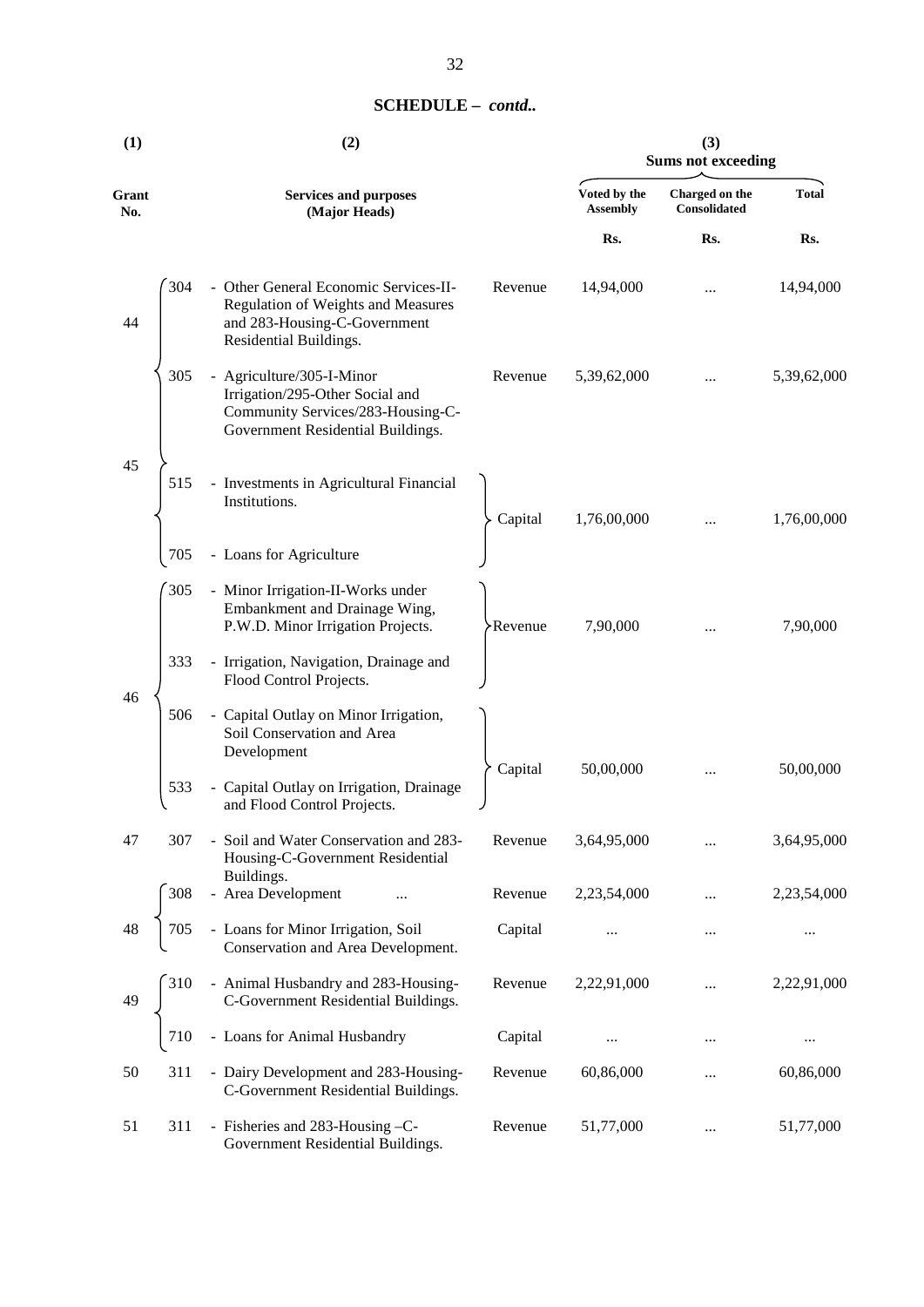| (1)          |     | (2)                                                                                                                      |          |                                 | (3)<br><b>Sums not exceeding</b> |              |
|--------------|-----|--------------------------------------------------------------------------------------------------------------------------|----------|---------------------------------|----------------------------------|--------------|
| Grant<br>No. |     | <b>Services and purposes</b><br>(Major Heads)                                                                            |          | Voted by the<br><b>Assembly</b> | Charged on the<br>Consolidated   | <b>Total</b> |
|              |     |                                                                                                                          |          | Rs.                             | Rs.                              | Rs.          |
| 52           | 313 | - Forest                                                                                                                 | Revenue  | 4,54,62,000                     |                                  | 4,54,62,000  |
|              | 513 | - Capital Outlay on Forests                                                                                              | Capital  | 6,00,000                        |                                  | 6,00,000     |
|              | 314 | - Community Development-283-<br>Housing-C-Government Residential<br>Buildings and 288-Social Security and<br>Welfare.    |          |                                 |                                  |              |
| 53           | 314 | - Community Development-II-C-Rural<br>Works Programme.                                                                   | Revenue  | 3,59,34,000                     |                                  | 3,59,34,000  |
|              | 714 | - Loans for Community Development.                                                                                       | Capital  |                                 |                                  | $\cdots$     |
|              | 320 | - Industries                                                                                                             | Revenue  | 44,67,000                       | $\ddotsc$                        | 44,67,000    |
|              | 520 | - Capital Outlay on Industrial Research<br>and Development.                                                              |          |                                 |                                  |              |
| 54           | 522 | - Capital Outlay on Machinery and<br>Engineering Industries.                                                             | Capital  | 50,00,000                       |                                  | 50,00,000    |
|              | 526 | - Capital Outlay on Consumer<br>Industries.                                                                              |          |                                 |                                  |              |
|              | 720 | - Loans for Industrial Research and<br>Development.                                                                      |          |                                 |                                  |              |
|              | 321 | - Village and Small Industries-I-<br>Handloom and Sericulture and 283-<br>Housing-C-Government Residential<br>Buildings. | Revenue  | 1,02,68,000                     | $\cdots$                         | 1,02,68,000  |
| 55           | 698 | - Loans to Co-operative Societies.                                                                                       | Capital  |                                 |                                  |              |
|              | 721 | - Loans for Village and Small<br>Industries-I-Handloom and Sericulture.                                                  |          |                                 |                                  |              |
|              | 321 | - Village and Small Industries-II-Small<br>Industries and 283-Housing-C-<br>Government Residential Buildings.            | -Revenue | 1,60,45,000                     |                                  | 1,60,45,000  |
| 56           | 521 | - Capital Outlay on Village and Small<br>Industries-II-Small Industries.                                                 | Capital  | 73,40,000                       |                                  | 73,40,000    |
|              | 721 | - Loans for Village and Small<br>Industries-II-Small Industries.                                                         |          |                                 |                                  |              |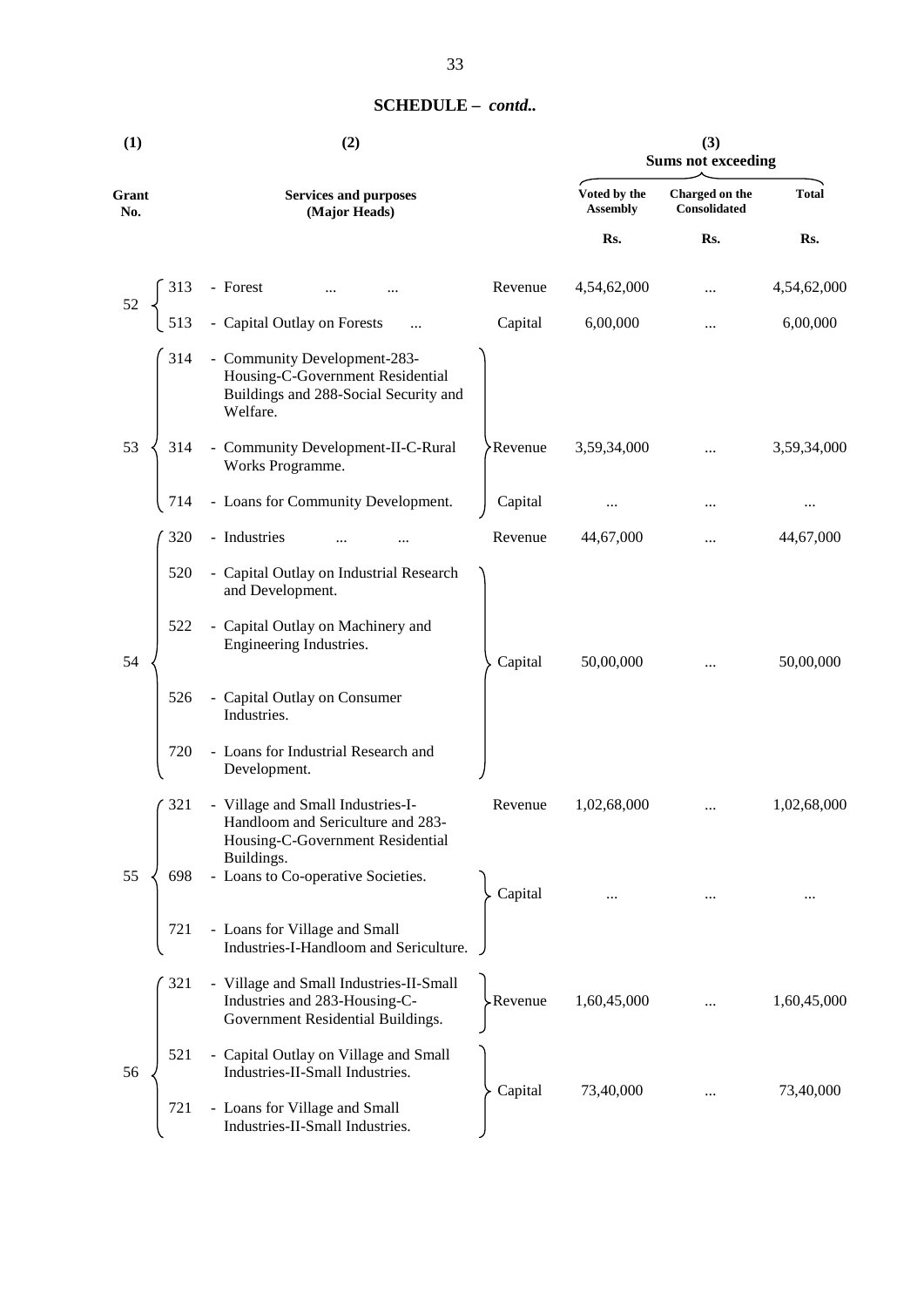| (1)          |      | (2)                                                                                           |         |                                 | (3)<br><b>Sums not exceeding</b> |              |
|--------------|------|-----------------------------------------------------------------------------------------------|---------|---------------------------------|----------------------------------|--------------|
| Grant<br>No. |      | <b>Services and purposes</b><br>(Major Heads)                                                 |         | Voted by the<br><b>Assembly</b> | Charged on the<br>Consolidated   | <b>Total</b> |
|              |      |                                                                                               |         | Rs.                             | Rs.                              | Rs.          |
|              | 328  | - Mines and Minerals-B-Regulation and                                                         | Revenue | 39,16,000                       |                                  | 39,16,000    |
| 57           |      | Development of Mines.<br>- Capital Outlay on Mining and<br>Metallurgical Industries.          | Capital | 2,00,000                        | $\cdots$                         | 2,00,000     |
|              |      |                                                                                               | Revenue | 11,00,08,000                    | $\cdots$                         | 11,00,08,000 |
|              | 537  | - Roads and Bridges<br>- Capital Outlay on Other Transport and<br>Communication Services.     | Capital | 8,72,62,000                     | $\cdots$                         | 8,72,62,000  |
|              |      |                                                                                               | Revenue | 52,14,000                       | $\cdots$                         | 52,14,000    |
|              |      | 339 - Tourism<br>544 - Capital Outlay on Other Transport and<br>621 - Communication Services. | Capital |                                 |                                  | $\ddotsc$    |
| 60           | 500  | - Investment in General Financial and<br>Trading Institutions.                                | Capital | $\cdots$                        | $\cdots$                         | $\cdots$     |
|              | 603  | - Internal Debt of the State Government<br>(Charged).                                         | Capital | $\ddotsc$                       | 20,50,72,600                     | 20,50,72,600 |
|              | 604  | - Loans and Advances from the Central<br>Government (Charged).                                | Capital | $\cdots$                        | 5,58,42,500                      | 5,58,42,500  |
| 61           | 766  | - Loans to Government Servants.                                                               | Capital | 1,12,00,000                     | $\ddotsc$                        | 1,12,00,000  |
| 62           | 767  | - Miscellaneous Loans                                                                         | Capital | $\cdots$                        | $\cdots$                         | $\cdots$     |
| 63           | 768  | - Inter-State Settlement<br>$\cdots$                                                          | Capital | 57,28,500                       |                                  | 57,28,500    |
| 64           | 769. | - Appropriation to Contingency Fund.                                                          | Capital | $\cdots$                        |                                  | $\cdots$     |

**Total ... 1,32,02,60,900** *3,60,42,100* **1,62,63,03,000**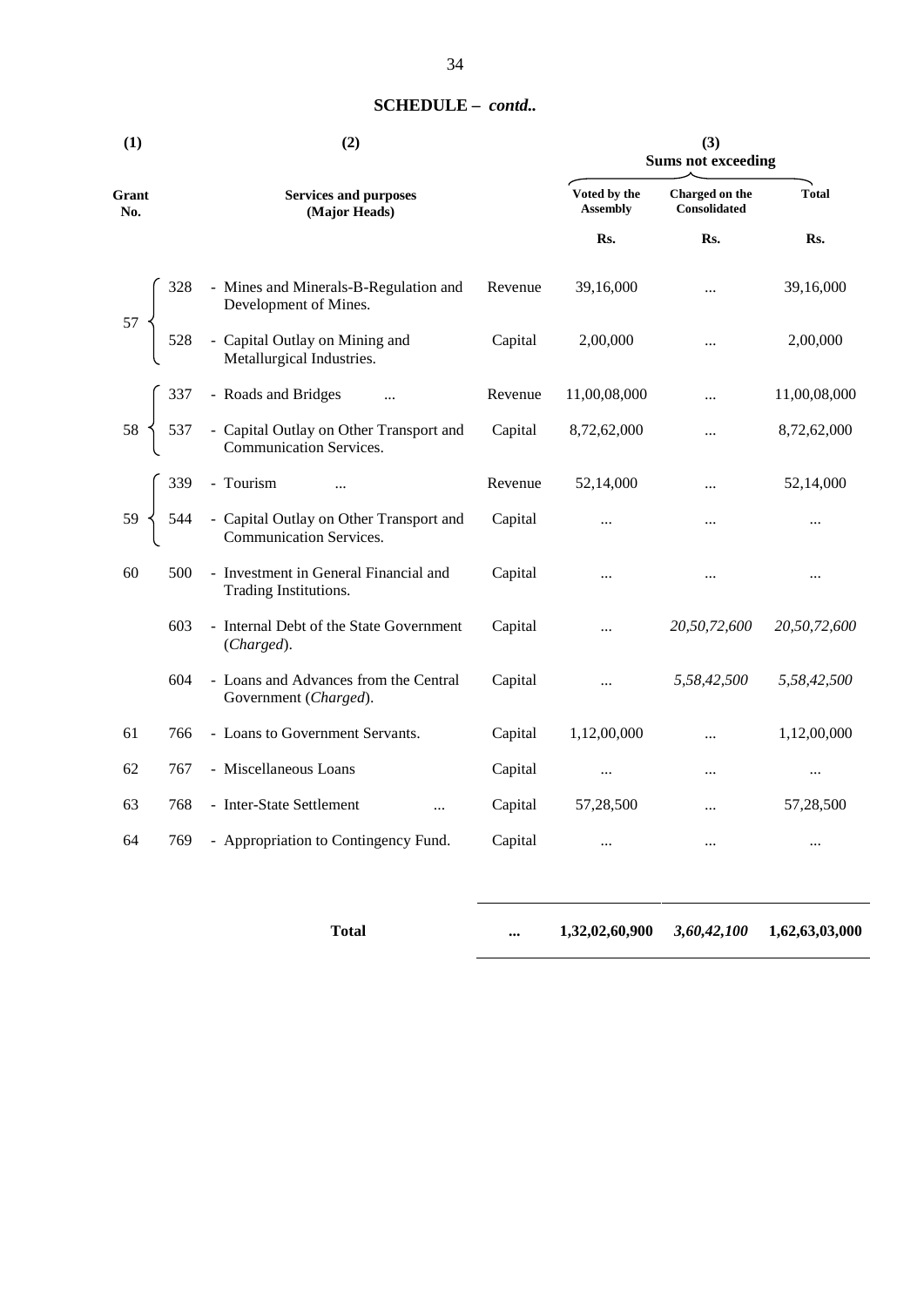#### **MEGHALAYA ACT 8 OF 1983**

#### **THE INDIAN STAMP (MEGHALAYA AMENDMENT) ACT, 1983**

#### **(As passed by the Assembly)**

[Received the assent of the Governor on the 5<sup>th</sup> July, 1983]

(Published in the *Gazette of Meghalaya*, Extraordinary, dated 8<sup>th</sup> July, 1983)

#### **An**

**Act**

#### **further to amend the Indian Stamp Act, 1899 in its application to Meghalaya.**

Be it enacted by the Legislature of Meghalaya in the Thirty-fourth Year of the Republic of India as follows:-

Short title extent and commencement. 1. (i) This Act may be called Indian Stamp (Meghalaya Amendment) Act, 1983. (ii) It extends to the whole of Meghalaya. (iii) It shall come into force at once. Insertion of new Section 47A in Act 11 of 1899. "Instruments under valued how to be dealt with. 2. In the Indian Stamp Act,1899 after the existing Section 47, the following new Section as Section 47A, shall be inserted, namely:- 47A (1) If registering officer appointed under the Indian Registering Act, 1908, while registering any instrument transferring any property, has reason to believe that the value of the property or the consideration, as the case may be has not been truly set forth in the instrument, he may, after registering such instrument, refer the same to the Deputy Commissioner, for determination of the value or consideration, as the case may be, and the proper duty payable thereon. (2) On receipt of the reference under sub-section (1), the Deputy Commissioner shall, after giving the parties a reasonable opportunity of being heard and after holding an enquiry in such manner as may be prescribed by rules made under this Act, by

order, determine the value of the property or the consideration and the duty aforesaid; and the deficient amount of duty, if any, shall be payable by the person liable to pay the duty and, on payment of such duty, the Deputy Commissioner shall endorse a certificate of such payment on the instrument under his seal and signature.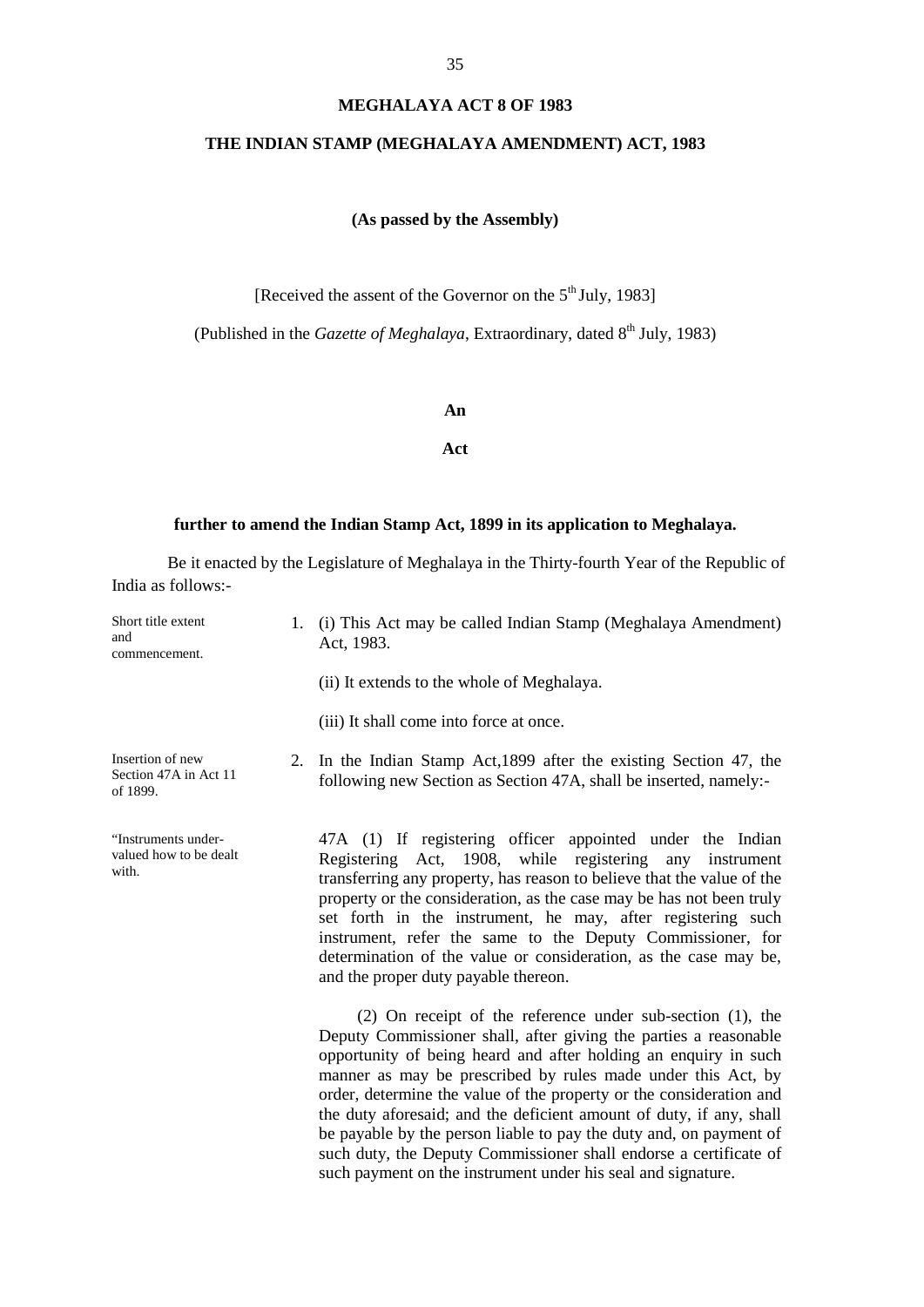(3) The Deputy Commissioner may, **suo motu**, within six months from the date of registration of any instrument not already referred to him under sub-section (1), call for and examine the instrument for the purpose of satisfying himself as to the correctness of its value or consideration, as the case may be, and the duty payable thereon, and if after such examination, he has reason to believe that the value of consideration has not been truly set forth in the instrument, she may determine the value or consideration and the duty aforesaid in accordance with procedure provided for in sub section (2); and the deficient amount of duty if any, shall be payable by the person liable to pay the duty and, on the payment of such duty the Deputy Commissioner shall endorse a certificate of such payment on the instrument under his seal and signature.

(4) Any person aggrieved by an order of the Deputy Commissioner under sub-section (2) or sub-section (3) may appeal to the Meghalaya Board of Revenue.

(5) An appeal under sub-section (4) shall be filed within 90 (ninety) days of the date of the order sought to be appealed against."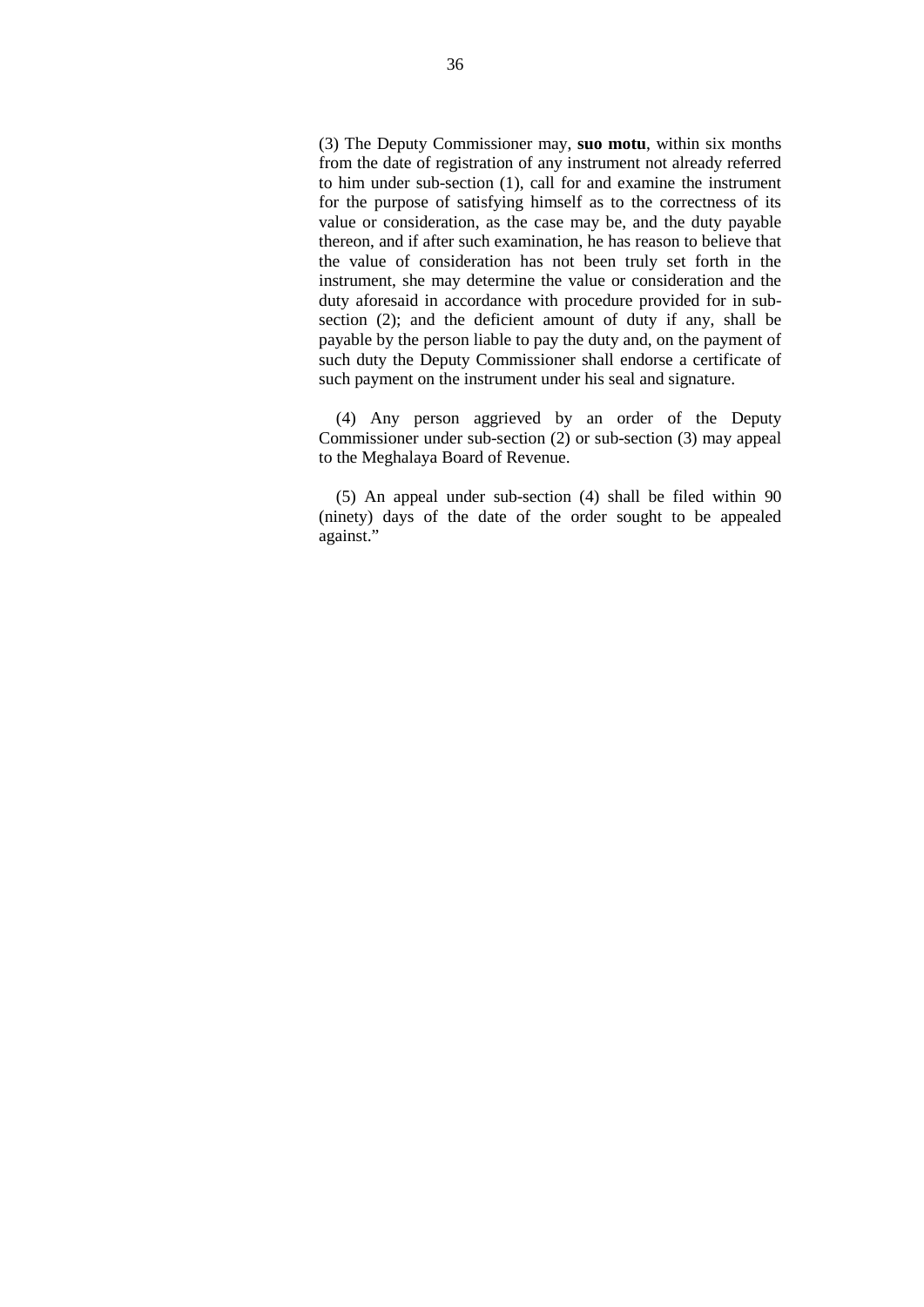#### **MEGHALAYA ACT 9 OF 1983**

## **THE MEGHALAYA HOMEOPATHIC MEDICINE (AMENDMENT), 1983**

## **(As passed by the Assembly)**

[Received the assent of the Governor on the 4<sup>th</sup> August, 1983]

(Published in the *Gazette of Meghalaya*, Extraordinary, dated 10<sup>th</sup> August, 1983)

#### **An**

**Act**

# **further to amend the Meghalaya Homeopathic Medicine Act (Assam Act XI of 1955 as adapted by Meghalaya) (hereinafter referred to as the principal Act).**

| Short title extent<br>and<br>commencement.             |    | (i) This Act may be called the Meghalaya Homeopathic Medicine<br>Act, 1983.                                                                                                               |  |
|--------------------------------------------------------|----|-------------------------------------------------------------------------------------------------------------------------------------------------------------------------------------------|--|
|                                                        |    | (ii) It shall have the like extent as the principal Act.                                                                                                                                  |  |
|                                                        |    | (iii) It shall come into force at once.                                                                                                                                                   |  |
| <b>Amendment of Section</b><br>9 of the principal Act. | 2. | In the principal Act, for the existing Section 9, the following shall<br>be substituted namely:-                                                                                          |  |
| "Persons who may be<br>registered as<br>Homeopaths.    |    | 9. Subject to the other provisions of this act, persons holding any of<br>the following qualifications only shall be eligible to be registered<br>as Homeopathic under this act, namely:- |  |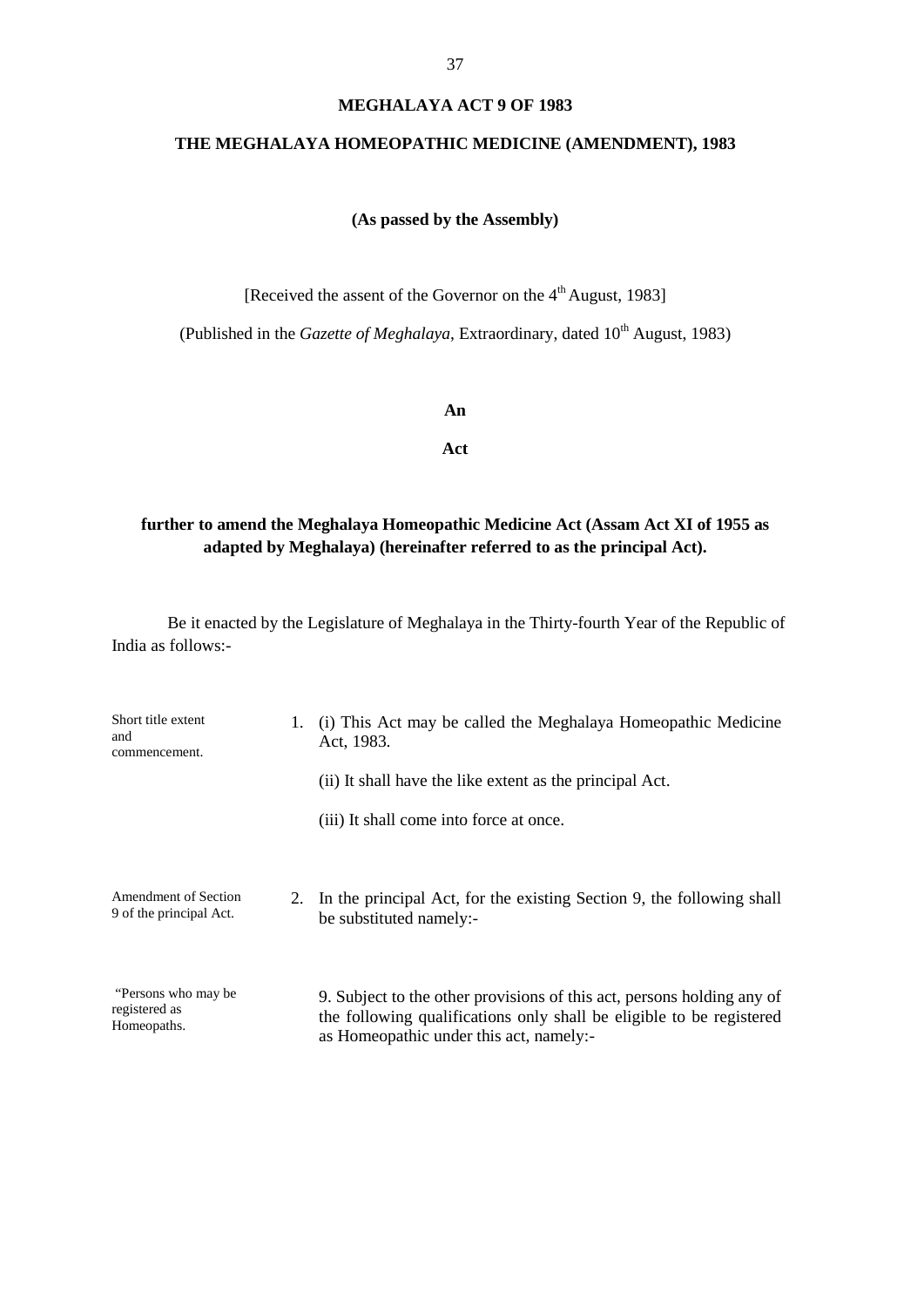- (i) One who is a Homeopathic Medical practitioner under the Assam Medical Act, 1916, practising exclusively Homeopathy, or
- (ii) one who is Homeopathic Medical practitioner holding degree from a foreign country which entitles him to practice medicine in the country subject to the condition that the Institution is approved as suitable for the purpose by the Board, or
- (iii) one who is a Homeopathic Medical practitioner and who has successfully gone through at least four years course in any Homeopathic Institution recognised by the State in which the Institution is situated and holding a Diplomat or a Certificate from that Institution subject to the condition that the standard of qualification is not lower than the standard that would be required for registration by the Board, or
- (iv) one who has been engaged in the practice of Homeopathic system of medicine as one's consistent occupation for a period of at least five years on or after the date of commencement of the Meghalaya Homeopathic Medicine (Amendment) Act, 1983 and such person is, in the opinion of the board fit for registration."

| 3. In the principal Act, in Section 10, for the existing Sub-sections (1) |  |
|---------------------------------------------------------------------------|--|
| and (2) the following shall be substituted, namely:-                      |  |

(1) If the Board is satisfied that a person is qualified to be registered as a Homeopath under this Act his name shall, on payment of a sum of Rupees twenty-five, be entered in the register of Homeopaths and granted a license to practice Homeopathy in the State.

(2) The License may be renewed by the Board on payment of a renewal fee of Rupees twenty annually.

Amendment of Section 10 principal Act.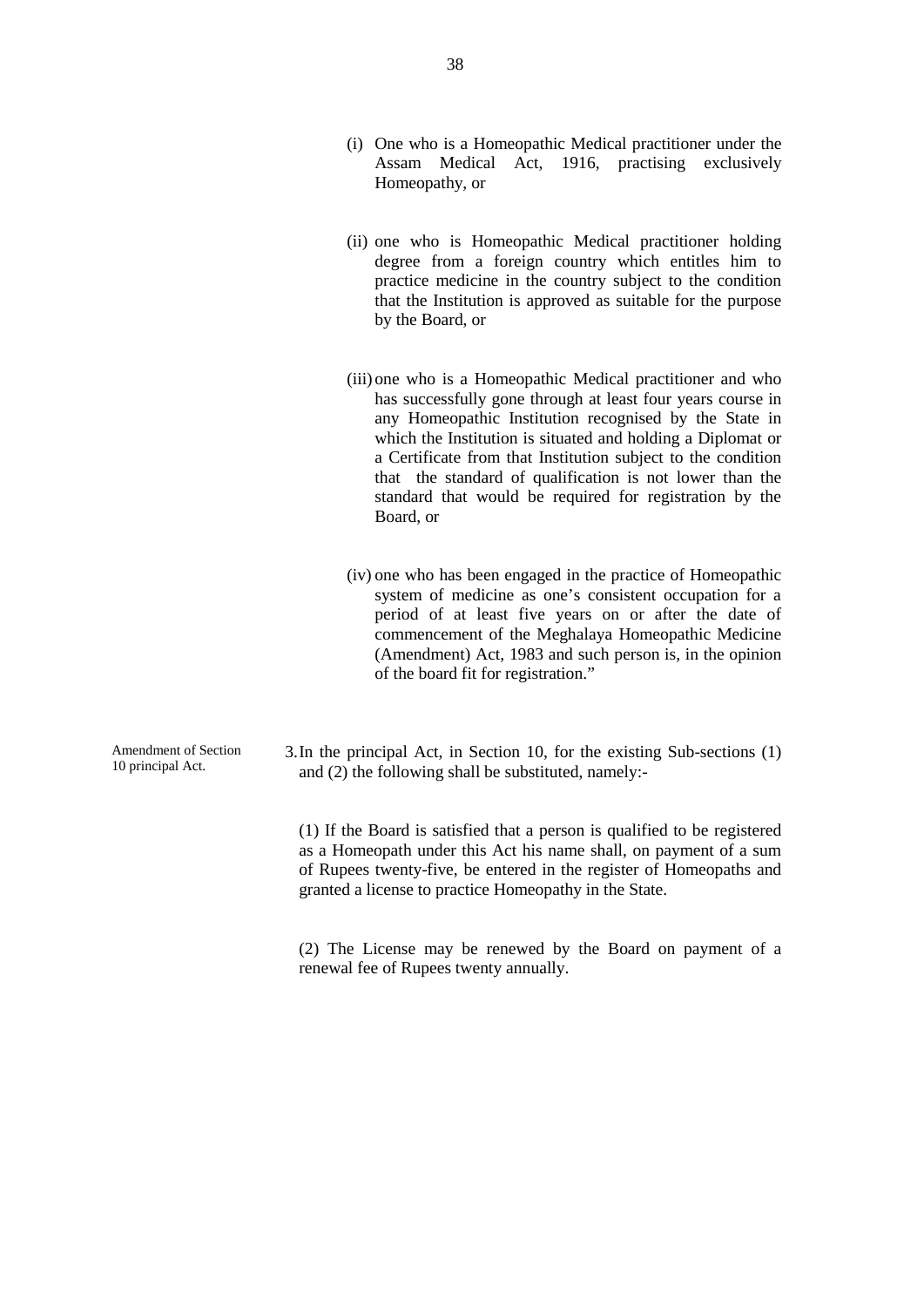#### **MEGHALAYA ACT 10 OF 1983**

# **THE BENGAL, AGRA, ASSAM AND SHILLONG CIVIL COURTS (MEGHALAYA AMENDMENT) ACT, 1983**

#### **(As passed by the Assembly)**

[Received the assent of the President on the 23<sup>rd</sup> September, 1983]

(Published in the *Gazette of Meghalaya*, Extraordinary, dated 3<sup>rd</sup> September, 1983)

**An**

**Act**

# **further to amend the Bengal , Agra, Assam and Shillong Civil Courts, Act, 1887 (hereinafter referred to as the principal Act) in its application to the State of Meghalaya.**

| Short title extent<br>and<br>commencement.              |  | (i) This Act may be called the Bengal, Agra, Assam and Shillong<br>(Amendment) Act, 1983.                                                                                       |  |
|---------------------------------------------------------|--|---------------------------------------------------------------------------------------------------------------------------------------------------------------------------------|--|
|                                                         |  | (ii) It shall have the like extent as the principal Act.                                                                                                                        |  |
|                                                         |  | (iii) It shall come into force at once.                                                                                                                                         |  |
| <b>Amendment of Section</b><br>19 of the Principal Act. |  | 2. In Section 19 of the principal Act, in sub-section (2), for the words<br>"five thousand rupees" the words "ten thousand rupees" shall be<br>substituted.                     |  |
| Amendment of section<br>21 of the principal Act.        |  | 3. In Section 21 of the principal Act, in sub-section (1), in clause (a),<br>for the words, "seven thousand rupees" the words "twenty<br>thousand rupees' shall be substituted, |  |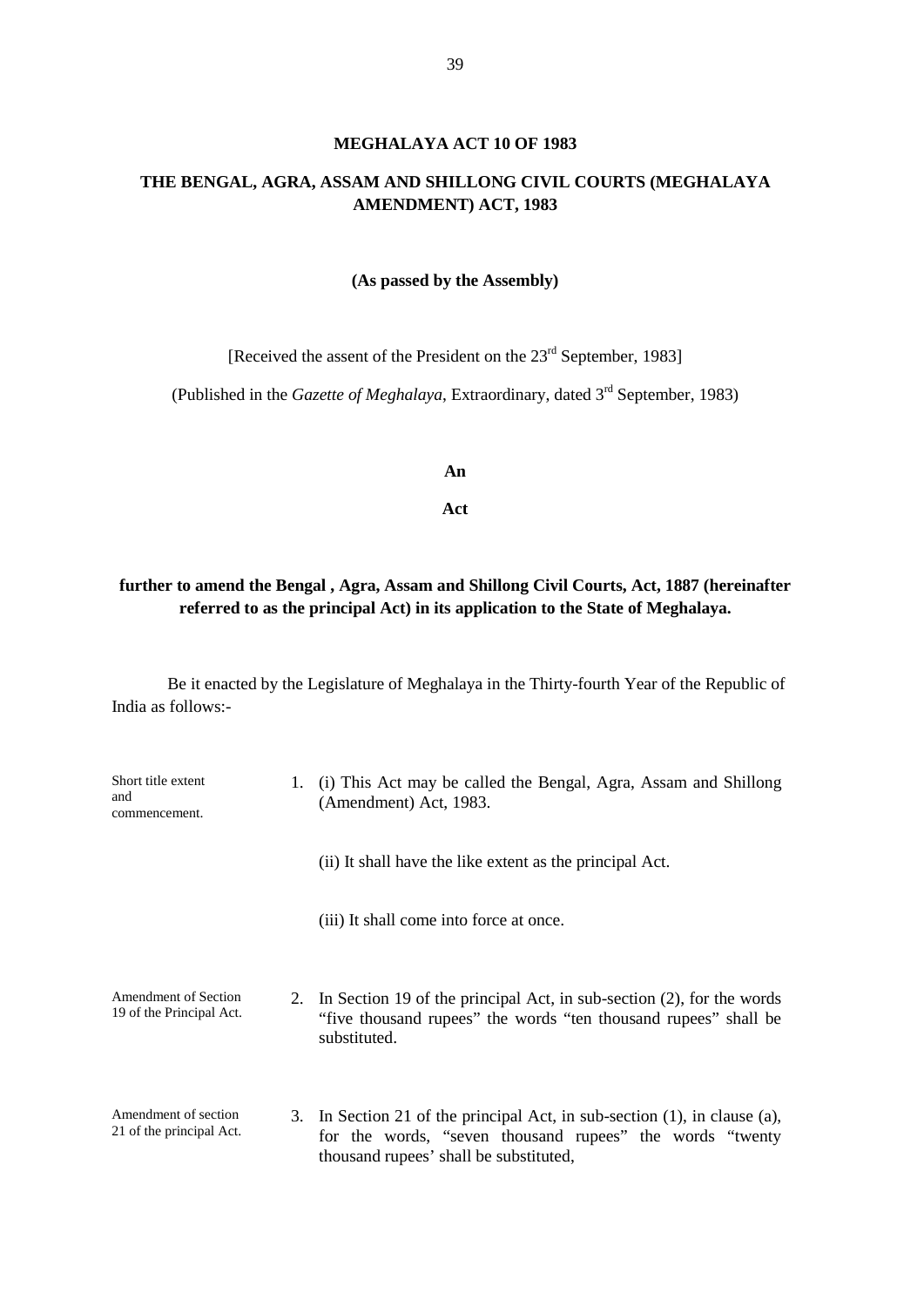| Retrospective<br>operation. | 4. | $(1)$ The provision of clause (a) sub-section (1) of Section 21 of the<br>principal Act as amended by Section 3 of this Act shall apply<br>irrespective of the fact that suits, proceedings decrees or orders out<br>of which the appeals referred to therein arise were instituted or<br>made prior to the commencement of this Act.                                                               |
|-----------------------------|----|-----------------------------------------------------------------------------------------------------------------------------------------------------------------------------------------------------------------------------------------------------------------------------------------------------------------------------------------------------------------------------------------------------|
| Central Act 36 of 1963      |    | (2) Notwithstanding anything to the contrary contained in the<br>Limitation Act, 1963, an appeal from a decree or orders made<br>before the commencement of this act, which but for the provisions<br>of this Act, would have been preferred before the high Court within<br>ninety days from the date of such decree or order, shall be<br>preferred to the District Judge within the said period. |
| Savings                     |    | 5. Nothing in this Act shall be deemed to effect any appeal instituted<br>prior to the commencement of this Act.                                                                                                                                                                                                                                                                                    |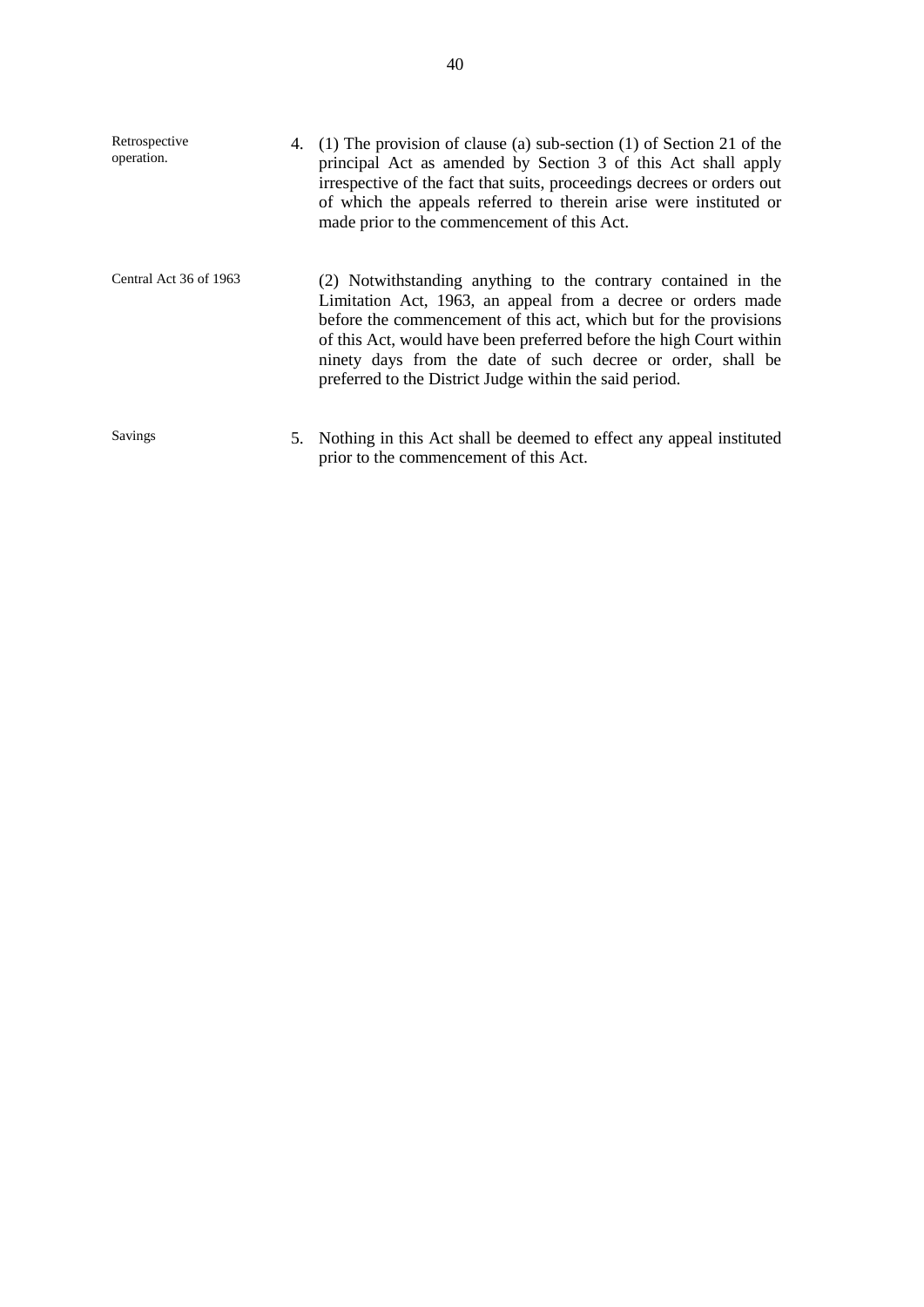## **THE MEGHALAYA NATIONAL, SPORTS CLUB OF ASSAM (TAKING OVER OF MANAGEMENT) (AMENDMENT) ACT, 1983**

#### **(As passed by the Assembly)**

[Received the assent of the President on the 1<sup>st</sup> October, 1983]

(Published in the *Gazette of Meghalaya*, Extraordinary, dated 19<sup>th</sup> October, 1983)

#### **An**

**Act**

## **to amend the National Sports Club of Assam (Taking-over of Management)Act, 1983**

| Short title<br>and<br>commencement.                |  | 1. (1) This Act may be called the National Sports Club of Assam<br>(Taking over of Management) (Amendment) Act, 1983.                                                                                                                |  |
|----------------------------------------------------|--|--------------------------------------------------------------------------------------------------------------------------------------------------------------------------------------------------------------------------------------|--|
|                                                    |  | (2) It shall be deemed to have come into force on and from the $2^{nd}$<br>day of June, 1983.                                                                                                                                        |  |
| <b>Amendment of Section</b><br>3 of Act 9 of 1978. |  | 2. In the National Sports Club of Assam (Taking-over of<br>Management) Act, 1978, in sub-section (1) of Section 3, for "the<br>words" five years occurring therein the words ten years" shall be<br>deemed to have been substituted. |  |
| Repeal of Ordinance 1<br>of 1983.                  |  | 3. The National Sports Club of Assam (Taking-over of Management)<br>(Amendment) Ordinance, 1983 is hereby repealed.                                                                                                                  |  |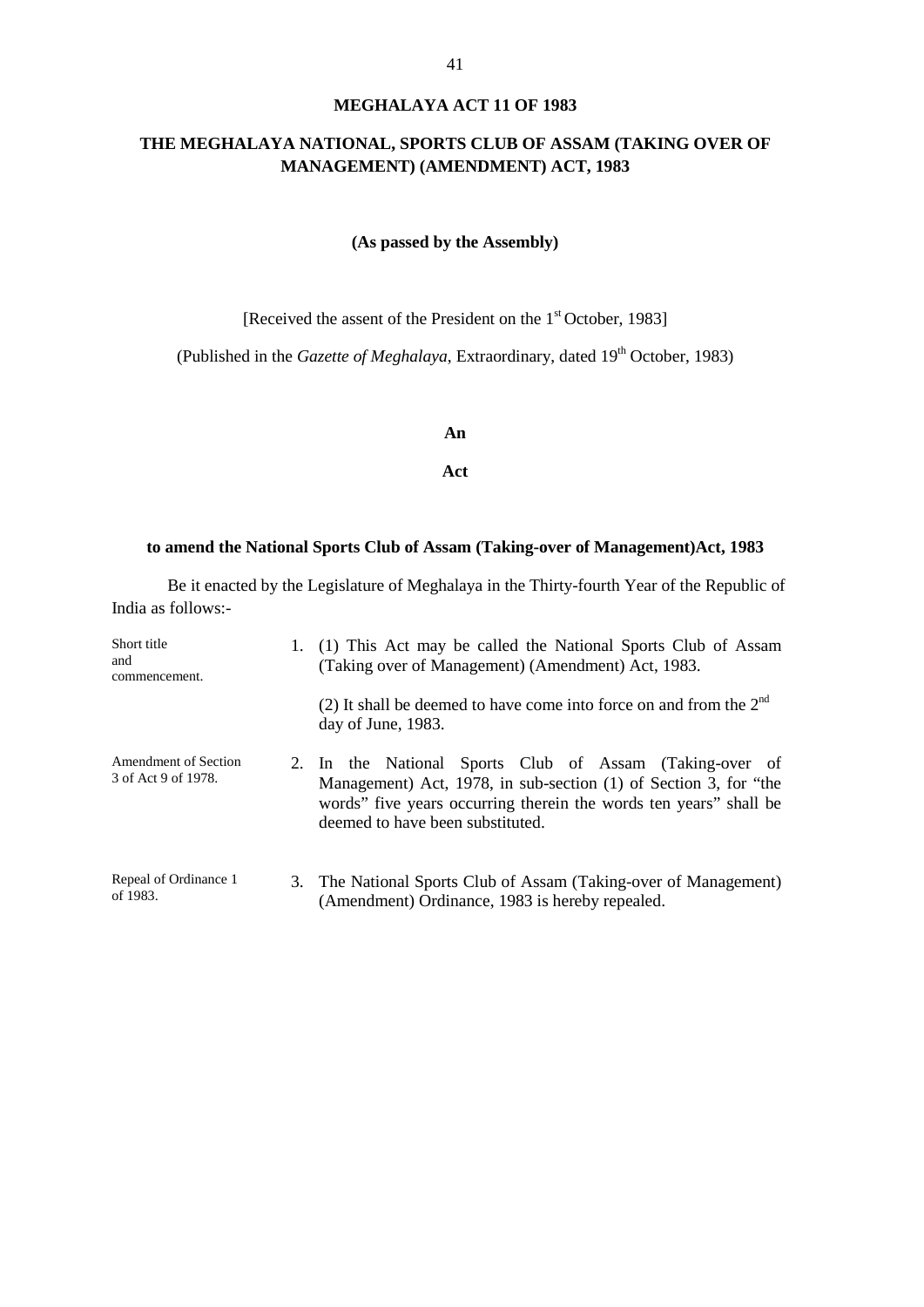## **MEGHALAYA ACT 12 OF 1983**

# **THE MEGHALAYA SOCIETIES REGISTRATION ACT, 1983**

#### **(As passed by the Assembly)**

[Received the assent of the President on the  $8<sup>th</sup>$  December, 1983]

(Published in the *Gazette of Meghalaya*, Extraordinary, dated 16<sup>th</sup> December, 1983)

#### **An**

**Act**

## **to provide for the registration of literary, cultural, scientific charitable and other kinds of societies and for matters connected therewith.**

Be it enacted by the Legislature of Meghalaya in the Thirty-fourth Year of the Republic of India as follows:-

| Short title,<br>extent and<br>commencement. | 1. (1) This Act may be called the Meghalaya Societies Registration<br>Act. 1983. |
|---------------------------------------------|----------------------------------------------------------------------------------|
|                                             | (2) It extends to the whole of Meghalaya.                                        |

(3) It shall come into force on such date as the State Government may, by notifications in the officials Gazette appoint.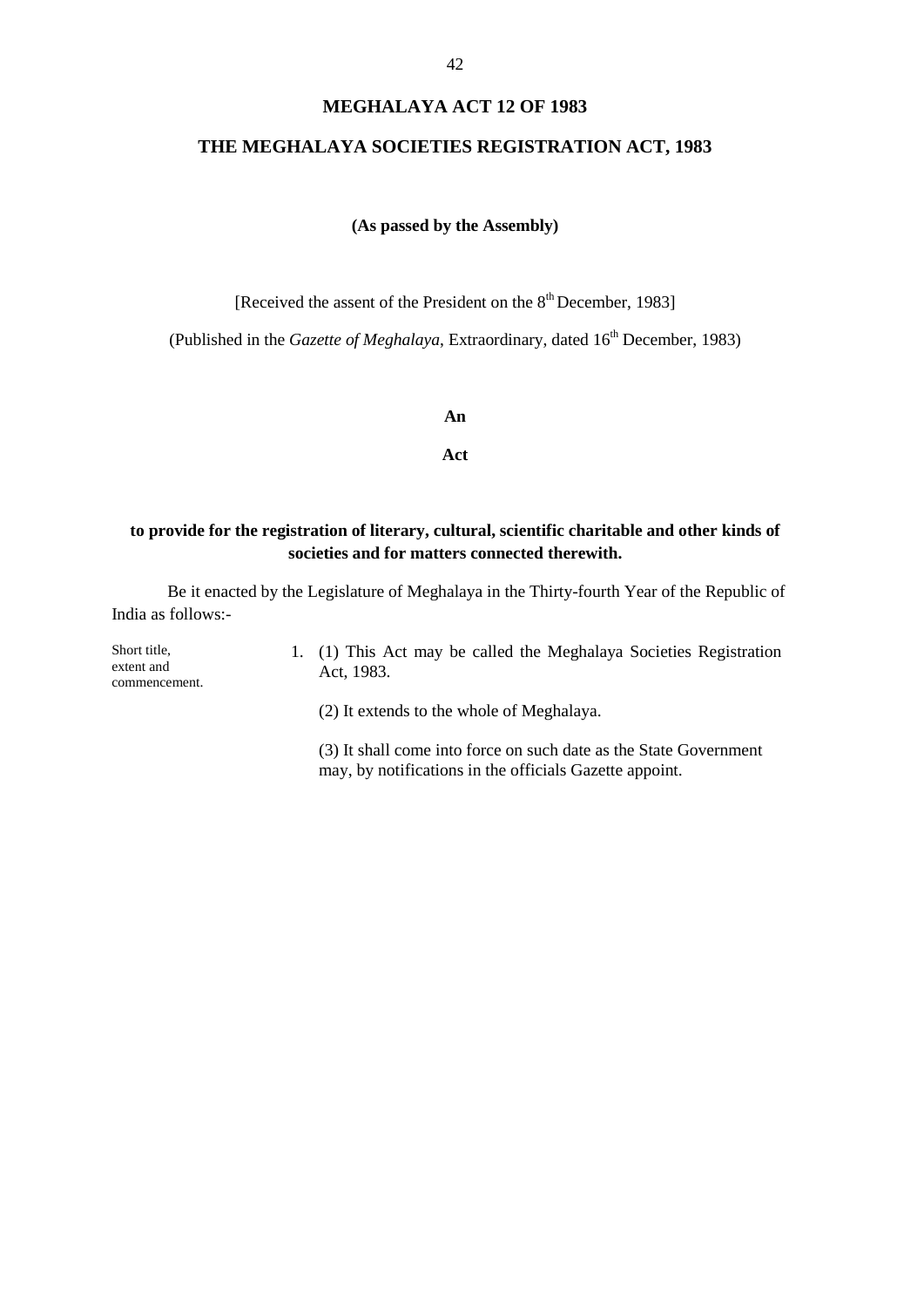- Definitions. 2. In this Act, unless the context otherwise requires:-
	- (a) "Court" means the principal civil court of original jurisdiction of the district within which the registered office of the society is situate.
	- (b) "Governing body" means the body , by whatever name called, entrusted for the time being with the management of a society under its regulation;
	- (c) "Inspector" means an Inspector appointed under Section 22;
	- (d) "member" when used in relation to a society means a person who has been admitted with his consent is a member of the society according to its regulations;
	- (e) "memorandum" means the memorandum of association of the society;
	- (f) "officer" means member of the Governing body, the President, the Secretary or any other office bearer and includes also an employee of the society whose work is not of a purely ministerial nature;
	- (g) "officer in default" means any officer who contravenes, fails or refuses to comply with any requirement under this Act or who authorises or permits such contravention, failure or refusal;
	- (h) "President" means the President, the Chairman or the formal head, by whatever name called, of a society and includes a person who, for the time being, acts as the formal head;
	- (i) "registered office" means the registered office mentioned in the memorandum;
	- (j) "Registrar" it means a person appointed as Registrar under Section 3 and includes any person empowered as such under that section ;
	- (k) "regulation" means the regulation made by a society and, in relation to a society deemed to have been registered under sub-section (2) of Section 37 of this Act and include its rules;
	- (l) "rules" mean rules made by the State Government under Section 36:
	- (m) "Secretary" means the Secretary or the principal executive officer, by whatever name called, of a society and includes a person who, for the time being, acts as Secretary;
	- (n) "Section" means a section of this Act;
	- (o) "Societies" mean a society registered or deemed to have been registered under this Act;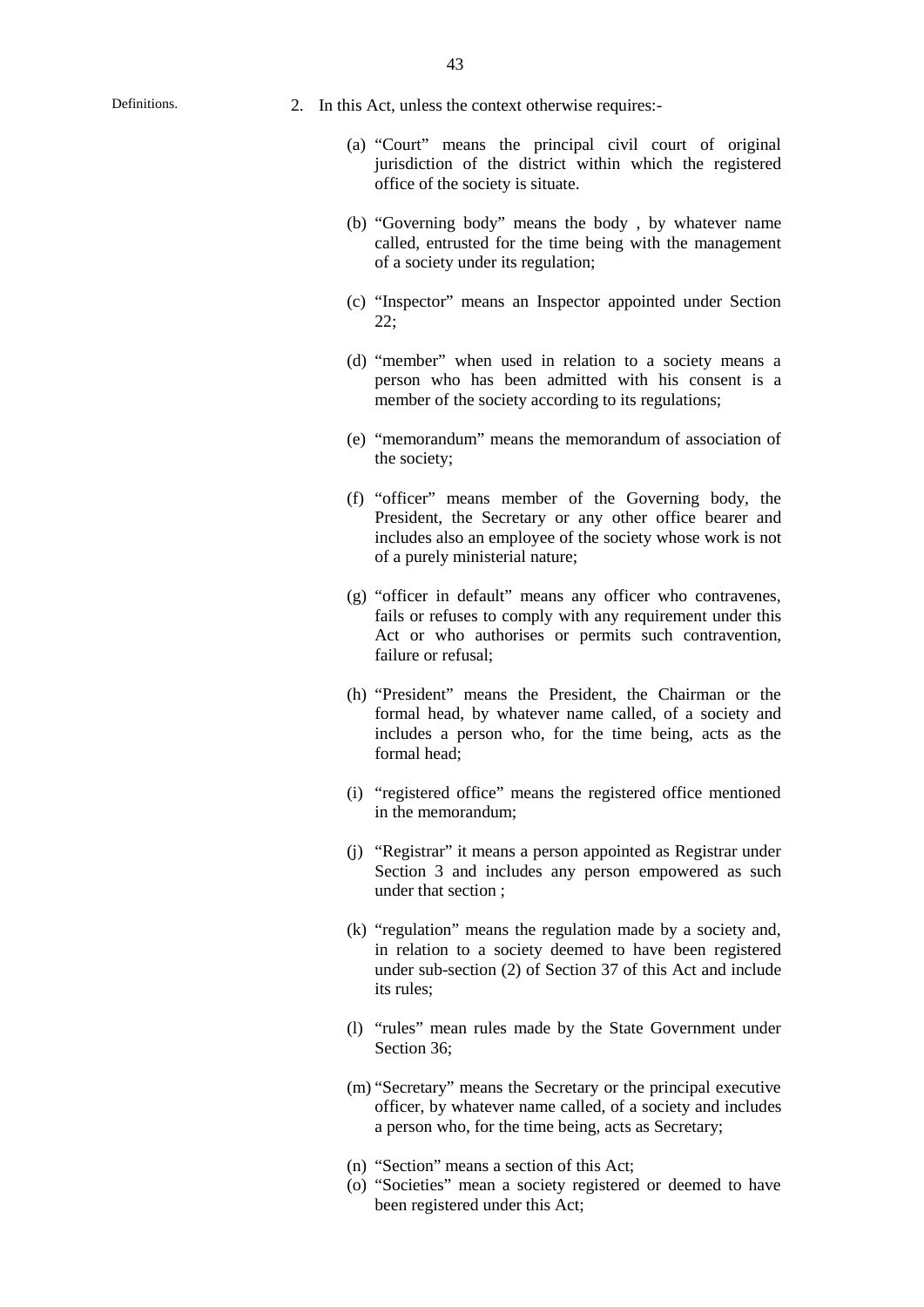Societies to be formed

Appointment of Registrar.

by memorandum of Association and registration.

Memorandum of Association particulars of,

- (p) "State Government" means the Government of Meghalaya;
- (q) "votes of three-fourths of the members" mean the votes of at least three-fourths of the total membership in a society given at any general meeting of the society including votes, by proxy where voting by proxy is allowed under its regulations.
- 3. The State Government may appoint a person to be the Registrar of Societies for the State of Meghalaya and such Additional, Joint Deputy or Assistant Registrars as it thinks necessary to assist the Registrar and may, by general or special order empower any such person with all or any of the power and functions of the Registrar under this Act.
- 4. (1) Any seven or more individuals associated for any of the objects mentioned in sub-section (2) may subscribe their names to a Memorandum of Association and file it along with a copy of the association as society under this act.

(2) The objects referred to in sub-section (1) may relate to the promotion of literature, arts science, sports, any charitable purpose including the care or relief of orphans, or of the aged, sick, helpless or indigent persons, the alleviation of the suffering of animals the diffusion of knowledge, the dissemination of social or economic education, the establishment and maintenance of libraries or reading-rooms, the collection and preservation of manuscripts, paintings, sculptures works of art, antiquities, natural history specimens mechanical and scientific instruments designs and any other object as may be notified by the State Government as being beneficial to the public or to a section thereof.

- 5. (1) The memorandum shall contain, amongst other things the following particulars, namely-
	- (a) the name of the association;
	- (b) the address of the registered office of the association;
	- (c) the object of the association;
	- (d) the names of the first members of the Governing Body; and
	- (e) the name of addresses and occupations of the signatories to the memorandum.

(2) After registration a society shall not change the memorandum except in accordance with the provisions of this Act.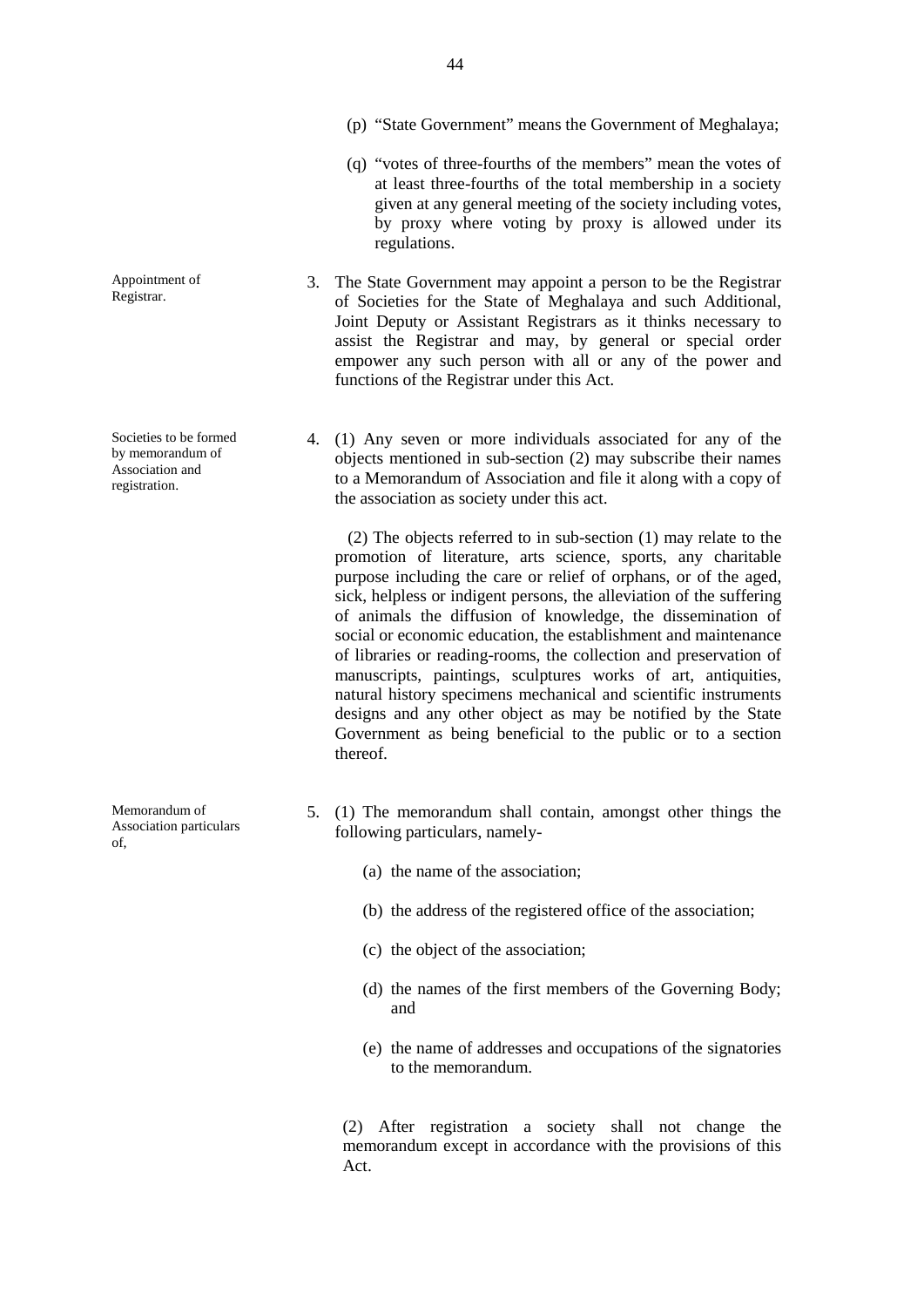Regulations to accompany the Memorandum.

- 6. The Registrar shall not, for registration of a society accept any memorandum unless it is accompanied by a copy of its regulations providing, amongst other things, for the following matters, namely:-
	- (a) the composition and the manner of the election or appointment and resignation or removal and the term of office of members of the Governing Body, the President, the Secretary and other officers;
	- (b) the manner of admission as member and of their resignation or removal;
	- (c) the maintenance of the membership register and facilities for inspection of the same;
	- (d) the safe custody of the property of the society and in the particular, the manner of keeping or investing any moneys of the society;
	- (e) the procedure for holding meetings of the society fixing quorums, period of notice for meetings and the manner of voting including voting by proxy where such voting is allowed.
	- (f) the maintenance and audit of accounts;
	- (g) the inspection of accounts and of the proceedings of meeting by the members of the society; and
	- (h) any other matter relating to the affairs of the society.
- Registration. 7. (1) The Registrar upon being satisfied that the memorandum and the regulations comply with the requirements of this Act and the rules, and upon payment of the fee referred to in sub-section (2), shall certify under his hand and seal that the association is registered as a society under this Act.

(2) There shall be paid to the Registrar for the registration of an association under this Act, a fee of one hundred rupees, or such smaller sum as the State Government may, from time to time, direct.

(3) An appeal shall lie to the State Government against an order of the Registrar refusing to certify the registration of an association as society under this Act and the decision of the State Government on such appeal shall be final.

8. (1) A society shall not alter its memorandum except with the previous permission of the Registrar in writing .The alteration should then be approved by a majority of three-fourths of its members.

Alteration of memorandum and regulations.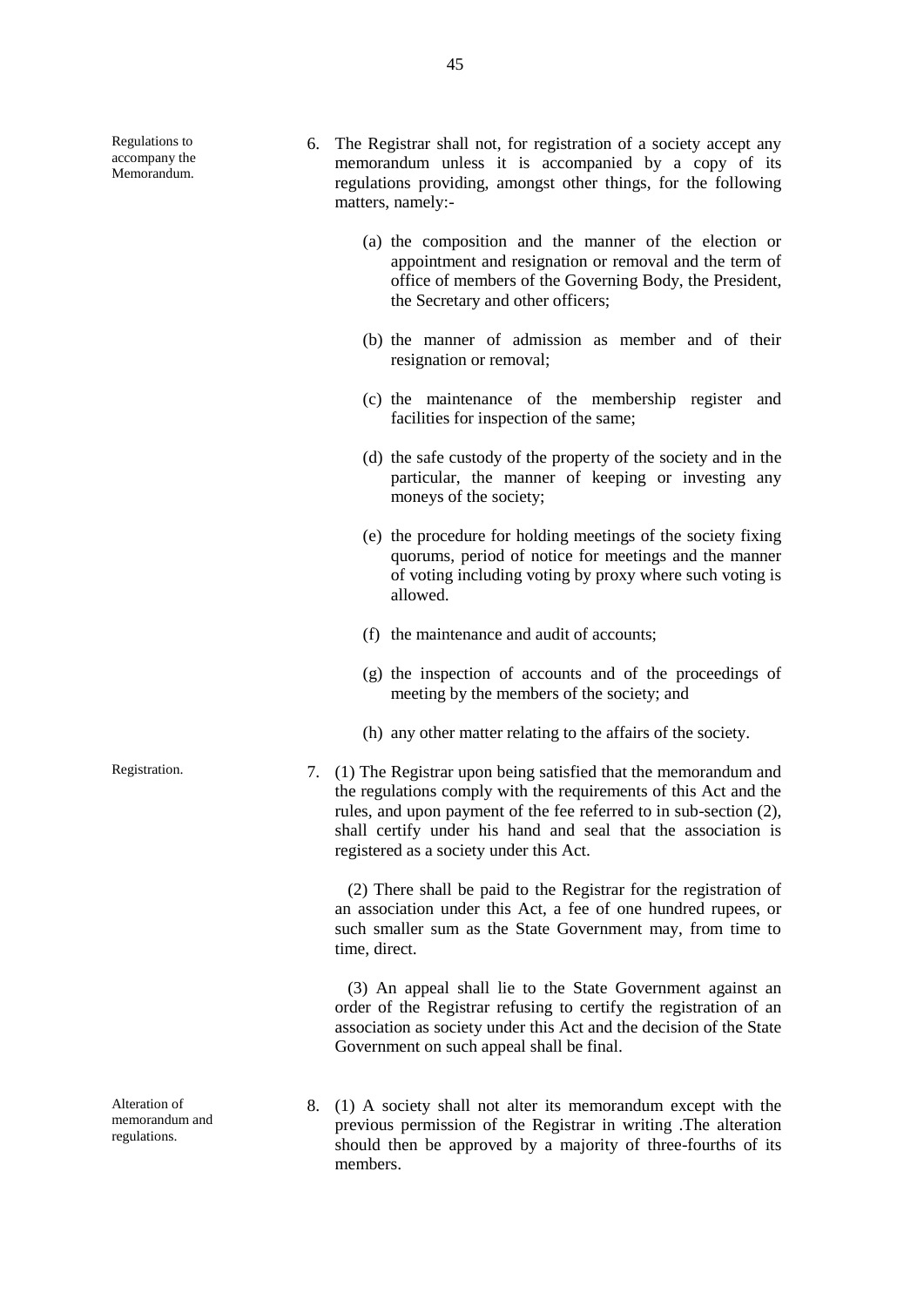the society ineligible for registration under this Act.

(3) Subject to the provisions of this Act, the rules and the memorandum, a society may, by the votes of three-fourths of the members, alter its regulations.

Alterations to be filed. 9. (1) A copy of every alteration of the memorandum and of the regulations shall be filed with the Registrar within thirty days of such alteration.

> (2) The Registrar shall, except for special reasons to be recorded by him in writing, within thirty days from the date of such receipt, record the alteration and send and intimation of the fact or communicate to the society his objections to such alteration.

> (3) An appeal shall lie to the State Government against any objection made by the Registrar and the decision of the State Government on such appeal shall be final.

> (4) An alteration shall have effect from the date on which the intimation referred to in sub-section (2) is received by the society or in the event of any objection being raised by the Registrar from the date on which the State Government allows the alteration on appeal.

- Name of a Society. 10. No society shall be registered under a name which is identical with or too nearly resembles that of any other society or anybody corporate which has been previously registered or deemed to be registered under this Act or incorporated under any other law for the time being in force.
	- 11. (1) If a society is registered under a name or alters its name to another which, in the opinion of the State Government, is identical with or too nearly resembles that of any other Society or body corporate which having been previously registered or deemed to have been registered under this Act or incorporated under any other law for the time being in force, continues to exist, the State Government may, by an order direct such society to change its name within three months from the date of the order or such longer period as it may allow.

State Government may direct change of name.

> (2) The change of name shall not effect the rights and liabilities of a society or any legal proceedings by or against the society.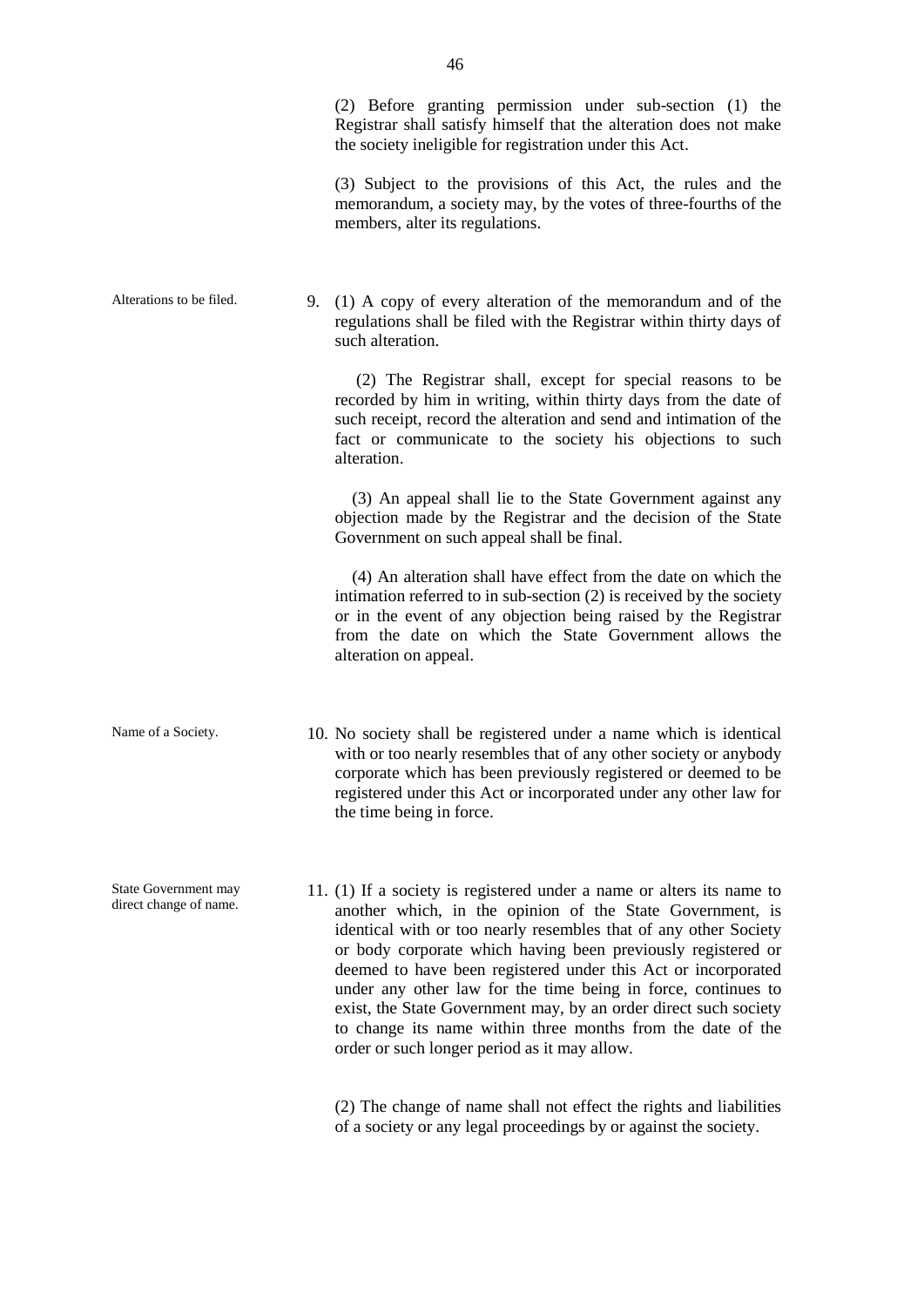- 12. (1) Whatever two or more societies desire to amalgamate, the Governing Body of each society shall submit the proposal in writing to the member thereof and such proposal shall be considered in a general meeting of the society convened for the purpose.
	- (2) No such proposal shall have any effect unless-
		- (a) it has been delivered or sent by registered post to the members of each of the societies at least ten days before the date of the meeting at which it will be considered;
		- (b) it has been sent to the Registrar before the meeting and he communicates his approval thereto, with or without any modifications;
		- (c) the proposal, with the modifications, if any , suggested by the Registrar, is agreed to by three-fourths the members of each of the societies concerned and confirmed by like votes of members at the subsequent general meeting of the amalgamated society.

(3) An appeal shall lie to the State Government against any order of Registrar refusing to accord his approval to the proposal or to his suggestions for any modification and the decision of the State Government on such appeal shall be final.

- (4) On the proposal being confirmed-
	- (a) the amalgamated society shall be registered under its new name;
	- (b) the registration of the amalgamating societies shall be cancelled; and
	- (c) the assets and liabilities of the amalgamating societies shall be the assets and liabilities of the amalgamated society.
- 13. (1) Every society shall-
	- (a) Prominently display its name outside its registered office and any place where its business is normally carried on;

Name of Society to be prominently displayed,

Amalgamation of Societies.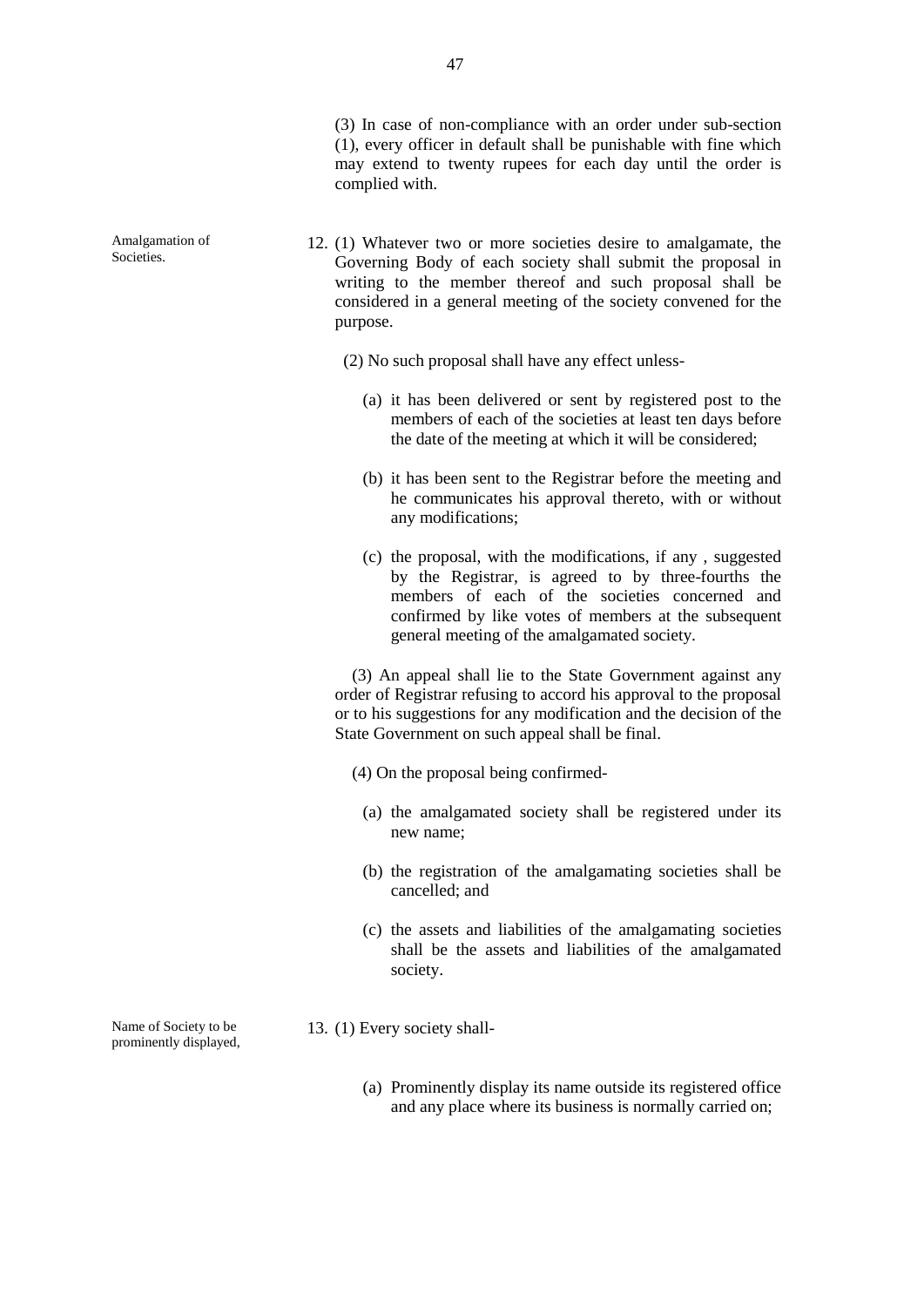- (b) have a seal with its name engraved thereon; and (c) have its name mentioned in all documents executed in its favour or on its behalf. (2) For any contravention of the provisions sub-section (1) every officer in default shall be punishable with fine which may extend to Rupees twenty. Registrar of members. 14. (1) Every society shall maintain at its registered office a register of its members and shall enter therein the following particulars, namely- (a) the name and address of each member; (b) the date on which the member was admitted; and (c) the date on which a member ceases to be such. (2) If entries are not made within fifteen days of the admission of a member or as the case may be, cessation of membership, every officer in default shall be punishable with fine which may extend to Rupees twenty for each day the contravention continues. Books of accounts and audit. 15. (1) Every society shall keep at its registered office proper books of accounts in which shall be entered accurately- (a) All sums of money received and the source thereof and all sums of money expended and the object or purpose for which such sums are expended;
	- (b) The assets and liabilities of the society.

(2) Every society shall have its accounts audited once a year by duly qualified auditor and have a balance sheet prepared by him. The auditor shall also submit a report showing the exact state of the financial affairs of the society. Three copies of the balance sheet and the report shall be certified by the auditor.

**Explanation: -** "A duty qualified auditor" means a chartered accountant within the meaning of the chartered Accountants Act, 1949 or a person approved by the Registrar in this behalf.

(3) For contravention of any of the provisions of this section every officer in default shall from the date the default is detected, be punishable with fine which may extend to Rupees twenty for each day the default continues.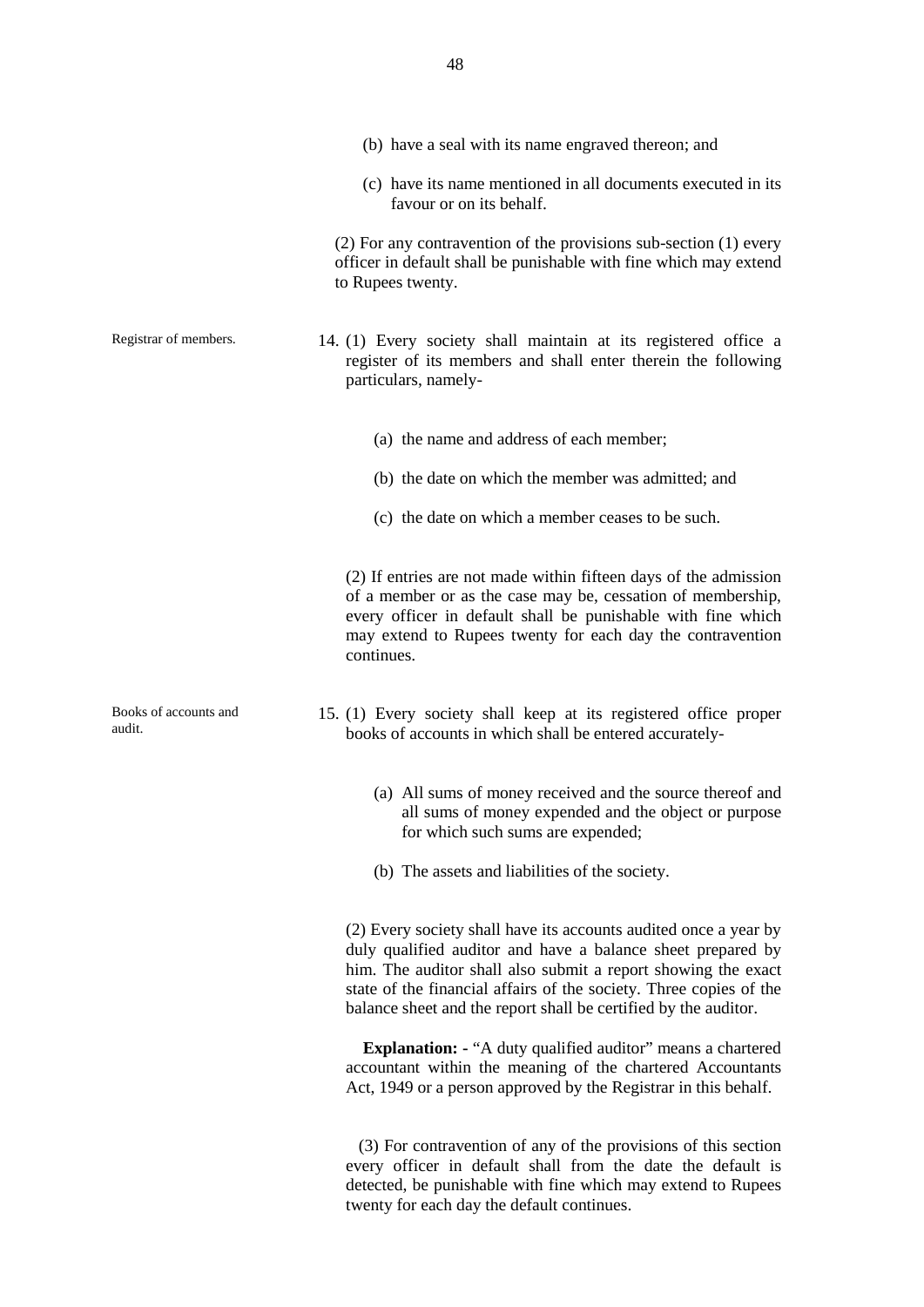Annual general meeting,

Annual and other returns to be forwarded to Registrar.

Suits and proceedings by and against a society.

16. (1) Every society shall hold an annual general meeting at least once in every year and not more than fifteen months shall elapse between two such successive meetings.

(2) The balance-sheet and the auditor's report referred to in sub-section (2) of Section 15 shall be placed at the annual general meeting of the society.

(3) For contravention of any of the provisions of this Section every officer in default shall be punishable with fine which may extend to Rupees two hundred and fifty.

- 17. (1) Within thirty days after the holding of every annual general meeting, there shall be filed with the Registrar-
	- (a) a list of the names, addresses and occupations of the members of the Governing Body, the President, the Secretary and of other office-bearers of the society;
	- (b) an annual report by the Governing Body on the working of the society for the previous year; and
	- (c) a copy each of the balance sheet and the auditor's report certified by the auditor under sub-section (2) of Section 15.

(2) The list and the annual report referred to in clauses (a) and (b) of sub-section (1) shall be certified by the President and the Secretary.

(3) If any change occurs in the composition of the Governing Body or in the office of the President or the Secretary at any time and for any reason whatsoever, the change shall, within thirty days be notified to the Registrar.

(4) For contravention of any of the provision of this section every officer in default shall be punishable with fine which may extend to two hundred and fifty rupees.

- Property of a society. 18. All property belonging to a society, if not vested in trustees, shall vest in the Governing Body of the society out shall be referred to as the property of the society.
	- 19. (1) Every society may sue or be sued in the name of the President, the Secretary or any office-bearer authorised by the Governing Body in this behalf.

(2) No suit or proceeding shall abate by reason of any vacancy or change in the holder of the office of the President, the Secretary or any office-bearer authorised under sub-section (1).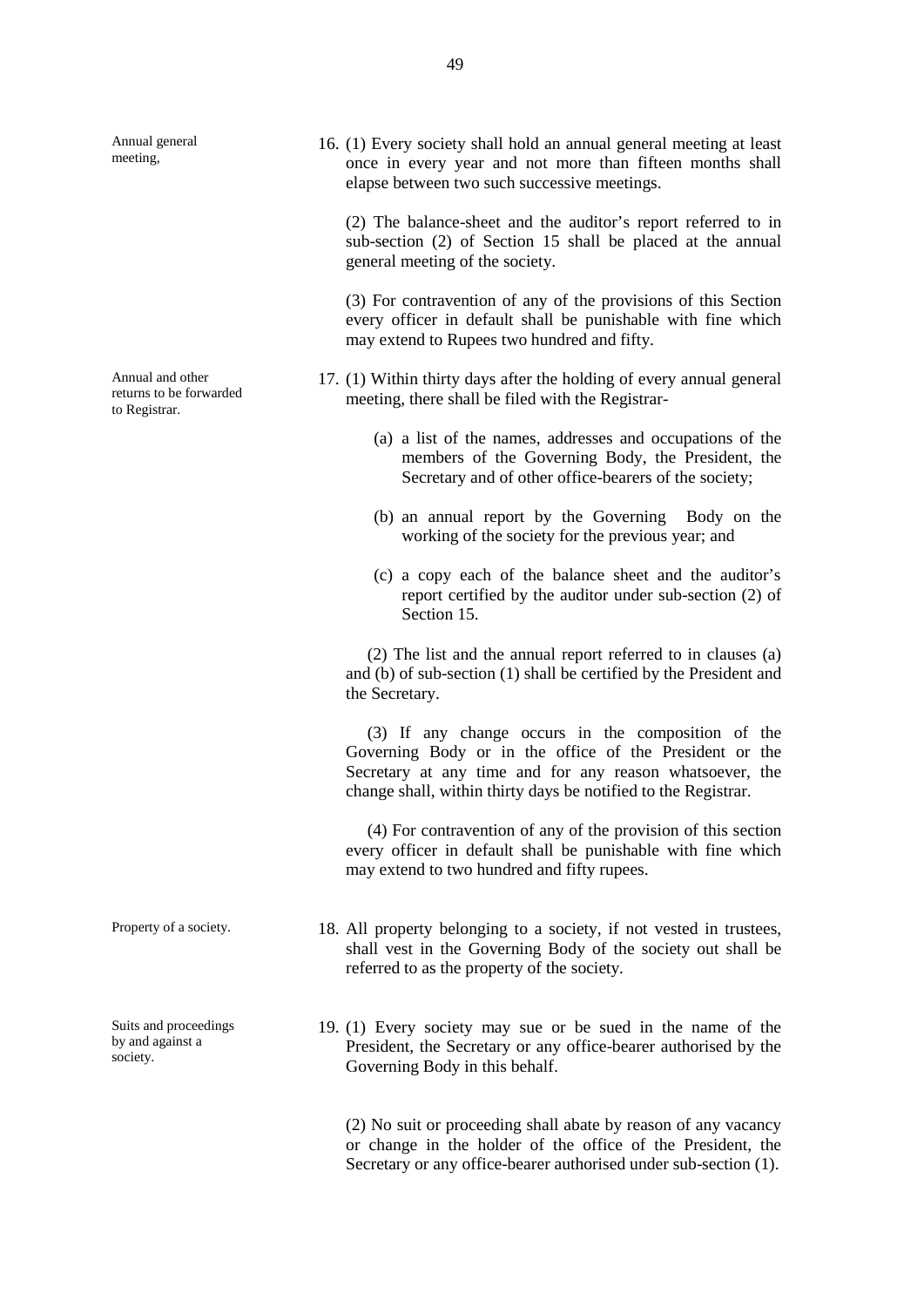(3) Every decree or order against a society in any suit or proceeding shall be executable against the property of the society and not against the person or property of the President, the Secretary or any office-bearer.

(4) Nothing in sub-section (3) shall exempt the President, the Secretary or office –bearer of the society from any criminal liability under this Act or entitle him to claim any contribution from the property of the society in respect of any fine paid by him on conviction by a criminal court.

- 20. Every member of a society may be sued or prosecuted by the society for any loss or damage cause to the society or its property or for anything detrimental done by him to the interest of the society.
- 21. (1) The Registrar may, by written order, call on a society to furnish in writing such information or explanation within such time, not being less than two weeks from the date of receipt of the order by the society, as he may specify in the order in connection with the affairs of the society or any documents filed under this Act.

(2) On receipt by the society of an order made under sub section (1), it shall be the duty of the officer concerned to furnish such information or explanation.

(3) For failure to comply with an order under sub-section (1) the officer in default shall be punishable with fine which may extend to Rupees twenty for each day the failure continues.

22. (1) Where the State Government is , of opinion that the business of a society is being conducted with an intent to defraud its creditors, members or any other person or that the society is guilty of mismanaging its affairs or of any fraudulent or unlawful act, the State Government may appoint a competent person as Inspector to investigate into the affairs of the society or inspect any institution manage by the society and report on such matters as the State Government may direct.

(2) It shall be the duty of every officer of the society when so required by the Inspector to produce any books and papers of or relating to the society which are in his custody, and otherwise to give to the Inspector all reasonable assistance in connection with the investigation.

(3) An Inspector may call and examine on oath any officer of the society and it shall be the duty of every such officer to appear before and answer all questions put forth by the Inspector.

(4) On the conclusion of the investigation the Inspector shall make a report to the Registrar and the latter shall send the report to the State Government along with his comment.

Members liable to be sued or prosecuted as strangers.

Power of Registrar to call for information or explanation.

Investigation of affairs of a society.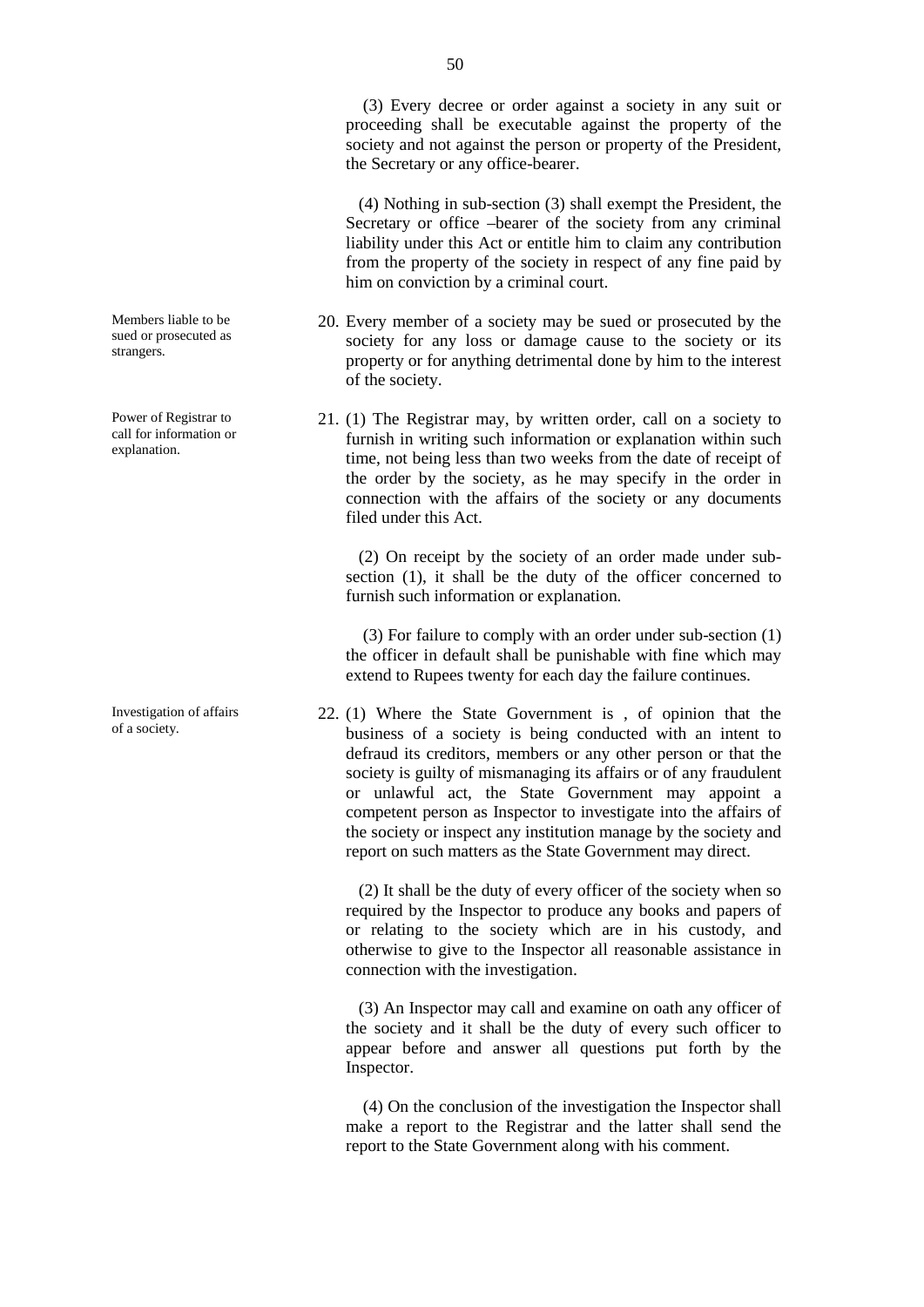51

(5) For failure to comply with the provisions of sub-section (2) or sub-section (3), the officer in default shall be punishable with fine which may extend to two hundred and fifty rupees.

(6) All expenses connected with or incidental to an investigation by the Inspector shall be defrayed by the State Government.

23. (1) After consideration of the report and comments of the Registrar made under sub-section (4) of section 22 the State Government may giver such directions as it may deem necessary to the society for the removal of any defects or irregularities within such time as it may specify and in case the society fails to take action accordingly the State Government may direct the Registrar to move the Court for dissolution of the destroy.

(2) If it appears to the State Government that any person has, in relation to the conduct of the business of the society, been guilty of any offence for which he is criminality liable, the State Government may direct the prosecution of such person in a court of law.

24. (1) A society may be dissolved if, at a special general meeting convened for the purpose, by the votes of three-fourths of the members, it passes a resolution for dissolution.

(2) Where a resolution for dissolution of a society is passed under sub-section (1), the Governing Body shall take all necessary steps for the disposal and settlement of all claims, assets and liabilities of the society as it may think fit subject to the regulation of the society, if any.

(3) After all necessary steps have been taken under sub section (2), Governing Body shall send a report to the Registrar mentioning also if there are any surplus assets.

(4) The Registrar shall thereupon issue a notice in the official Gazette to the effect that if no objection is received from any claimant, creditor or member of the society shall, subject to the provisions of Section 27, the dissolved.

(5) If no objection is received within the period stipulated in sub-section (4) and after the surplus assets, if any, have been disposed of as provided in Section 27, the Registrar shall make and order confirming the dissolution of the society and thereupon the society shall stand dissolved. The Registrar shall record the order of dissolution in the register-maintained in his office.

Consideration of the report by the State Government.

Dissolution by resolution.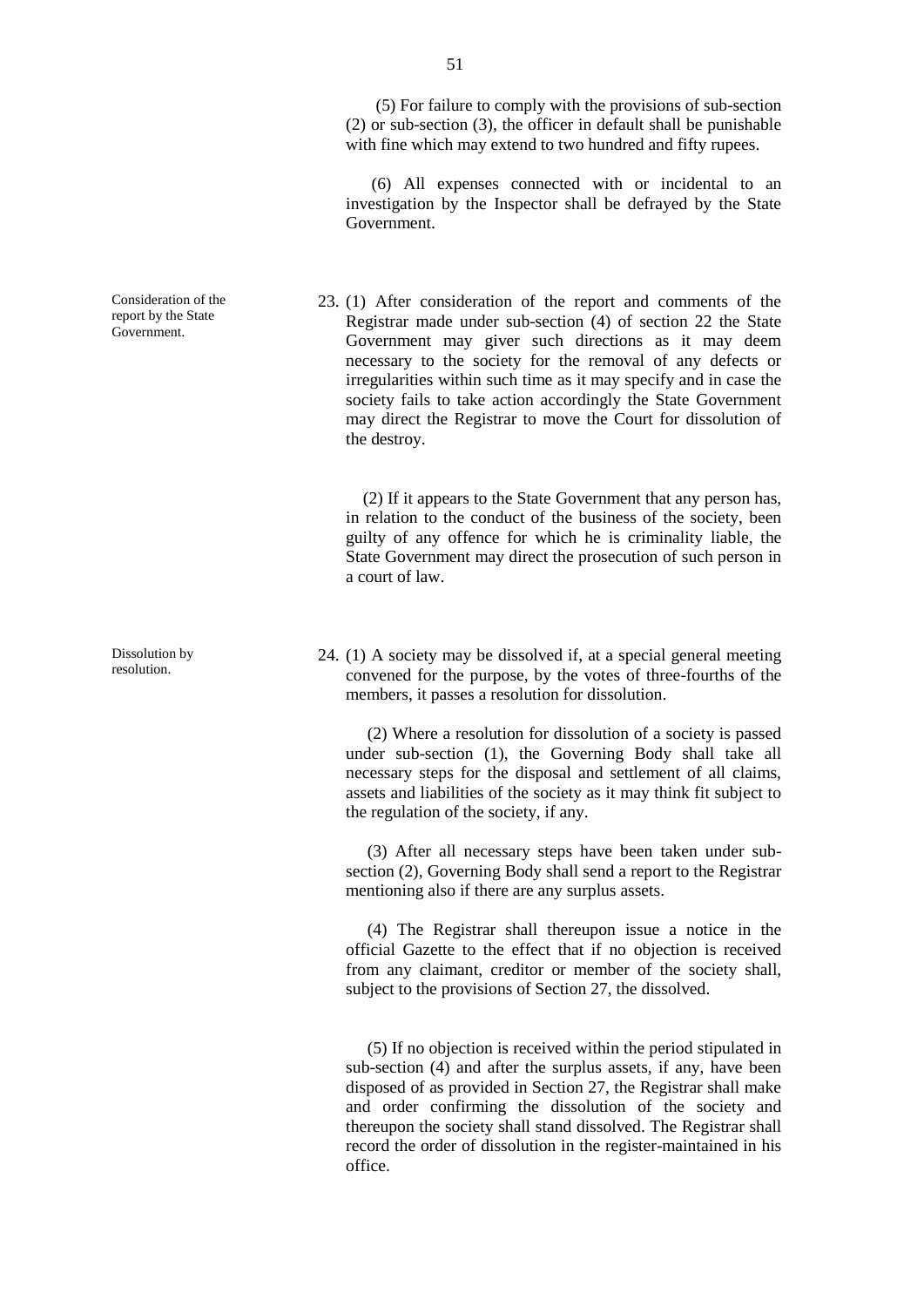(6) If any objection is received from any claimant or creditor within the period of three months as aforesaid the Registrar shall not make an order confirming the dissolution of the society unless he is satisfied that the relevant claim or liability has been duly settle and the surplus assets, if any, have been disposed of as provided in Section 27.If, however, any objection is received from any member the Registrar shall not make an order confirming the dissolution of the Society but shall make an application to the Court under Section 25.

(7) Where any Government has in any manner made any contribution to the funds or assets of a society, such society shall not be dissolved, unless the State Government has given its assent to the dissolution.

- Dissolution by Court. 25. (1) The court may, on the application of the Registrar or on the application of not less than one-tenth of the members, make an order for the dissolution of a society in the following cases, namely:-
	- (a) if there is any contravention by the society of the provision of this Act;
	- (b) if the number of members falls less than seven;
	- (c) if the society has ceased to function for more than three years;
	- (d) if the society is unable to pay its debts or meet its liabilities; and
	- (e) if it is considered proper that the society should be dissolved.

(2) A dissolution under this section shall take place in such manner as the court may direct.

26. (1) Where in opinion of the Registrar there are reasonable grounds to believe that a society is not managing its affairs properly or is not functioning, he shall send to the society at its registered office a notice by registered post calling upon it to show cause within such time as may be specified in the notice why the society should not be dissolved.

(2) If no cause is shown of if the cause shown is considered by the Registrar to be unsatisfactory the Registrar may move the court under Section 25 for making an order for the dissolution of the society.

Dissolution by the Registrar.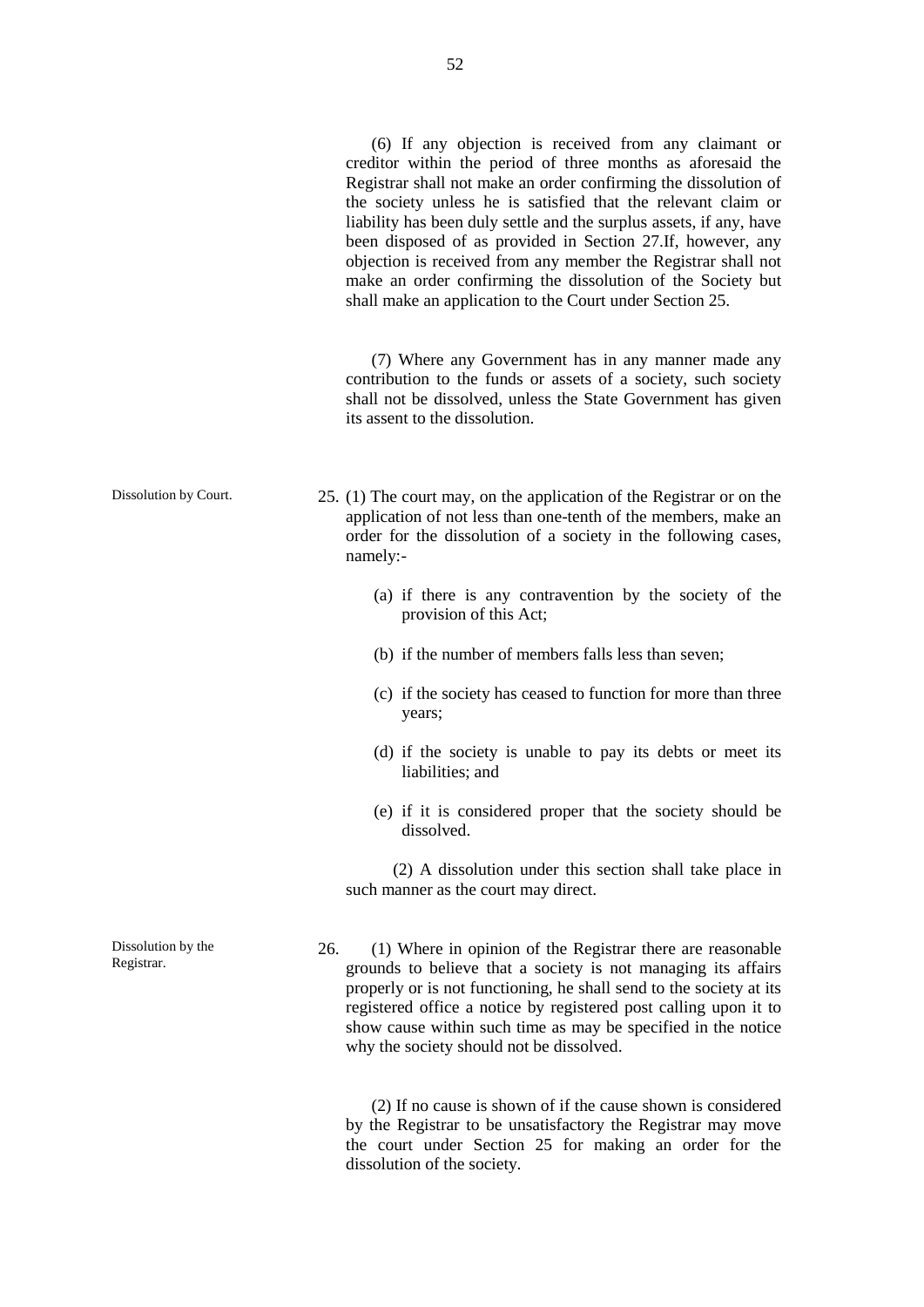Members not to receive any share upon dissolution. 27. If after the disposal and settlement of the property of a society and its claims and liabilities, there are any surplus assets, such assets shall not be paid to or distributed amongst the members of the society or any of them but shall be given to some other society to be determined- (a) in the case of a dissolution under Section 24, by the votes of three-fourths of the members, or in default thereof, by the Registrar with the approval of the State Government; and (b) In the case of a dissolution under Section 25,by the Court. Restriction on holding. 28. No person who is an undischarged insolvent or who has been convicted of any offence in connection with the formation, promotion, management of conduct of the affairs of a society or of a body corporate, or of any offence involving moral turpitude, shall be entitled to be a member of the Government Body or the President, Secretary, or any office-bearer of a society. Inspection of documents and supply of certified copies thereof. 29. Any person may inspect any document filed with the Registrar under this Act on payment of a fee of five rupees for every inspection, and any person may obtain a copy or extract of any document or part thereof certified by the Registrar on payment of such fee as may be prescribed. Such certified copy shall be admissible as evidence of the matters therein contained in all legal proceedings. Terms of gigts to be observed. 30. (1) Where a society accepts a gift of any kind from any person for a specific purpose it shall not use the gift or any part thereof for any other purpose without the written consent of the donor or if the donor is dead, without the written consent of the Registrar. The Registrar shall not give such consent unless he is satisfied that the purpose for which the gift was made is incapable of execution by the society. (2) For contravention of the provision of this section every officer in default shall be punishable with fine which may extend to rupees two hundred and fifty. Communication with a society. 31. All communication to a society shall be addressed by name and sent to its registered office. Prosecution for offences. 32. (1) No prosecution shall be instituted for any offence under this Act except with the previous sanction of the State Government.

(2) Nothing in sub-section (1) shall be apply to any prosecution mentioned in Section 20.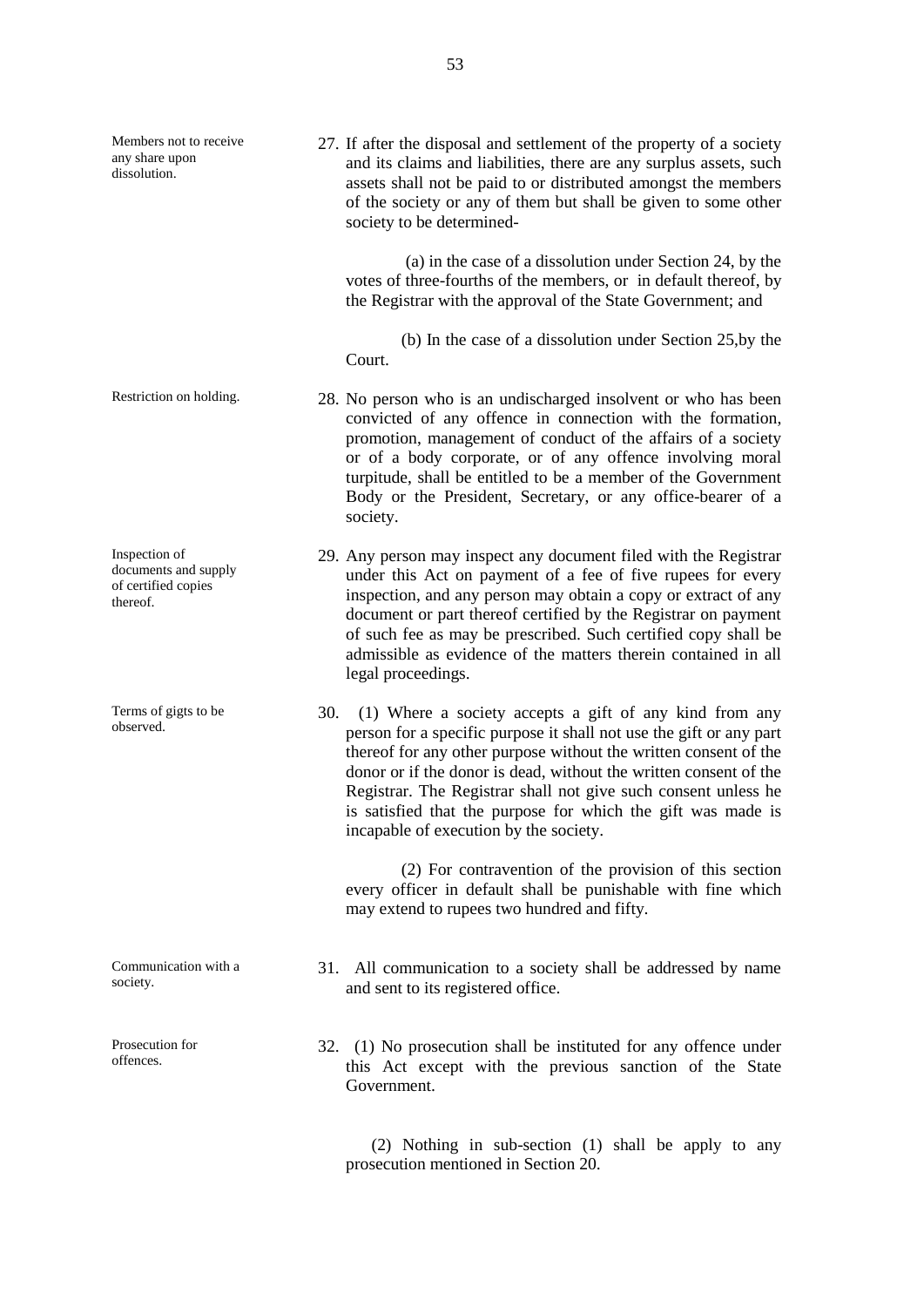| Indemnity.            | 33. No suit, prosecution or proceeding shall lie in any Civil or<br>Criminal Court against the Registrar or any Inspector and no<br>suit or proceeding shall lie any Civil Court against the State<br>Government for anything in good faith done or intended to be<br>done under this Act or the rules.                                                                                                                                                                                                                                                                                                                                                                                                                                                                                                  |
|-----------------------|----------------------------------------------------------------------------------------------------------------------------------------------------------------------------------------------------------------------------------------------------------------------------------------------------------------------------------------------------------------------------------------------------------------------------------------------------------------------------------------------------------------------------------------------------------------------------------------------------------------------------------------------------------------------------------------------------------------------------------------------------------------------------------------------------------|
| Period of limitation. | 34.<br>(1) All appeals to the State Government under this act shall<br>be filed within thirty days from the date of the objection or<br>order appealed against.<br>(2) The provisions of Section 5 and 12 of the Indian<br>Limitation Act, 1963, shall apply to all appeals under this Act.                                                                                                                                                                                                                                                                                                                                                                                                                                                                                                              |
| Fees.                 | 35. All fees paid under this Act shall be credited to the<br>Consolidated Fund of the State of Meghalaya.                                                                                                                                                                                                                                                                                                                                                                                                                                                                                                                                                                                                                                                                                                |
| Power to make rules.  | 36.<br>(1) The State Government may make rules for carrying out<br>the purposes of this Act.<br>(2) In particular and without prejudice to the generality of<br>the foregoing power such rules may provide for all or any of<br>the following matters, namely-<br>(a) the procedure for any appeal to the State Government<br>under this Act and the fee for such appeal if any;<br>(b) the fee, if any, to be paid for filling any document<br>other than the memorandum and the regulation;<br>(c) the maintenance of the register of societies and other<br>books, if any, by the Registrar;<br>(d) the fee to be paid for any certified copy of extract of<br>any document;<br>(e) any other matter which in the opinion of the State<br>Government is related to the implementation of this<br>Act. |
| Repeal and Savings.   | 37.<br>(1) The Societies Registration Act, 1860 in its application<br>to Meghalaya, is hereby repealed.<br>(2) Any society registered in any place within Meghalaya                                                                                                                                                                                                                                                                                                                                                                                                                                                                                                                                                                                                                                      |

under the Societies Registration Act, 1860, shall be deemed to have been registered under this Act, and its principal offices shall be deemed to be the registered offices.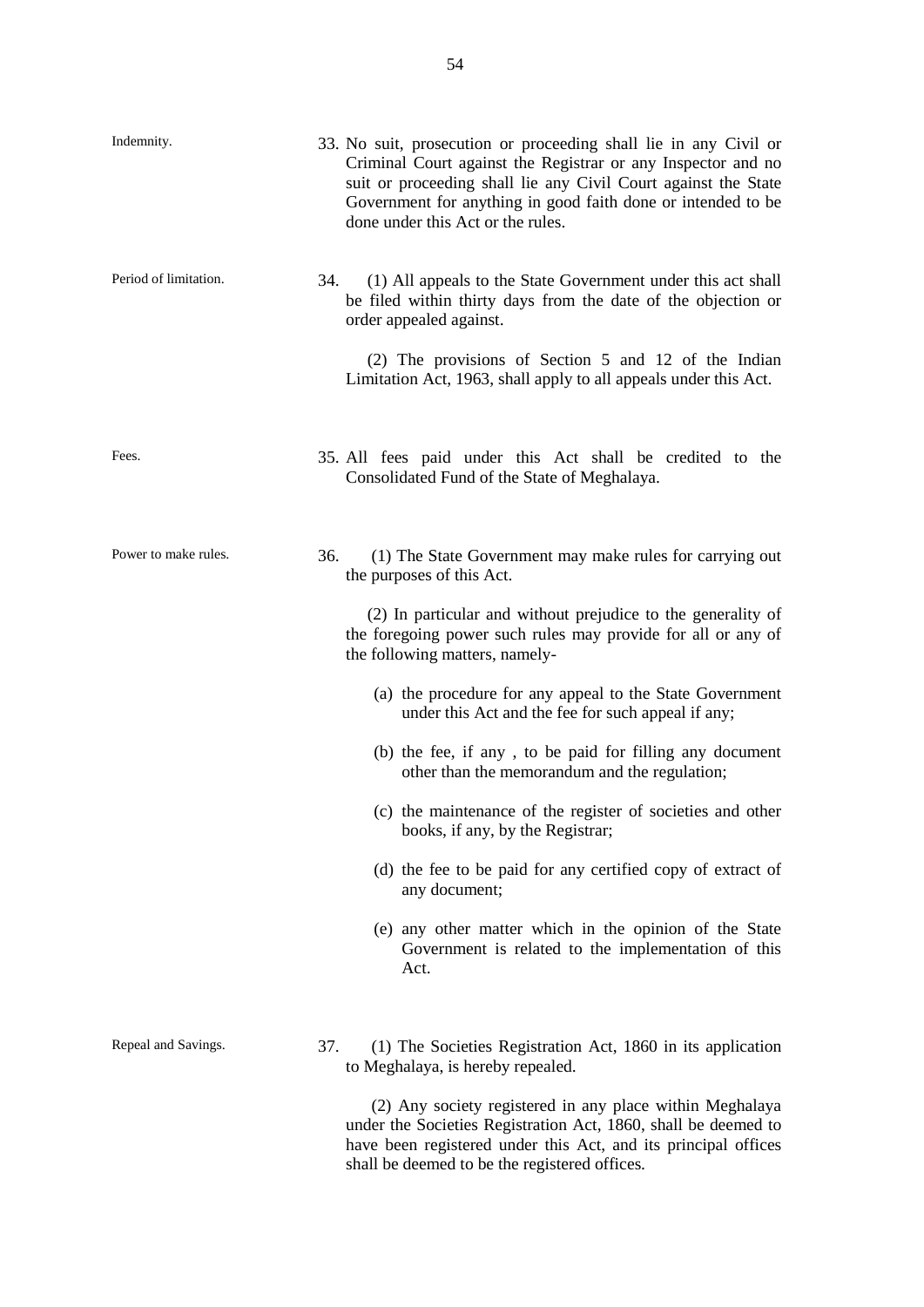Provided that –

- (a) the memorandum and regulations of any such society, if they are repugnant to any of the provisions of this Act and the rules, shall be brought in conformity within six months from the commencement of this Act or within such further period as the Registrar may allow, and thereafter to the extent of such repugnancy, be deemed to be void and of no effect;
- (b) any officer elected or appointed to and holding any office immediately before the commencement of this Act shall continue to hold such office until the expiry of his term of office or until such office lawfully terminated;
- (c) nothing in this section shall effect any right, privilege, obligation, liability or punishment under the Societies Registration Act, 1860 and any investigation, remedy or proceedings, including proceedings for dissolution commenced before the coming into force of this Act, may be continued or enforced as if this Act, may be continued or enforced as if this Act had not been passed.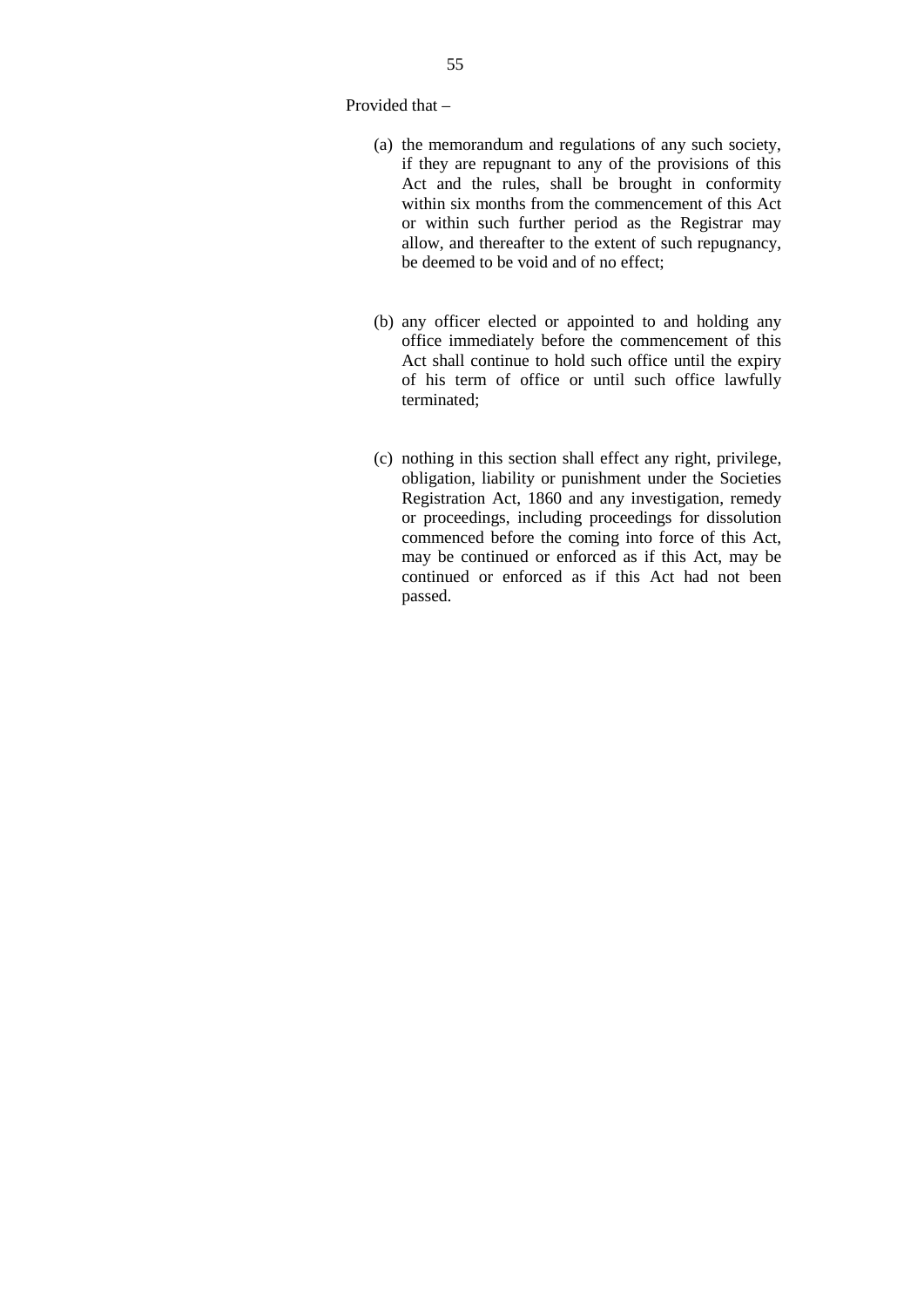#### **MEGHALAYA ORDINANCE 1 OF 1983**

## **THE NATIONAL SPORTS CLUB OF ASSAM (TAKING-OVER OF MANAGEMENT) (AMENDMENT) ORDINANCE, 1983.**

**An**

*Ordinance*

## *to amend the National Sports Club of Assam (Taking-Over of Management) Act, 1978.*

**WHEREAS,** the Legislative Assembly of Meghalaya is not in session;

**AND WHEREAS** the Governor of Meghalaya is satisfied that circumstances exist which render ti necessary for him to take immediate action;

**NOW THEREFORE,** in exercise of the powers conferred by clause (1) of Article 213 of the Constitution of India the Governor of Meghalaya is pleased to promulgate in the Thirty-fourth year of the Republic of India the following Ordinance, namely:-

| Short title extent<br>and<br>commencement.     |  | (1) This Ordinance may be called the National Sports Club of<br>(Taking-Over Management) (Amendment) Ordinance,<br>Assam<br>1983.                                                                            |  |
|------------------------------------------------|--|--------------------------------------------------------------------------------------------------------------------------------------------------------------------------------------------------------------|--|
|                                                |  | (2) It shall be deemed to have come into force from the $2nd$ day of<br>June, 1983.                                                                                                                          |  |
| Amendment of<br>Section 3 of Act 9 of<br>1978. |  | 2. In section 3, sub-section (1), of the National Sports Club of Assam<br>(Taking-Over of Management) Act, 1978 for the words "five"<br>years" occurring therein the words "six-years" shall be substituted. |  |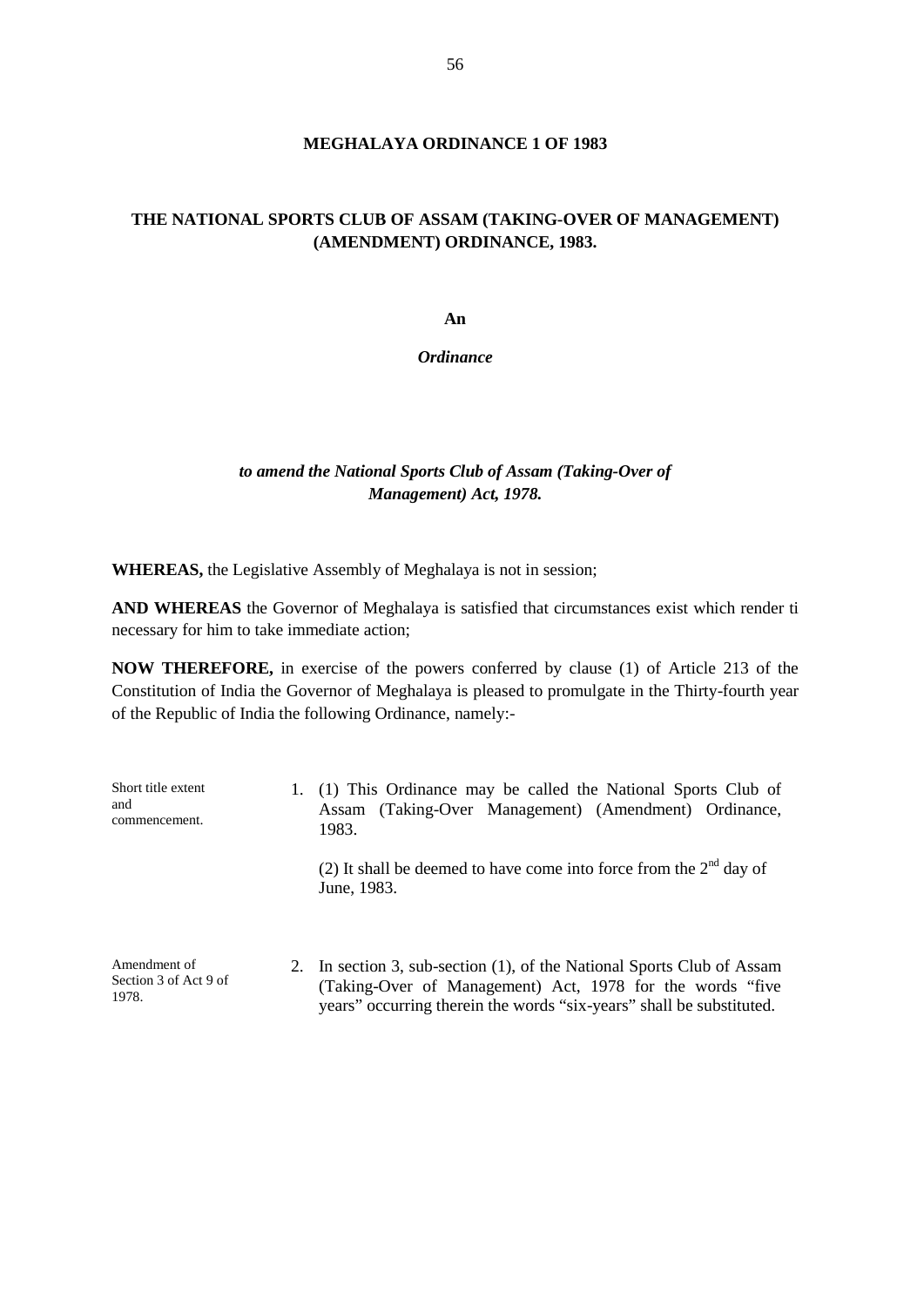#### **THE MEGHALAYA PURCHASE TAX (AMENDMENT) ORDINANCE, 1983.**

**An**

*Ordinance*

# *further to amend the Meghalaya Purchase Tax Act (Assam Act XIV of 1967 as adapted and modified by Meghalaya)*

(hereinafter referred to as the principal Act)

**WHEREAS,** the Legislature of the State of Meghalaya is not in session and the Governor is satisfied that circumstances exist which render it necessary for him to take immediate action;

**NOW THEREFORE,** in exercise of the powers conferred by clause (1) of Article 213 of the Constitution of India the Governor of Meghalaya is pleased to promulgate in the Thirty-fourth year of the Republic of India the following Ordinance:-

1. Short title, extent and commencement- (1) This Ordinance may be called the Meghalaya Purchase Tax (Amendment) Ordinance, 1983.

(2) It shall have the like extent as the principal Act.

(3) It shall come into force at once.

2. Amendment of the Schedule to the principal act,- In the Schedule to the principal Act for the existing item 5, the following shall be substituted, namely:-

| "Serial No.   | <b>Name of Taxable goods</b>                                  | Rate of                             |
|---------------|---------------------------------------------------------------|-------------------------------------|
| $\mathcal{F}$ | Timber (converted and)<br>Unconverted) excluding<br>firewood. | Twenty-five paise in the<br>rupee". |